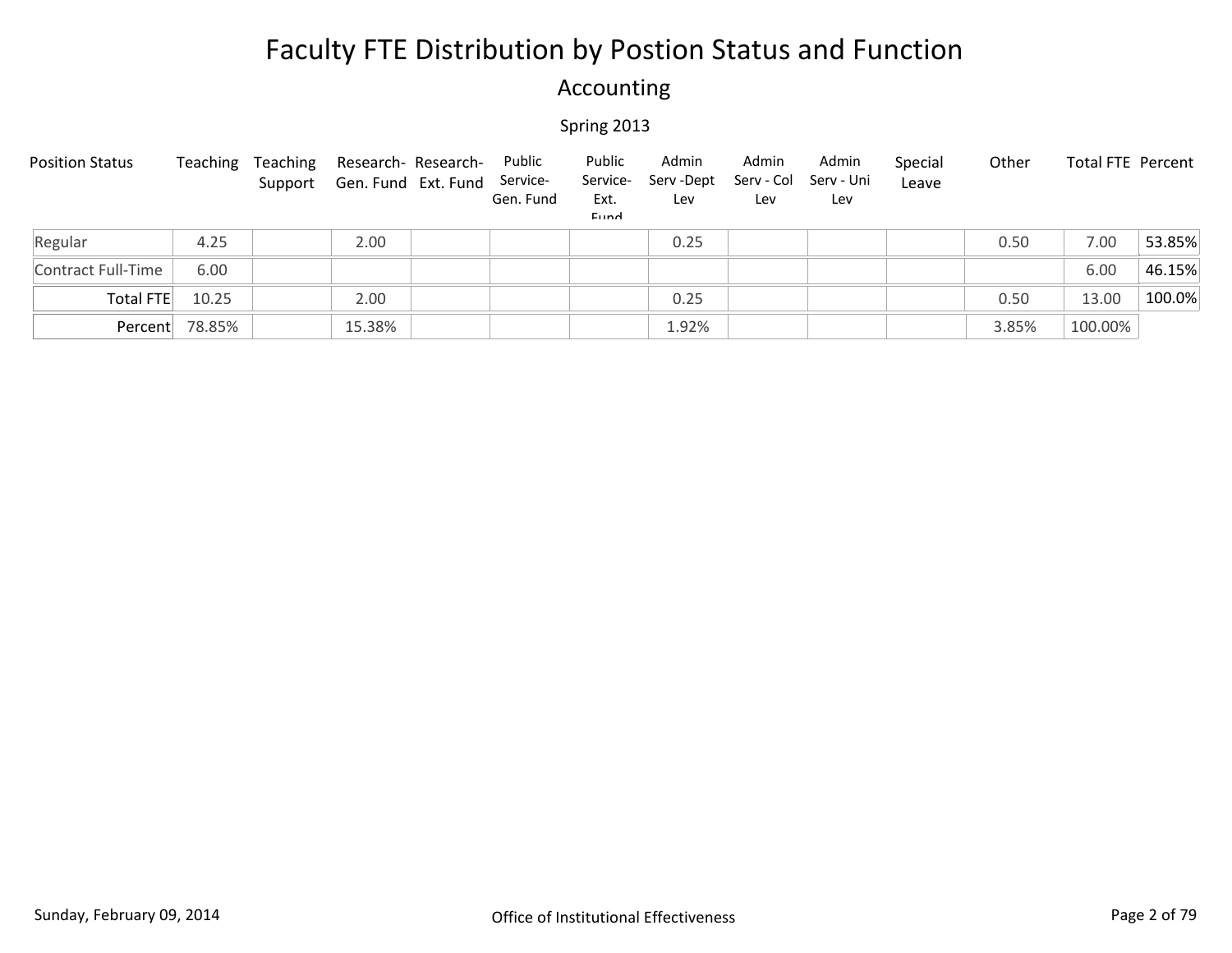### Anthropology

| <b>Position Status</b> | Teaching | Teaching | Research- Research-<br>Support Gen. Fund Ext. Fund | Public<br>Service-<br>Gen. Fund | Public<br>Service-<br>Ext.<br>Eund | Admin<br>Serv - Dept<br>Lev | Admin<br>Serv - Col<br>Lev | Admin<br>Serv - Uni<br>Lev | Special<br>Leave | Other | <b>Total FTE Percent</b> |        |
|------------------------|----------|----------|----------------------------------------------------|---------------------------------|------------------------------------|-----------------------------|----------------------------|----------------------------|------------------|-------|--------------------------|--------|
| Regular                | 5.56     |          | 1.67                                               |                                 |                                    | 0.50                        |                            |                            |                  | 0.50  | 8.48                     | 64.49% |
| Contract Part-Time     | 2.67     |          |                                                    |                                 |                                    |                             | 0.50                       |                            |                  |       | 3.17                     | 24.10% |
| GA&DF                  |          | 1.50     |                                                    |                                 |                                    |                             |                            |                            |                  |       | 1.50                     | 11.41% |
| Total FTE              | 8.23     | 1.50     | 1.67                                               |                                 |                                    | 0.50                        | 0.50                       |                            |                  | 0.50  | 13.14                    | 100.0% |
| Percent                | 62.59%   | 11.41%   | 12.68%                                             |                                 |                                    | 3.80%                       | 3.80%                      |                            |                  | 3.80% | 100.00%                  |        |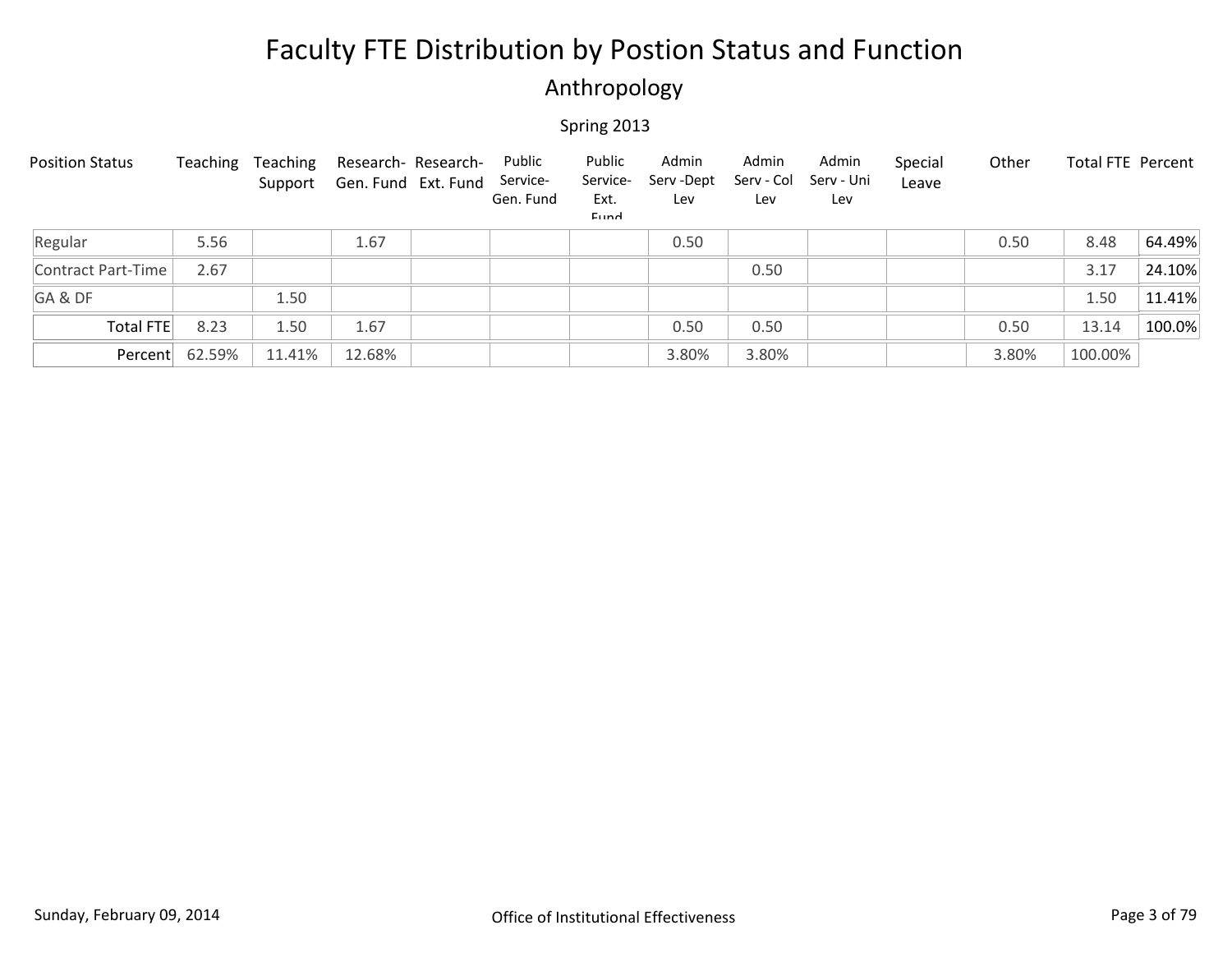### Architecture

| <b>Position Status</b> | Teaching | Teaching<br>Support | Research- Research-<br>Gen. Fund Ext. Fund |       | Public<br>Service-<br>Gen. Fund | Public<br>Service-<br>Ext.<br>Eund | Admin<br>Serv-Dept<br>Lev | Admin<br>Serv - Col<br>Lev | Admin<br>Serv - Uni<br>Lev | Special<br>Leave | Other | <b>Total FTE Percent</b> |        |
|------------------------|----------|---------------------|--------------------------------------------|-------|---------------------------------|------------------------------------|---------------------------|----------------------------|----------------------------|------------------|-------|--------------------------|--------|
| Regular                | 13.00    |                     | 4.25                                       | 0.25  |                                 |                                    | 1.25                      |                            |                            |                  | 1.25  | 20.00                    | 68.38% |
| Contract Full-Time     | 3.00     |                     | 0.75                                       |       |                                 |                                    |                           |                            |                            |                  |       | 3.75                     | 12.82% |
| Contract Part-Time     | 3.50     |                     |                                            |       |                                 |                                    |                           |                            |                            |                  |       | 3.50                     | 11.97% |
| GA&DF                  |          | 2.00                |                                            |       |                                 |                                    |                           |                            |                            |                  |       | 2.00                     | 6.84%  |
| Total FTE              | 19.50    | 2.00                | 5.00                                       | 0.25  |                                 |                                    | 1.25                      |                            |                            |                  | 1.25  | 29.25                    | 100.0% |
| Percent                | 66.67%   | 6.84%               | 17.09%                                     | 0.85% |                                 |                                    | 4.27%                     |                            |                            |                  | 4.27% | 100.00%                  |        |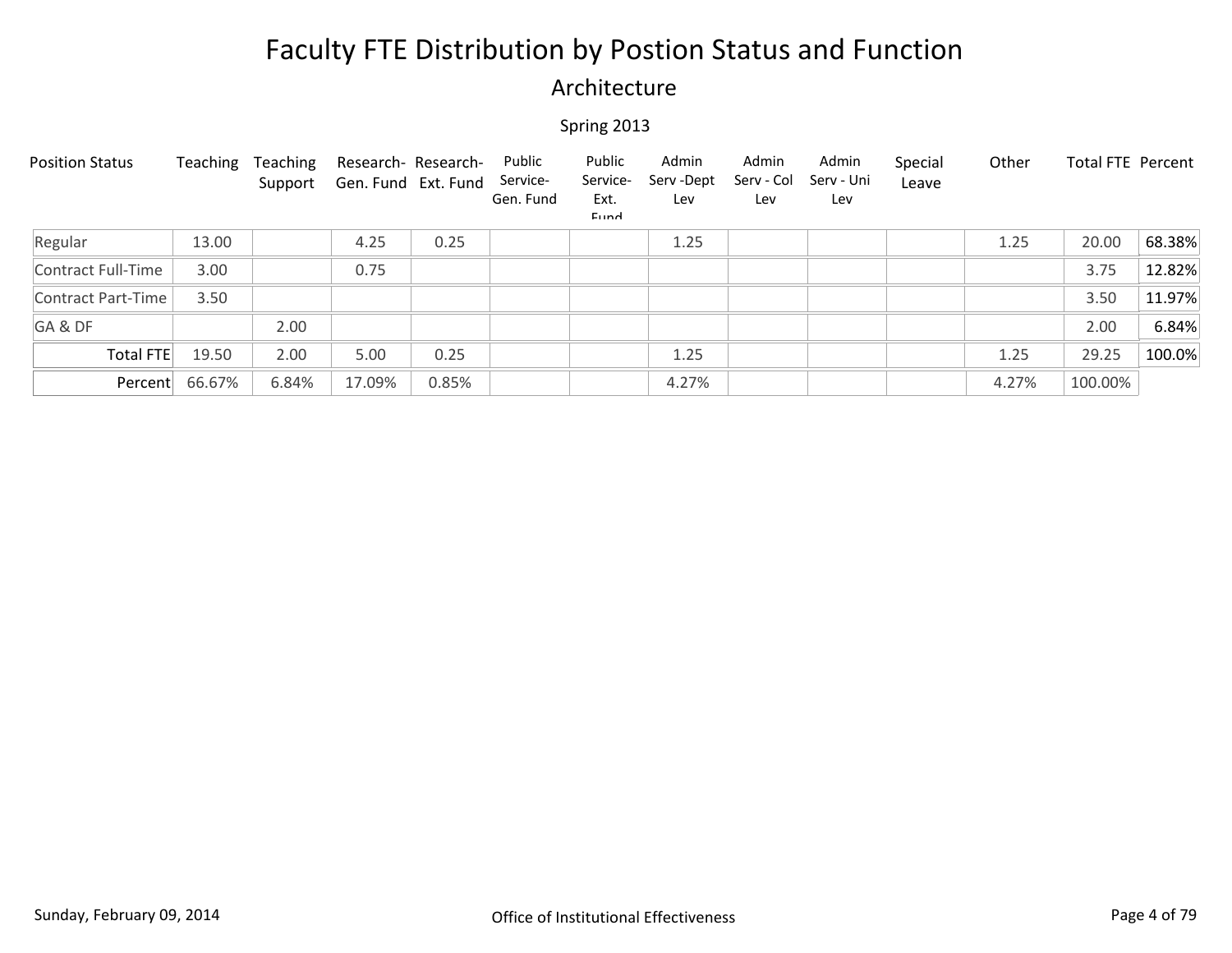#### Art

| <b>Position Status</b> | Teaching        | Teaching | Research- Research-<br>Support Gen. Fund Ext. Fund Service- | Public<br>Gen. Fund | Public<br>Service-<br>Ext.<br>Eund | Admin<br>Serv -Dept<br>Lev | Admin<br>Serv - Col<br>Lev | Admin<br>Serv - Uni<br>Lev | Special<br>Leave | Other | Total FTE Percent |        |
|------------------------|-----------------|----------|-------------------------------------------------------------|---------------------|------------------------------------|----------------------------|----------------------------|----------------------------|------------------|-------|-------------------|--------|
| Regular                | 24.75           |          |                                                             |                     |                                    |                            |                            |                            |                  |       | 24.75             | 78.99% |
| Contract Full-Time     | 4.33            |          |                                                             |                     |                                    |                            |                            |                            |                  |       | 4.33              | 13.83% |
| Contract Part-Time     | 2.25            |          |                                                             |                     |                                    |                            |                            |                            |                  |       | 2.25              | 7.18%  |
| Total FTE              | 31.33           |          |                                                             |                     |                                    |                            |                            |                            |                  |       | 31.33             | 100.0% |
|                        | Percent 100.00% |          |                                                             |                     |                                    |                            |                            |                            |                  |       | 100.00%           |        |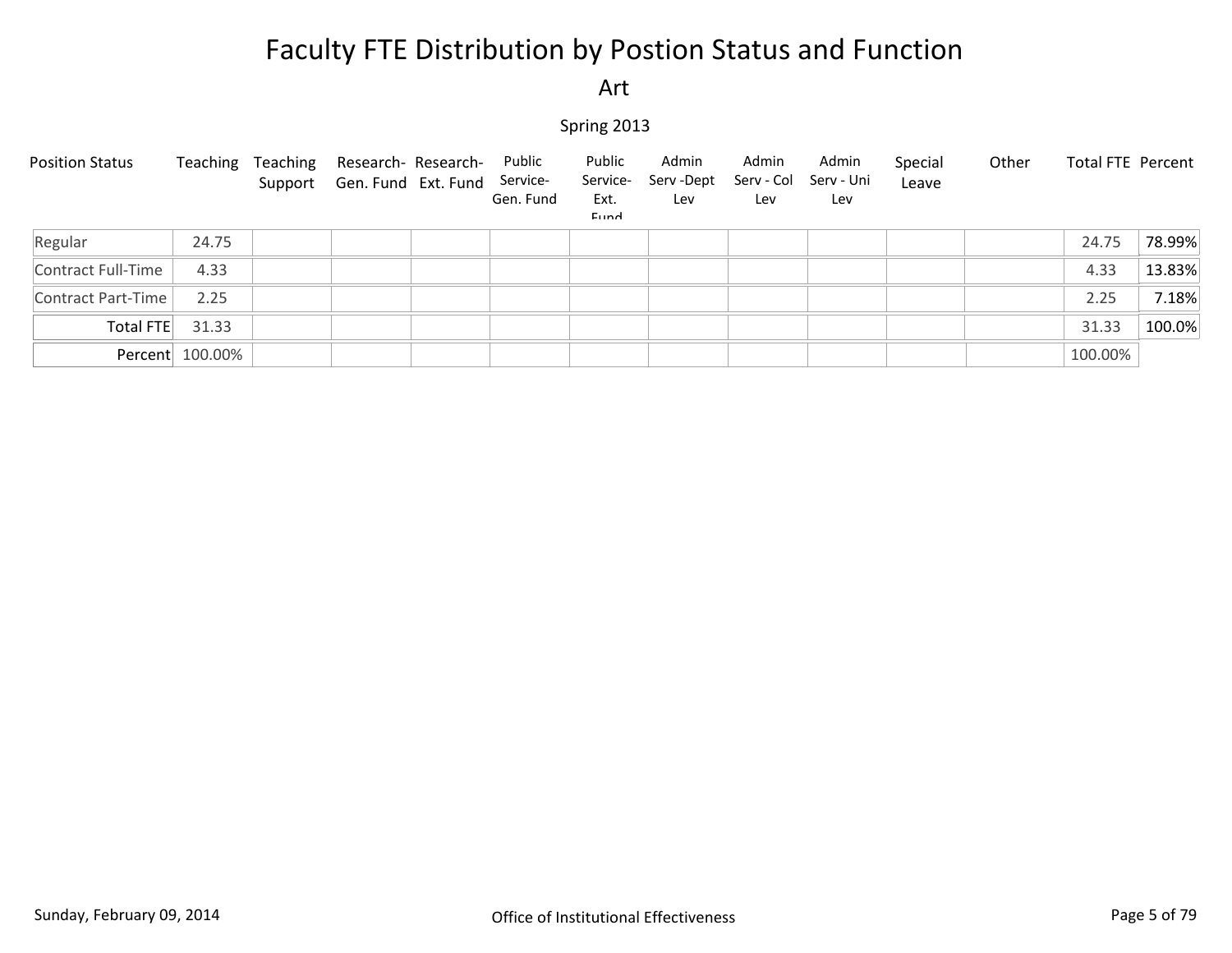### Biology

| <b>Position Status</b> | Teaching       | Teaching<br>Support | Research- Research-<br>Gen. Fund Ext. Fund |       | Public<br>Service-<br>Gen. Fund | Public<br>Service-<br>Ext.<br>Eund | Admin<br>Serv - Dept<br>Lev | Admin<br>Serv - Col<br>Lev | Admin<br>Serv - Uni<br>Lev | Special<br>Leave | Other | Total FTE Percent |        |
|------------------------|----------------|---------------------|--------------------------------------------|-------|---------------------------------|------------------------------------|-----------------------------|----------------------------|----------------------------|------------------|-------|-------------------|--------|
| Regular                | 15.48          |                     | 5.18                                       | 0.50  |                                 |                                    | 0.50                        |                            |                            | 1.00             | 1.34  | 24.01             | 84.24% |
| Contract Full-Time     | 2.50           |                     |                                            |       |                                 |                                    |                             |                            |                            |                  |       | 2.50              | 8.77%  |
| Contract Part-Time     | 0.75           |                     |                                            |       |                                 |                                    |                             |                            |                            |                  |       | 0.75              | 2.62%  |
| GA&DF                  | 0.74           |                     |                                            |       |                                 |                                    |                             |                            |                            |                  |       | 1.24              | 4.37%  |
| Total FTE              | 19.47          |                     | 5.18                                       | 0.50  |                                 |                                    | 0.50                        |                            |                            | 1.00             | 1.34  | 28.50             | 100.0% |
|                        | Percent 68.32% |                     | 18.19%                                     | 1.75% |                                 |                                    | 1.75%                       |                            |                            | 3.51%            | 4.72% | 100.00%           |        |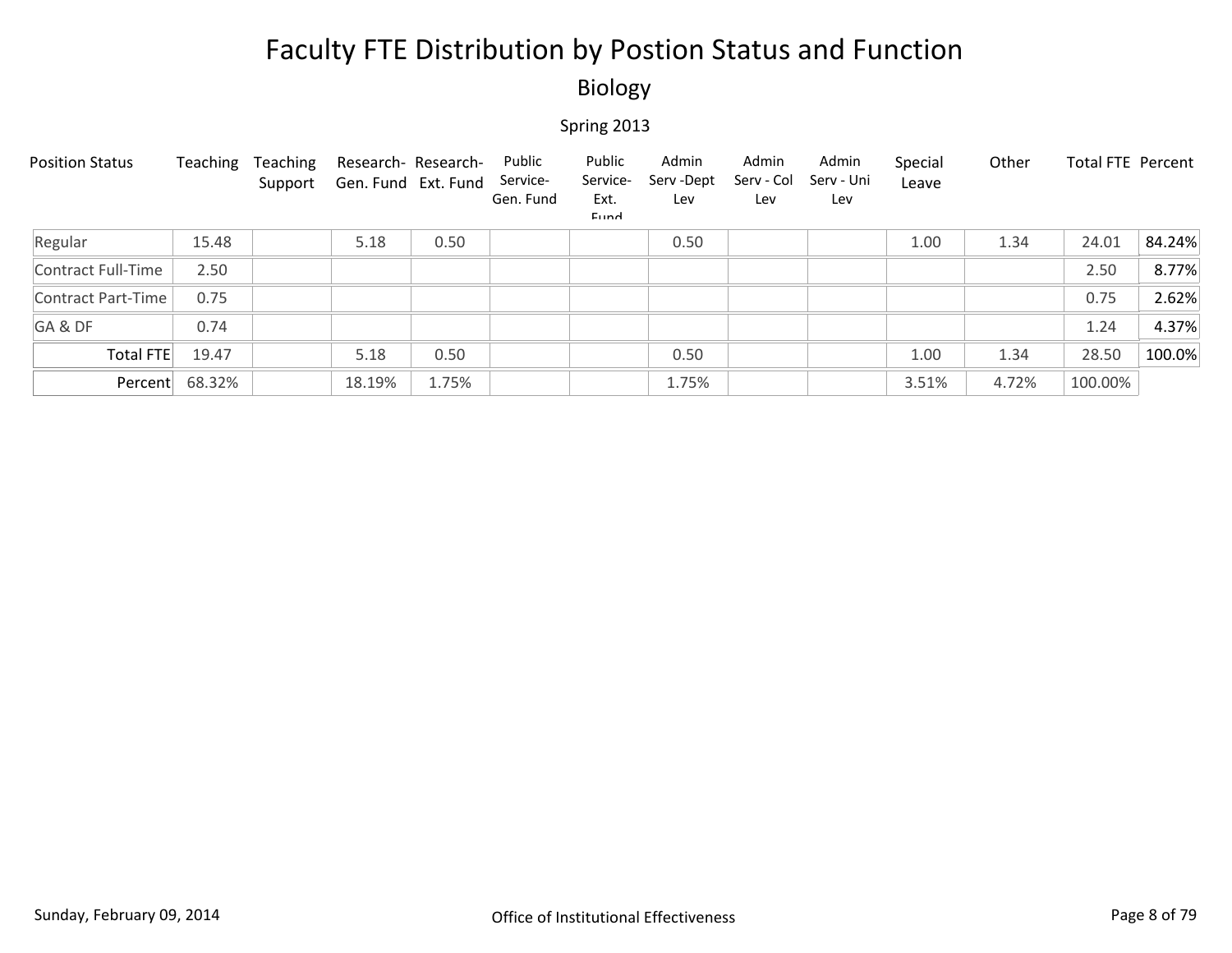### Chemistry

| <b>Position Status</b> | Teaching | Teaching<br>Support | Gen. Fund Ext. Fund | Research- Research- | Public<br>Service-<br>Gen. Fund | Public<br>Service-<br>Ext.<br>Eund | Admin<br>Serv-Dept<br>Lev | Admin<br>Serv - Col<br>Lev | Admin<br>Serv - Uni<br>Lev | Special<br>Leave | Other | <b>Total FTE Percent</b> |        |
|------------------------|----------|---------------------|---------------------|---------------------|---------------------------------|------------------------------------|---------------------------|----------------------------|----------------------------|------------------|-------|--------------------------|--------|
| Regular                | 9.87     |                     | 3.58                |                     |                                 |                                    | 0.25                      |                            |                            |                  | 0.55  | 14.25                    | 51.35% |
| Contract Full-Time     | 6.46     |                     |                     |                     |                                 |                                    |                           |                            |                            |                  | 0.54  | 7.00                     | 25.22% |
| Contract Part-Time     | 0.50     |                     |                     |                     |                                 |                                    |                           |                            |                            |                  |       | 0.50                     | 1.80%  |
| GA&DF                  |          | 5.50                |                     |                     |                                 |                                    |                           |                            |                            |                  |       | 6.00                     | 21.62% |
| <b>Total FTE</b>       | 16.82    | 5.50                | 3.58                |                     |                                 |                                    | 0.25                      |                            |                            |                  | 1.09  | 27.75                    | 100.0% |
| Percent                | 60.63%   | 19.82%              | 12.92%              |                     |                                 |                                    | 0.90%                     |                            |                            |                  | 3.94% | 100.00%                  |        |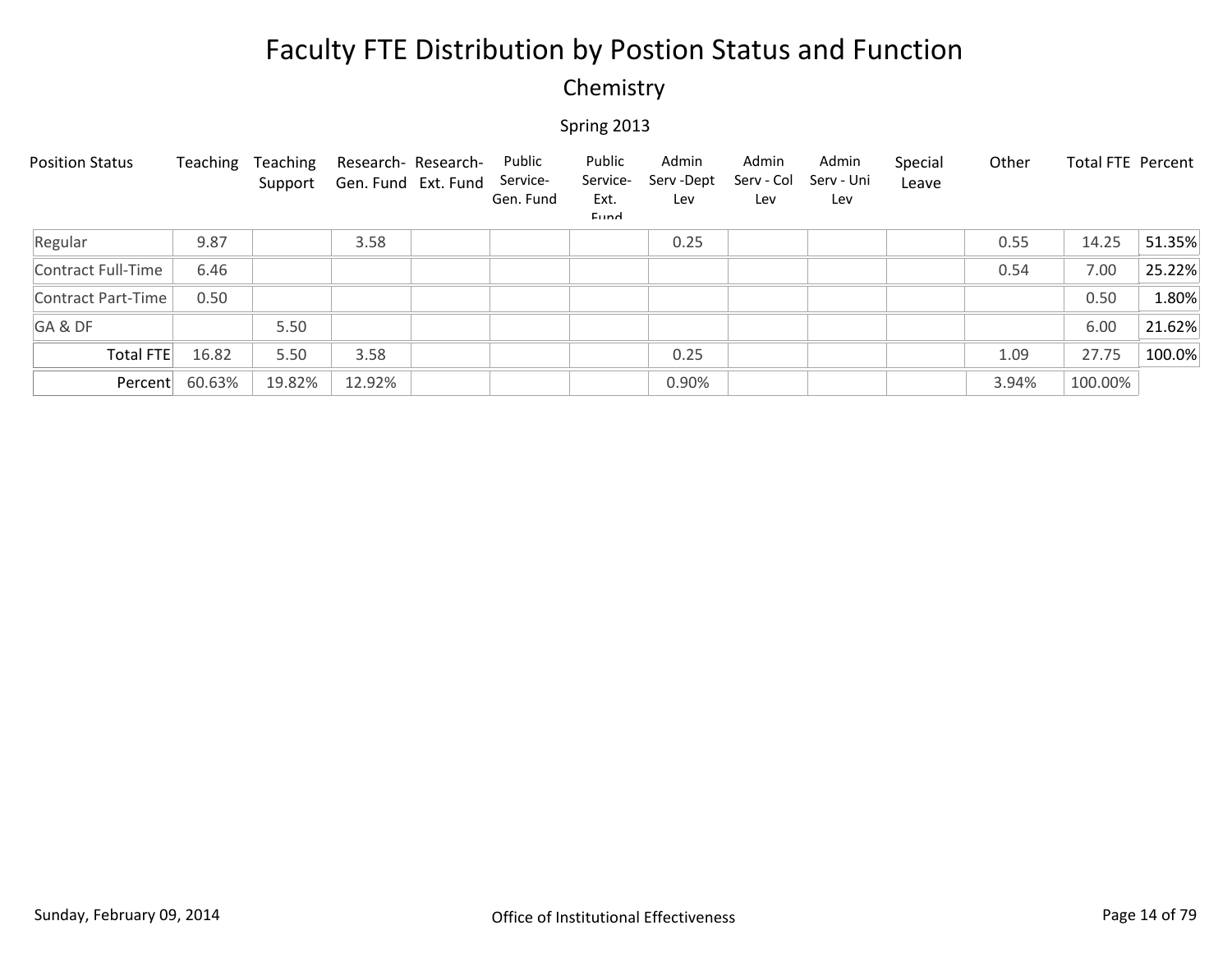### Communication Studies

| <b>Position Status</b> | Teaching | Teaching<br>Support | Research- Research-<br>Gen. Fund Ext. Fund | Public<br>Service-<br>Gen. Fund | Public<br>Service-<br>Ext.<br>Eund | Admin<br>Serv-Dept<br>Lev | Admin<br>Serv - Col<br>Lev | Admin<br>Serv - Uni<br>Lev | Special<br>Leave | Other | Total FTE Percent |        |
|------------------------|----------|---------------------|--------------------------------------------|---------------------------------|------------------------------------|---------------------------|----------------------------|----------------------------|------------------|-------|-------------------|--------|
| Regular                | 3.75     | 0.50                | 2.00                                       |                                 |                                    | 0.75                      |                            |                            | 1.00             |       | 8.00              | 26.89% |
| Contract Full-Time     | 7.25     |                     |                                            |                                 |                                    |                           |                            |                            |                  | 1.50  | 8.75              | 29.41% |
| Contract Part-Time     | 7.75     |                     |                                            |                                 |                                    |                           |                            |                            |                  |       | 7.75              | 26.05% |
| GA&DF                  | 3.75     | 1.50                |                                            |                                 |                                    |                           |                            |                            |                  |       | 5.25              | 17.65% |
| Total FTE              | 22.50    | 2.00                | 2.00                                       |                                 |                                    | 0.75                      |                            |                            | 1.00             | 1.50  | 29.75             | 100.0% |
| Percent                | 75.63%   | 6.72%               | 6.72%                                      |                                 |                                    | 2.52%                     |                            |                            | 3.36%            | 5.04% | 100.00%           |        |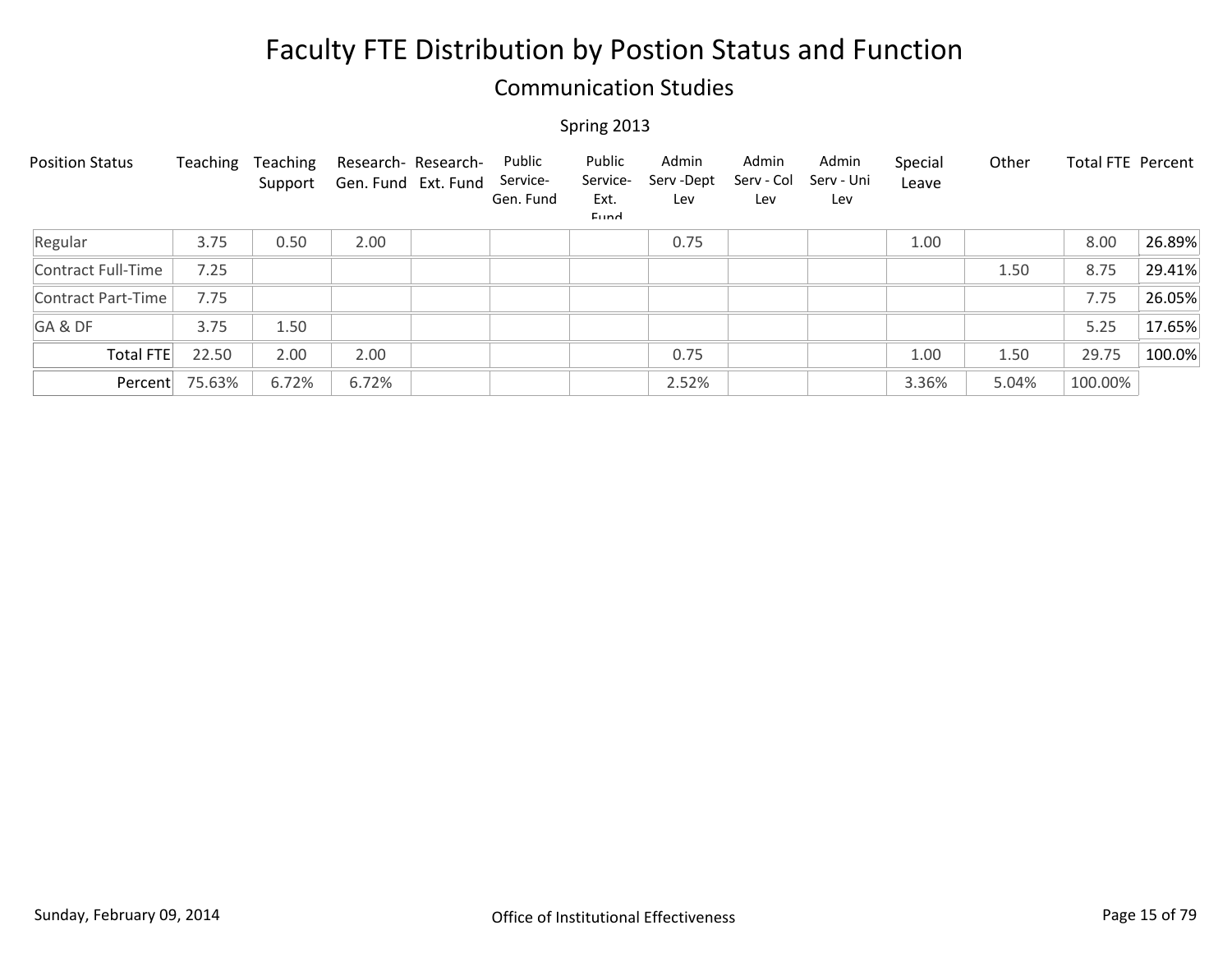### Computer Science

| <b>Position Status</b> | Teaching | Teaching<br>Support | Research- Research-<br>Gen. Fund Ext. Fund |        | Public<br>Service-<br>Gen. Fund | Public<br>Service-<br>Ext.<br>Eund | Admin<br>Serv -Dept<br>Lev | Admin<br>Serv - Col<br>Lev | Admin<br>Serv - Uni<br>Lev | Special<br>Leave | Other | Total FTE Percent |        |
|------------------------|----------|---------------------|--------------------------------------------|--------|---------------------------------|------------------------------------|----------------------------|----------------------------|----------------------------|------------------|-------|-------------------|--------|
| Regular                | 4.15     |                     | 1.90                                       | 2.15   |                                 |                                    | 1.00                       |                            |                            |                  |       | 9.20              | 56.79% |
| Contract Full-Time     | 4.50     |                     |                                            |        |                                 |                                    |                            |                            |                            |                  | 0.50  | 5.00              | 30.86% |
| Contract Part-Time     |          |                     |                                            |        |                                 |                                    |                            |                            |                            |                  |       |                   |        |
| GA&DF                  |          | 1.00                |                                            | 1.00   |                                 |                                    |                            |                            |                            |                  |       | 2.00              | 12.35% |
| <b>Total FTE</b>       | 8.65     | 1.00                | 1.90                                       | 3.15   |                                 |                                    | 1.00                       |                            |                            |                  | 0.50  | 16.20             | 100.0% |
| Percent                | 53.40%   | 6.17%               | 11.73%                                     | 19.44% |                                 |                                    | 6.17%                      |                            |                            |                  | 3.09% | 100.00%           |        |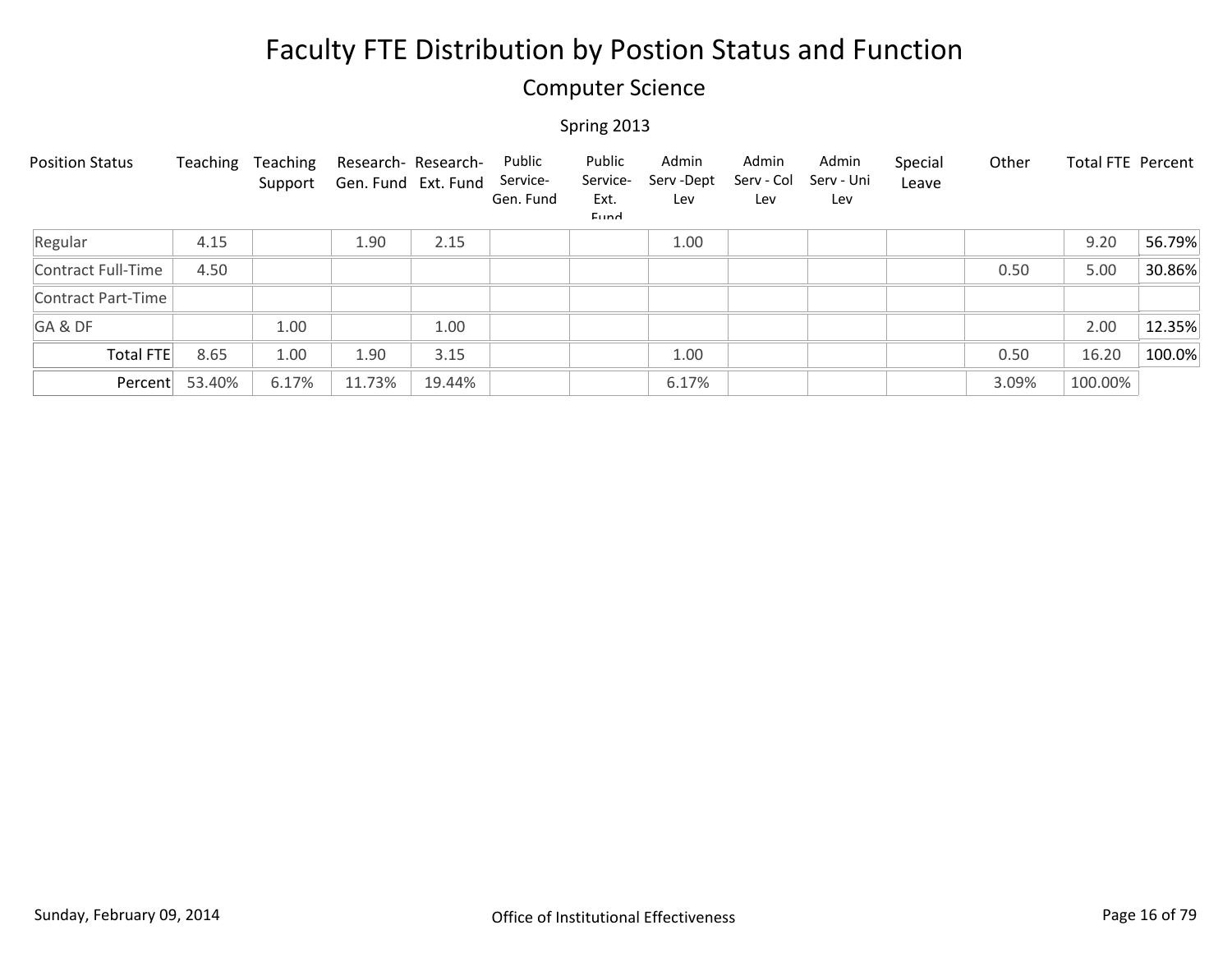### Counseling Psychology & Guide Svs

| <b>Position Status</b> | Teaching | Teaching<br>Support | Research- Research-<br>Gen. Fund Ext. Fund |       | Public<br>Service-<br>Gen. Fund | Public<br>Service-<br>Ext.<br>Eund | Admin<br>Serv-Dept<br>Lev | Admin<br>Serv - Col<br>Lev | Admin<br>Serv - Uni<br>Lev | Special<br>Leave | Other | Total FTE Percent |        |
|------------------------|----------|---------------------|--------------------------------------------|-------|---------------------------------|------------------------------------|---------------------------|----------------------------|----------------------------|------------------|-------|-------------------|--------|
| Regular                | 4.58     |                     | 2.25                                       | 0.25  |                                 |                                    | 0.50                      | 0.25                       | 0.25                       | 1.00             | 0.75  | 9.83              | 86.76% |
| Contract Part-Time     | 1.50     |                     |                                            |       |                                 |                                    |                           |                            |                            |                  |       | 1.50              | 13.24% |
| GA&DF                  |          |                     |                                            |       |                                 |                                    |                           |                            |                            |                  |       |                   |        |
| Total FTE              | 6.08     |                     | 2.25                                       | 0.25  |                                 |                                    | 0.50                      | 0.25                       | 0.25                       | 1.00             | 0.75  | 11.33             | 100.0% |
| Percent                | 53.68%   |                     | 19.85%                                     | 2.21% |                                 |                                    | 4.41%                     | 2.21%                      | 2.21%                      | 8.82%            | 6.62% | 100.00%           |        |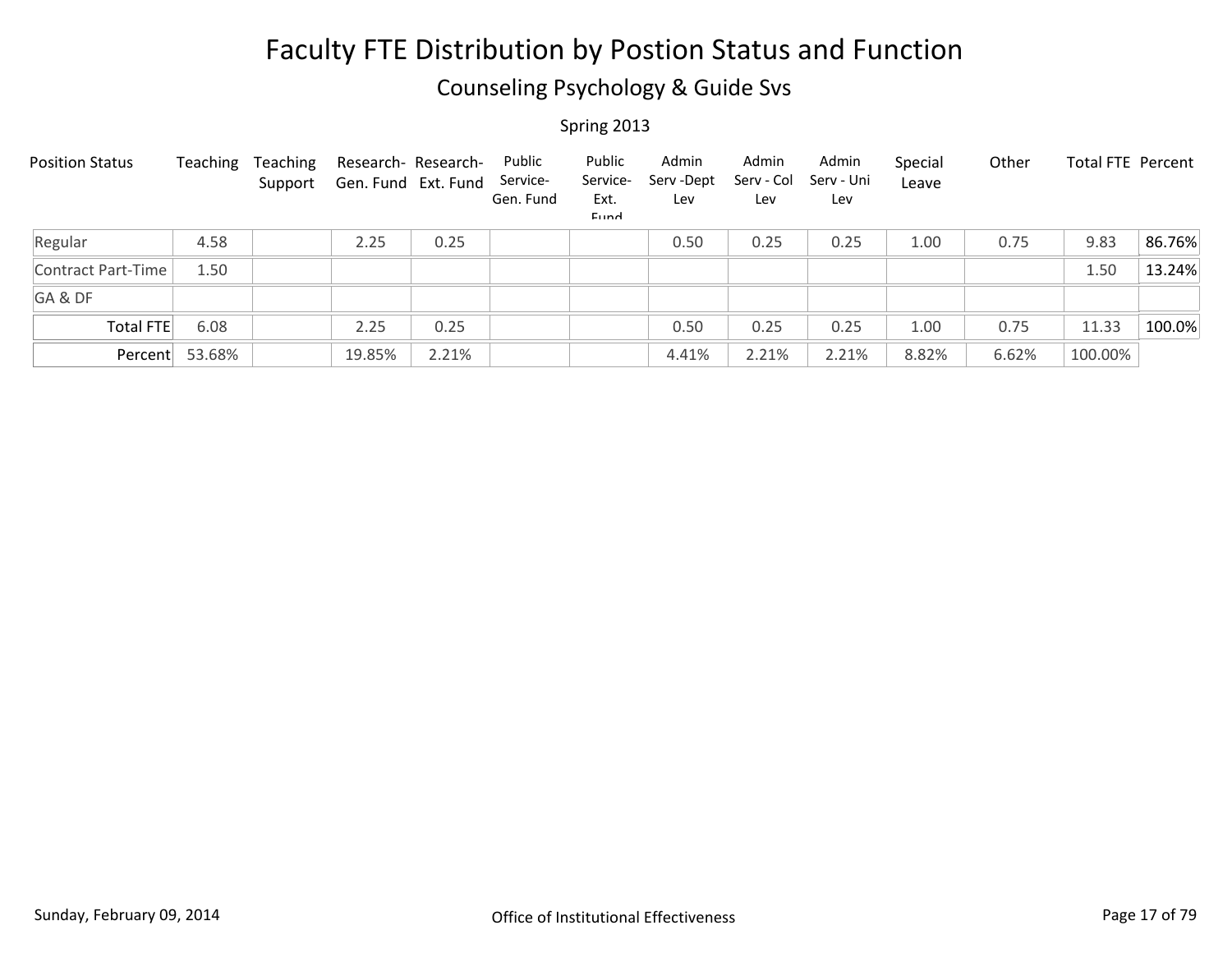### Criminal Justice & Criminology

| <b>Position Status</b> | Teaching | Teaching | Research- Research-<br>Support Gen. Fund Ext. Fund | Public<br>Service-<br>Gen. Fund | Public<br>Service-<br>Ext.<br><b>Fund</b> | Admin<br>Serv-Dept<br>Lev | Admin<br>Serv - Col<br>Lev | Admin<br>Serv - Uni<br>Lev | Special<br>Leave | Other | <b>Total FTE Percent</b> |        |
|------------------------|----------|----------|----------------------------------------------------|---------------------------------|-------------------------------------------|---------------------------|----------------------------|----------------------------|------------------|-------|--------------------------|--------|
| Regular                | 5.55     |          | 2.00                                               |                                 |                                           | 0.50                      |                            |                            |                  |       | 8.05                     | 64.66% |
| Contract Full-Time     | 4.40     |          |                                                    |                                 |                                           |                           |                            |                            |                  | 0.00  | 4.40                     | 35.34% |
| Total FTE              | 9.95     |          | 2.00                                               |                                 |                                           | 0.50                      |                            |                            |                  | 0.00  | 12.45                    | 100.0% |
| Percent                | 79.92%   |          | 16.06%                                             |                                 |                                           | 4.02%                     |                            |                            |                  | 0.00% | 100.00%                  |        |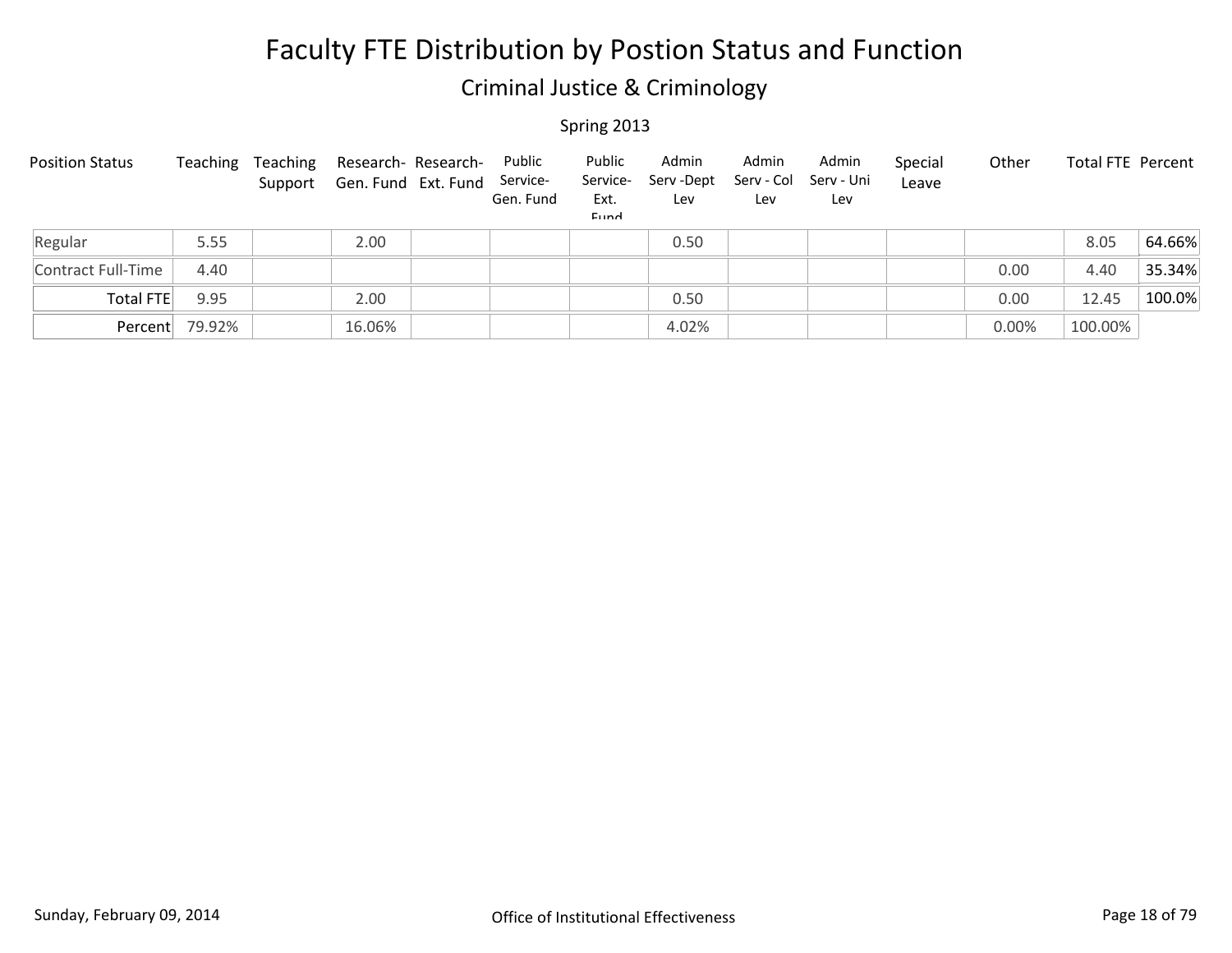### Ctr Historic Preservation

| <b>Position Status</b> | Teaching | Teaching | Research- Research-<br>Support Gen. Fund Ext. Fund Service- | Public<br>Gen. Fund | Public<br>Ext.<br>Eund | Admin<br>Service- Serv-Dept<br>Lev | Admin<br>Lev | Admin<br>Serv - Col Serv - Uni<br>Lev | Special<br>Leave | Other | Total FTE Percent |         |
|------------------------|----------|----------|-------------------------------------------------------------|---------------------|------------------------|------------------------------------|--------------|---------------------------------------|------------------|-------|-------------------|---------|
| Contract Full-Time     |          |          | 0.25                                                        |                     |                        | 0.25                               |              |                                       |                  |       | 0.50              | ####### |
| <b>Total FTE</b>       |          |          | 0.25                                                        |                     |                        | 0.25                               |              |                                       |                  |       | 0.50              | 100.0%  |
| Percent                |          |          | 50.00%                                                      |                     |                        | 50.00%                             |              |                                       |                  |       | 100.00%           |         |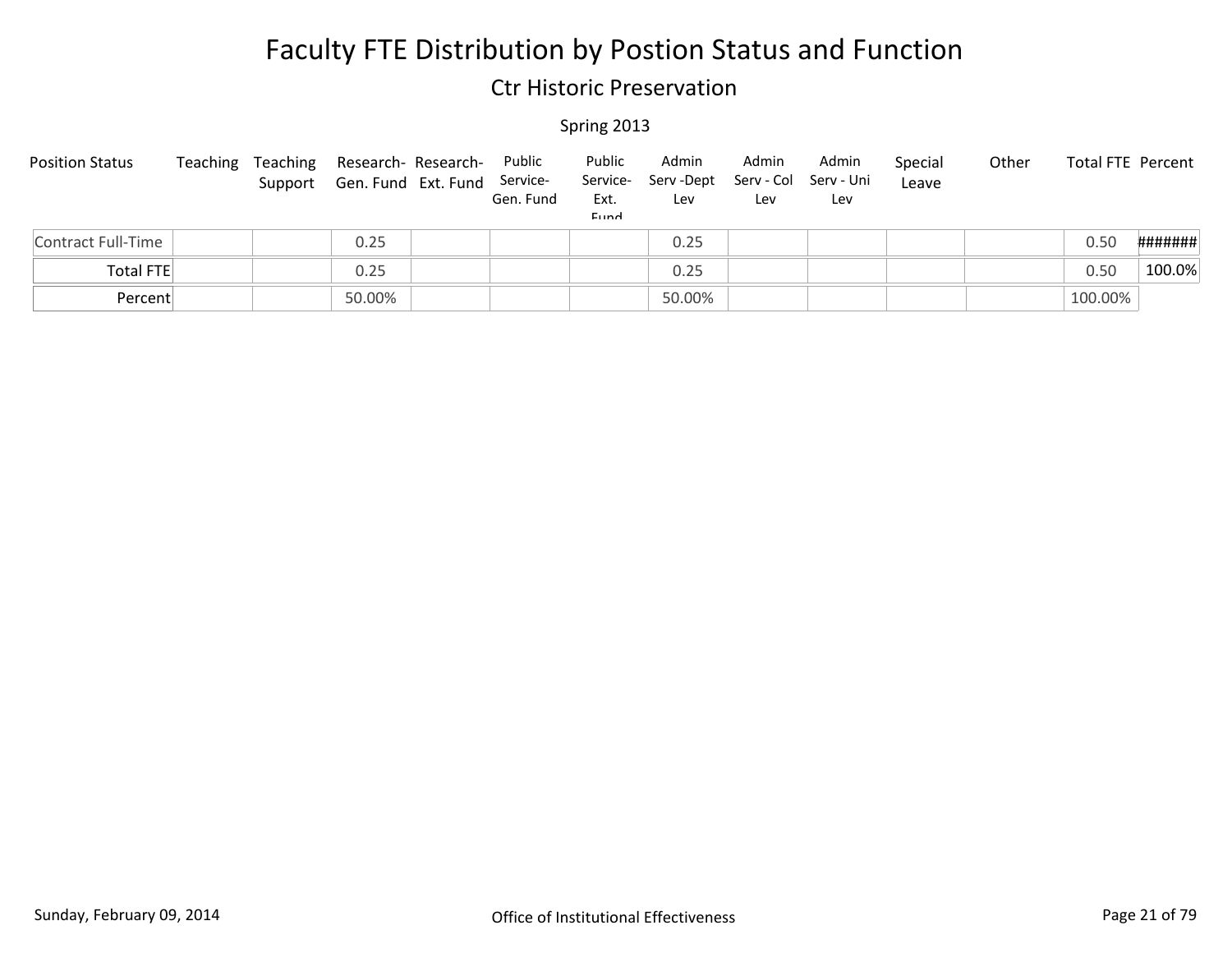### Ctr Info & Communication Sciences

| <b>Position Status</b>    | Teaching | Teaching<br>Support | Gen. Fund Ext. Fund | Research- Research- | Public<br>Service-<br>Gen. Fund | Public<br>Service-<br>Ext.<br>Eund | Admin<br>Serv-Dept<br>Lev | Admin<br>Serv - Col<br>Lev | Admin<br>Serv - Uni<br>Lev | Special<br>Leave | Other | Total FTE Percent |        |
|---------------------------|----------|---------------------|---------------------|---------------------|---------------------------------|------------------------------------|---------------------------|----------------------------|----------------------------|------------------|-------|-------------------|--------|
| Regular                   | 2.00     | 0.67                | 0.92                | 0.00                | 0.71                            |                                    | 0.67                      | 0.21                       | 0.33                       |                  | 0.50  | 6.00              | 85.71% |
| Contract Full-Time        | 0.75     |                     |                     |                     |                                 |                                    |                           |                            |                            |                  |       | 0.75              | 10.71% |
| <b>Contract Part-Time</b> | 0.25     |                     |                     |                     |                                 |                                    |                           |                            |                            |                  |       | 0.25              | 3.57%  |
| Total FTE                 | 3.00     | 0.67                | 0.92                | 0.00                | 0.71                            |                                    | 0.67                      | 0.21                       | 0.33                       |                  | 0.50  | 7.00              | 100.0% |
| Percent                   | 42.86%   | 9.52%               | 13.10%              | 0.00%               | 10.12%                          |                                    | 9.52%                     | 2.98%                      | 4.76%                      |                  | 7.14% | 100.00%           |        |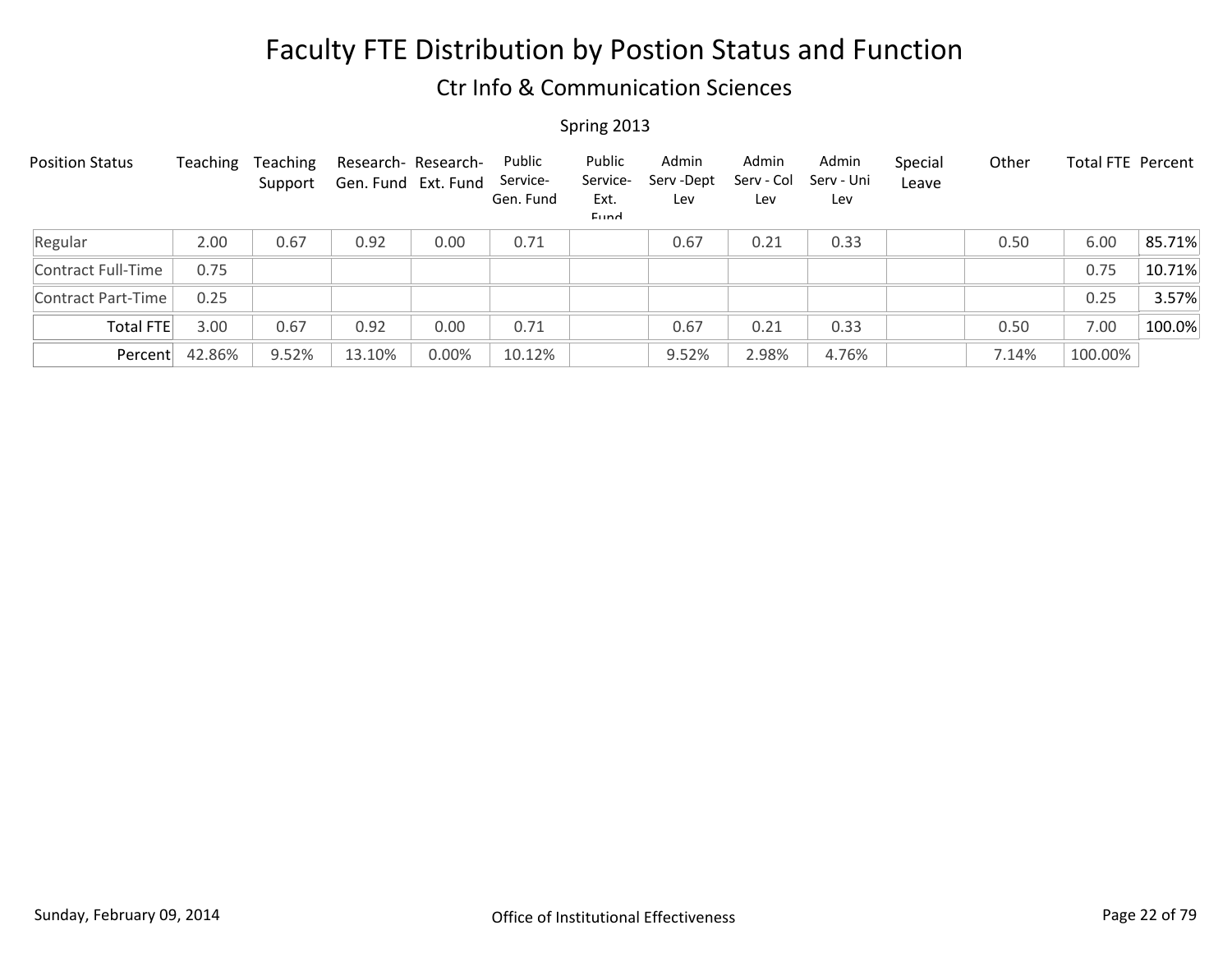### Economics

| <b>Position Status</b> | Teaching       | Teaching<br>Support | Research- Research-<br>Gen. Fund Ext. Fund | Public<br>Service-<br>Gen. Fund | Public<br>Service-<br>Ext.<br>Eund | Admin<br>Serv-Dept<br>Lev | Admin<br>Serv - Col<br>Lev | Admin<br>Serv - Uni<br>Lev | Special<br>Leave | Other | <b>Total FTE Percent</b> |        |
|------------------------|----------------|---------------------|--------------------------------------------|---------------------------------|------------------------------------|---------------------------|----------------------------|----------------------------|------------------|-------|--------------------------|--------|
| Regular                | 9.00           | 0.25                | 3.50                                       |                                 |                                    | 0.25                      |                            |                            |                  |       | 13.00                    | 71.23% |
| Contract Full-Time     | 2.25           |                     |                                            |                                 |                                    |                           |                            |                            |                  |       | 2.25                     | 12.33% |
| Contract Part-Time     | 1.00           |                     |                                            |                                 |                                    |                           |                            |                            |                  |       | 1.00                     | 5.48%  |
| GA&DF                  |                | 2.00                |                                            |                                 |                                    |                           |                            |                            |                  |       | 2.00                     | 10.96% |
| Total FTE              | 12.25          | 2.25                | 3.50                                       |                                 |                                    | 0.25                      |                            |                            |                  |       | 18.25                    | 100.0% |
|                        | Percent 67.12% | 12.33%              | 19.18%                                     |                                 |                                    | 1.37%                     |                            |                            |                  |       | 100.00%                  |        |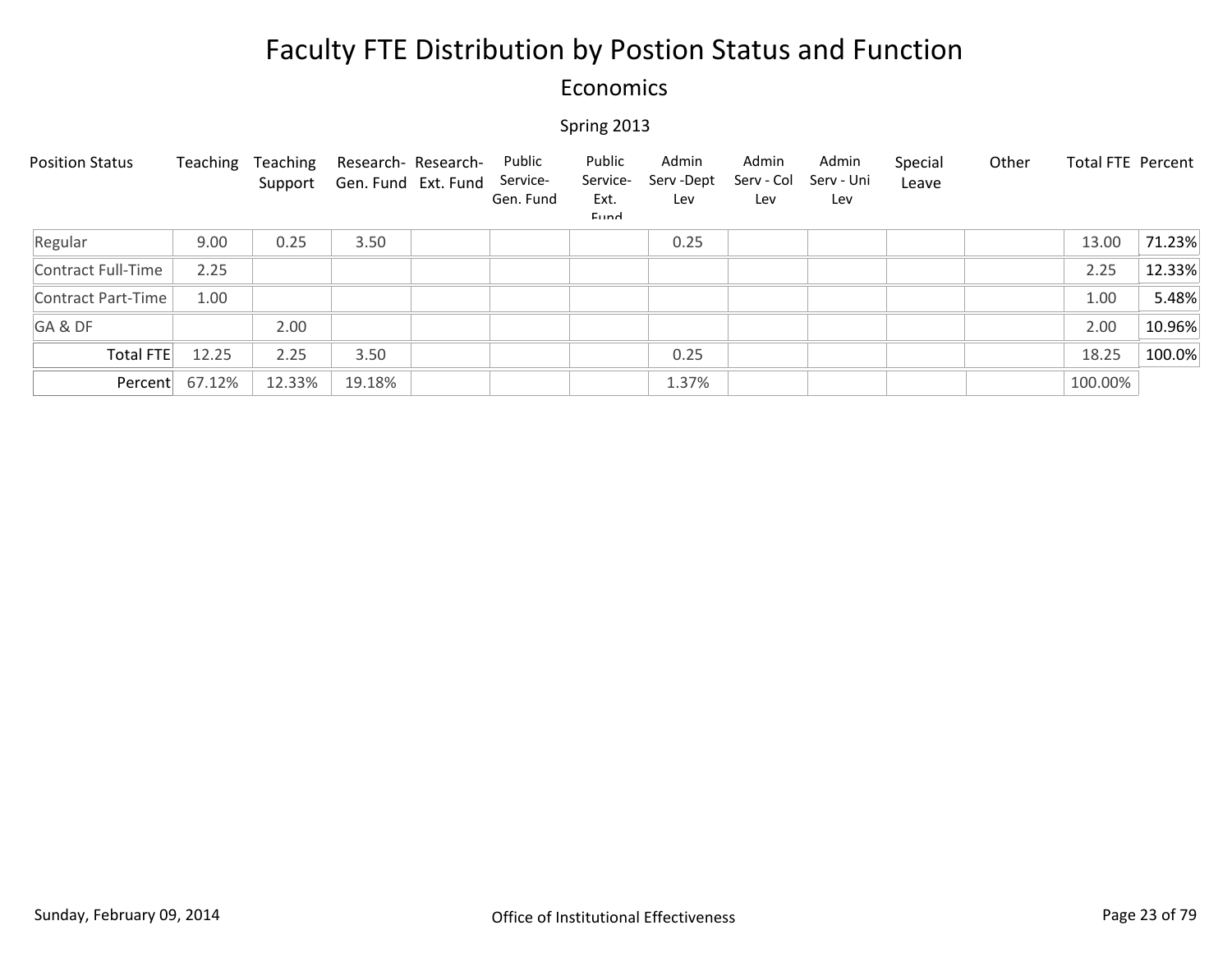### Educational Leadership

| <b>Position Status</b> | Teaching       | Teaching<br>Support | Research- Research-<br>Gen. Fund Ext. Fund | Public<br>Service-<br>Gen. Fund | Public<br>Service-<br>Ext.<br>Eund | Admin<br>Serv-Dept<br>Lev | Admin<br>Serv - Col<br>Lev | Admin<br>Serv - Uni<br>Lev | Special<br>Leave | Other  | Total FTE Percent |        |
|------------------------|----------------|---------------------|--------------------------------------------|---------------------------------|------------------------------------|---------------------------|----------------------------|----------------------------|------------------|--------|-------------------|--------|
| Regular                | 3.71           |                     |                                            |                                 |                                    |                           |                            |                            |                  | 2.25   | 5.96              | 50.00% |
| Contract Full-Time     | 0.75           |                     |                                            |                                 |                                    |                           |                            |                            |                  | 0.25   | 1.00              | 8.39%  |
| Contract Part-Time     | 1.63           |                     |                                            |                                 |                                    |                           |                            |                            |                  |        | 1.63              | 13.64% |
| GA&DF                  |                |                     |                                            |                                 |                                    |                           |                            |                            |                  | 3.33   | 3.33              | 27.97% |
| <b>Total FTE</b>       | 6.08           |                     |                                            |                                 |                                    |                           |                            |                            |                  | 5.83   | 11.92             | 100.0% |
|                        | Percent 51.05% |                     |                                            |                                 |                                    |                           |                            |                            |                  | 48.95% | 100.00%           |        |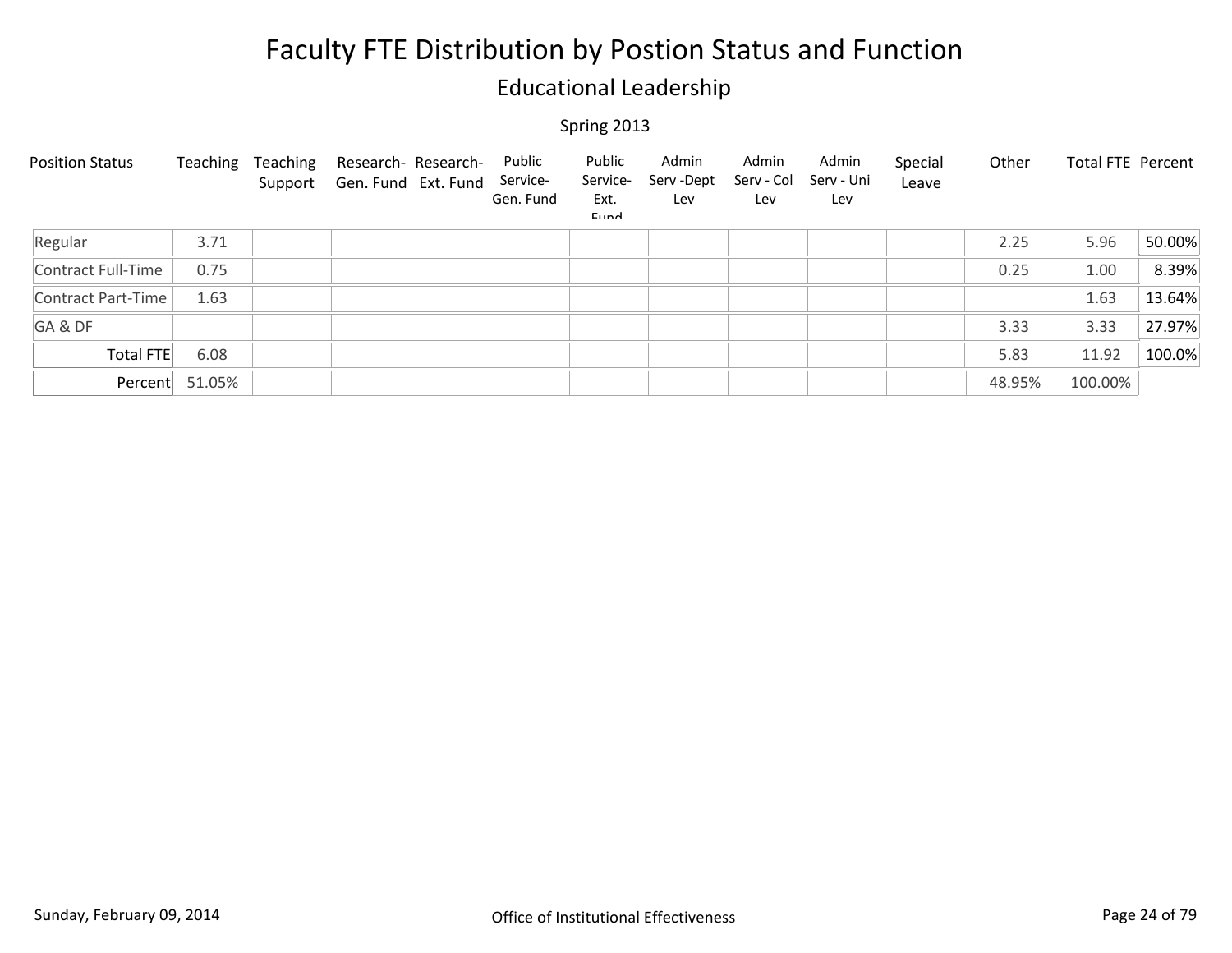### Educational Psychology

| <b>Position Status</b> | Teaching | Teaching<br>Support | Research- Research-<br>Gen. Fund Ext. Fund | Public<br>Service-<br>Gen. Fund | Public<br>Service-<br>Ext.<br>Eund | Admin<br>Serv-Dept<br>Lev | Admin<br>Serv - Col<br>Lev | Admin<br>Serv - Uni<br>Lev | Special<br>Leave | Other | Total FTE Percent |        |
|------------------------|----------|---------------------|--------------------------------------------|---------------------------------|------------------------------------|---------------------------|----------------------------|----------------------------|------------------|-------|-------------------|--------|
| Regular                | 8.28     | 1.50                | 5.25                                       |                                 |                                    | 2.00                      | 0.50                       |                            |                  |       | 18.28             | 42.23% |
| Contract Full-Time     | 4.00     | 0.75                |                                            |                                 |                                    |                           |                            |                            |                  |       | 4.75              | 10.98% |
| Contract Part-Time     | 4.75     |                     |                                            |                                 |                                    |                           |                            |                            |                  |       | 4.75              | 10.98% |
| GA&DF                  | 1.50     | 1.00                | 10.00                                      | 3.00                            |                                    |                           |                            |                            |                  |       | 15.50             | 35.82% |
| Total FTE              | 18.53    | 3.25                | 15.25                                      | 3.00                            |                                    | 2.00                      | 0.50                       |                            |                  |       | 43.28             | 100.0% |
| Percent                | 42.81%   | 7.51%               | 35.24%                                     | 6.93%                           |                                    | 4.62%                     | 1.16%                      |                            |                  |       | 100.00%           |        |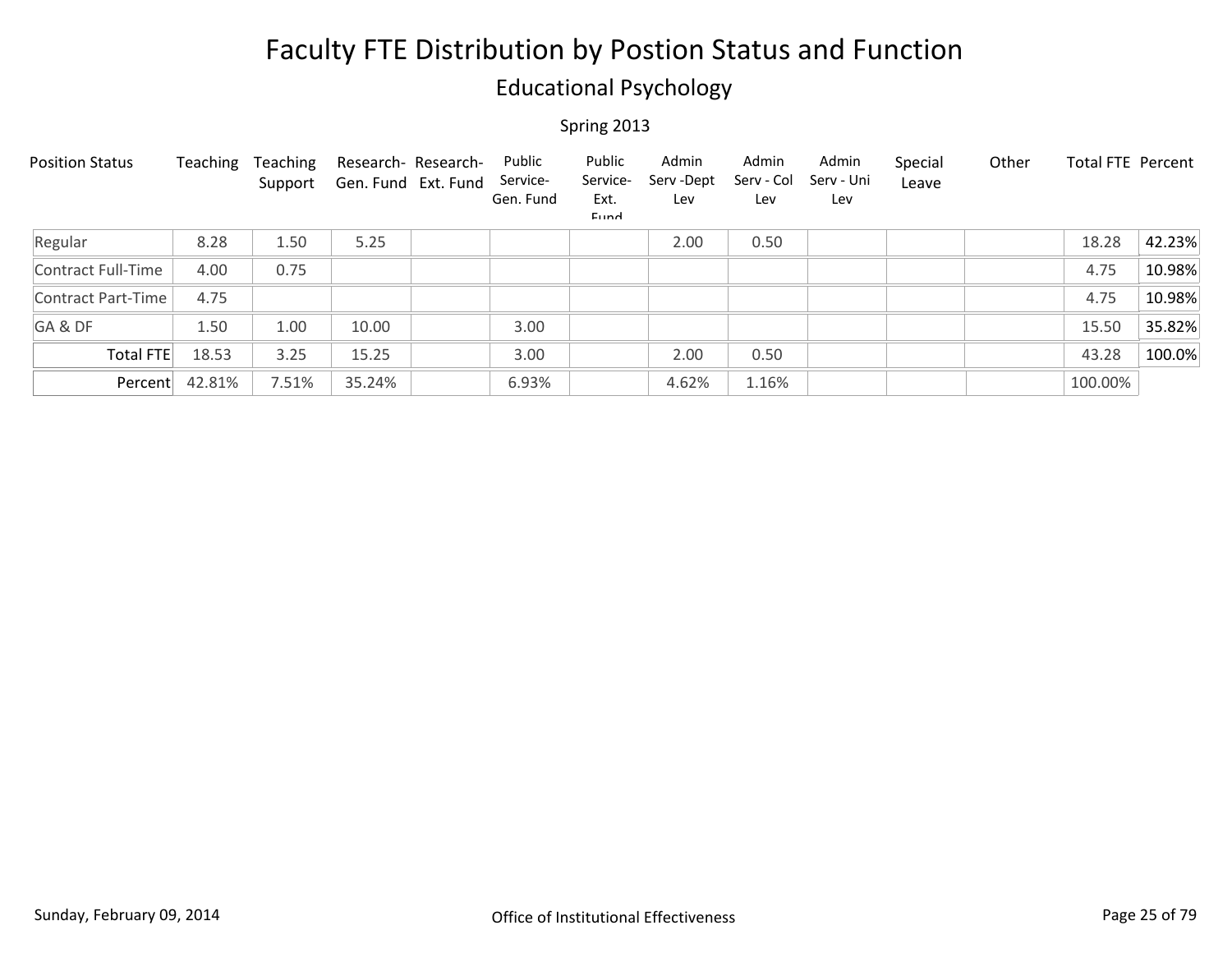### Educational Studies

| <b>Position Status</b> | Teaching | Teaching<br>Support | Research- Research-<br>Gen. Fund Ext. Fund | Public<br>Service-<br>Gen. Fund | Public<br>Service-<br>Ext.<br>Eund | Admin<br>Serv-Dept<br>Lev | Admin<br>Serv - Col<br>Lev | Admin<br>Serv - Uni<br>Lev | Special<br>Leave | Other  | Total FTE Percent |        |
|------------------------|----------|---------------------|--------------------------------------------|---------------------------------|------------------------------------|---------------------------|----------------------------|----------------------------|------------------|--------|-------------------|--------|
| Regular                | 14.15    | 0.25                |                                            |                                 |                                    | 1.50                      |                            |                            | 2.00             | 4.25   | 22.15             | 58.41% |
| Contract Full-Time     | 2.99     | 1.00                |                                            |                                 |                                    |                           |                            |                            |                  | 1.50   | 5.49              | 14.47% |
| Contract Part-Time     | 5.28     |                     |                                            |                                 |                                    |                           |                            |                            |                  |        | 5.28              | 13.93% |
| GA&DF                  | 1.08     | 3.92                |                                            |                                 |                                    |                           |                            |                            |                  |        | 5.00              | 13.19% |
| Total FTE              | 23.50    | 5.17                |                                            |                                 |                                    | 1.50                      |                            |                            | 2.00             | 5.75   | 37.92             | 100.0% |
| Percent                | 61.98%   | 13.63%              |                                            |                                 |                                    | 3.96%                     |                            |                            | 5.27%            | 15.16% | 100.00%           |        |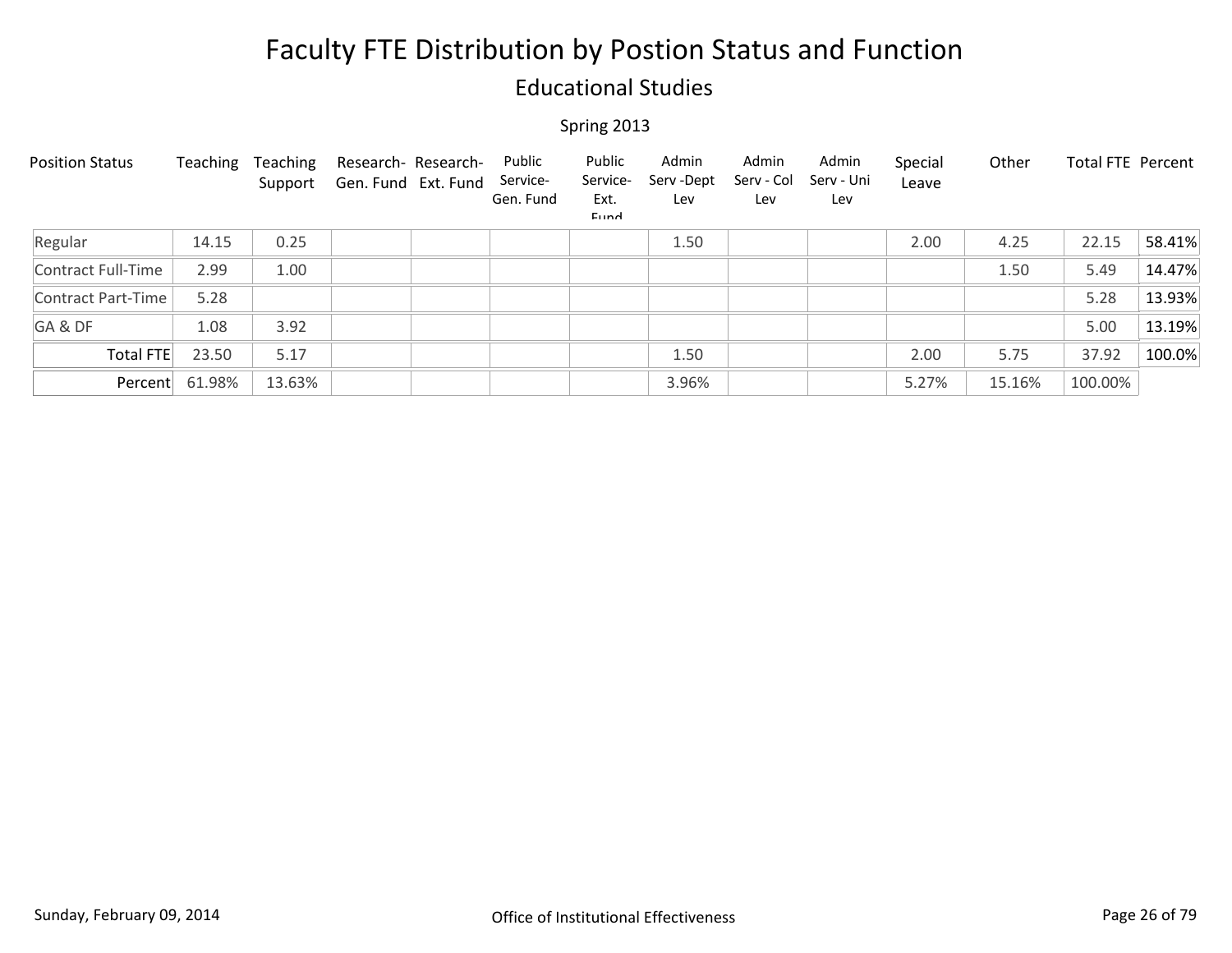### Elementary Education

| <b>Position Status</b> | Teaching | Teaching<br>Support | Research- Research-<br>Gen. Fund Ext. Fund |       | Public<br>Service-<br>Gen. Fund | Public<br>Service-<br>Ext.<br>Eund | Admin<br>Serv-Dept<br>Lev | Admin<br>Serv - Col<br>Lev | Admin<br>Serv - Uni<br>Lev | Special<br>Leave | Other | Total FTE Percent |        |
|------------------------|----------|---------------------|--------------------------------------------|-------|---------------------------------|------------------------------------|---------------------------|----------------------------|----------------------------|------------------|-------|-------------------|--------|
| Regular                | 9.23     | 0.83                | 2.50                                       | 0.50  |                                 |                                    |                           |                            | 0.25                       | 1.00             | 0.08  | 14.40             | 36.48% |
| Contract Full-Time     | 10.93    | 1.08                |                                            |       |                                 |                                    | 0.25                      |                            |                            |                  | 2.75  | 15.06             | 38.13% |
| Contract Part-Time     | 6.48     |                     |                                            |       |                                 | 1.00                               |                           |                            |                            |                  |       | 7.48              | 18.96% |
| GA&DF                  |          | 1.54                | 1.00                                       |       |                                 |                                    |                           |                            |                            |                  |       | 2.54              | 6.44%  |
| Total FTE              | 26.65    | 3.46                | 3.50                                       | 0.50  |                                 | 1.00                               | 0.25                      |                            | 0.25                       | 1.00             | 2.83  | 39.48             | 100.0% |
| Percent                | 67.49%   | 8.76%               | 8.86%                                      | 1.27% |                                 | 2.53%                              | 0.63%                     |                            | 0.63%                      | 2.53%            | 7.18% | 100.00%           |        |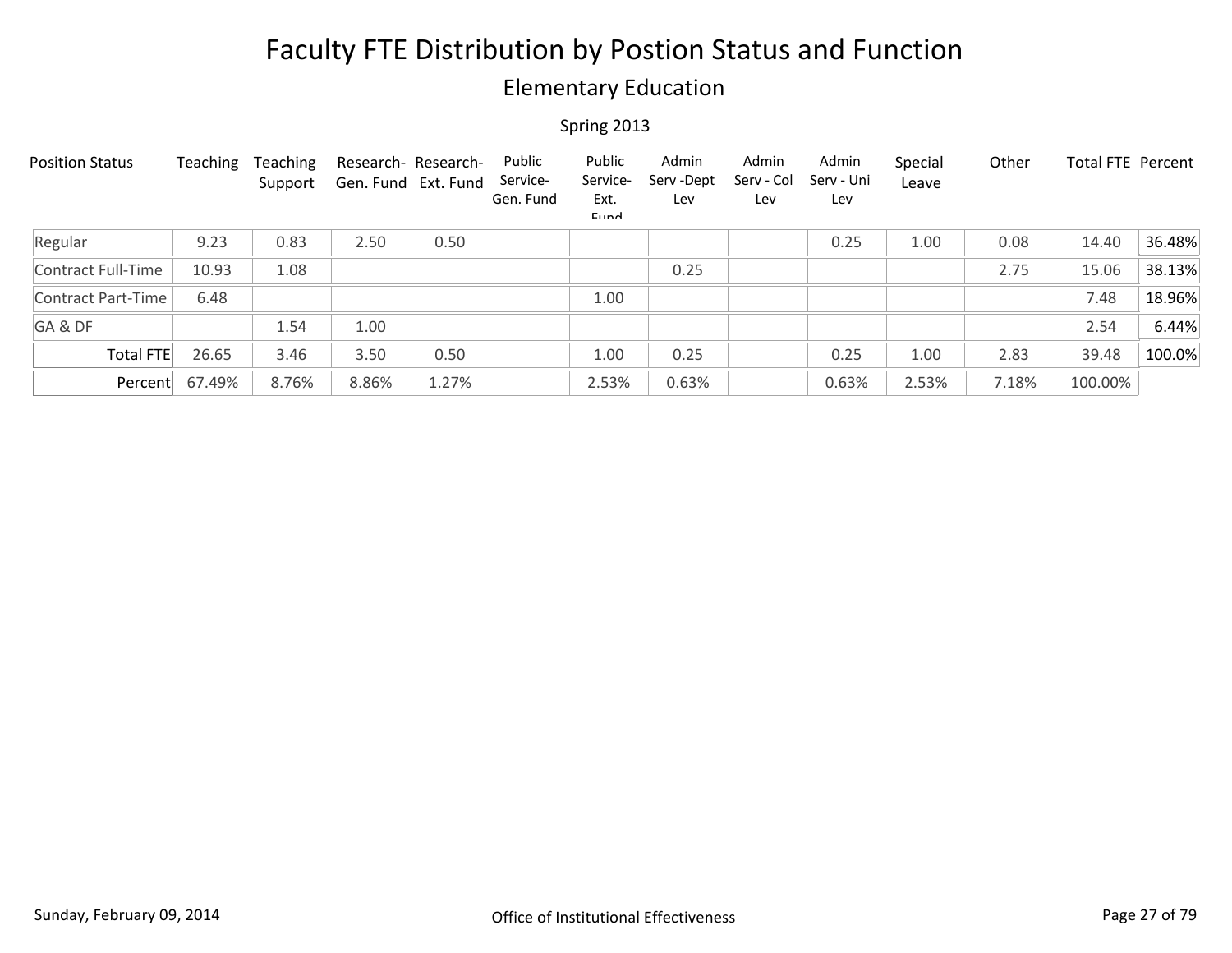### English

| <b>Position Status</b> | Teaching | Teaching<br>Support | Research- Research-<br>Gen. Fund Ext. Fund |       | Public<br>Service-<br>Gen. Fund | Public<br>Service-<br>Ext.<br>Eund | Admin<br>Serv-Dept<br>Lev | Admin<br>Serv - Col<br>Lev | Admin<br>Serv - Uni<br>Lev | Special<br>Leave | Other | Total FTE Percent |        |
|------------------------|----------|---------------------|--------------------------------------------|-------|---------------------------------|------------------------------------|---------------------------|----------------------------|----------------------------|------------------|-------|-------------------|--------|
| Regular                | 14.50    |                     | 6.83                                       | 0.75  |                                 |                                    | 2.75                      |                            | 0.25                       |                  | 2.00  | 27.08             | 29.10% |
| Contract Full-Time     | 35.38    |                     |                                            | 0.25  |                                 |                                    | 1.25                      |                            |                            |                  |       | 36.88             | 39.62% |
| Contract Part-Time     | 15.13    |                     |                                            |       |                                 |                                    |                           |                            |                            |                  |       | 15.13             | 16.25% |
| GA&DF                  | 13.25    | 0.25                |                                            |       |                                 |                                    | 0.50                      |                            |                            |                  |       | 14.00             | 15.04% |
| <b>Total FTE</b>       | 78.25    | 0.25                | 6.83                                       | 1.00  |                                 |                                    | 4.50                      |                            | 0.25                       |                  | 2.00  | 93.08             | 100.0% |
| Percent                | 84.06%   | 0.27%               | 7.34%                                      | 1.07% |                                 |                                    | 4.83%                     |                            | 0.27%                      |                  | 2.15% | 100.00%           |        |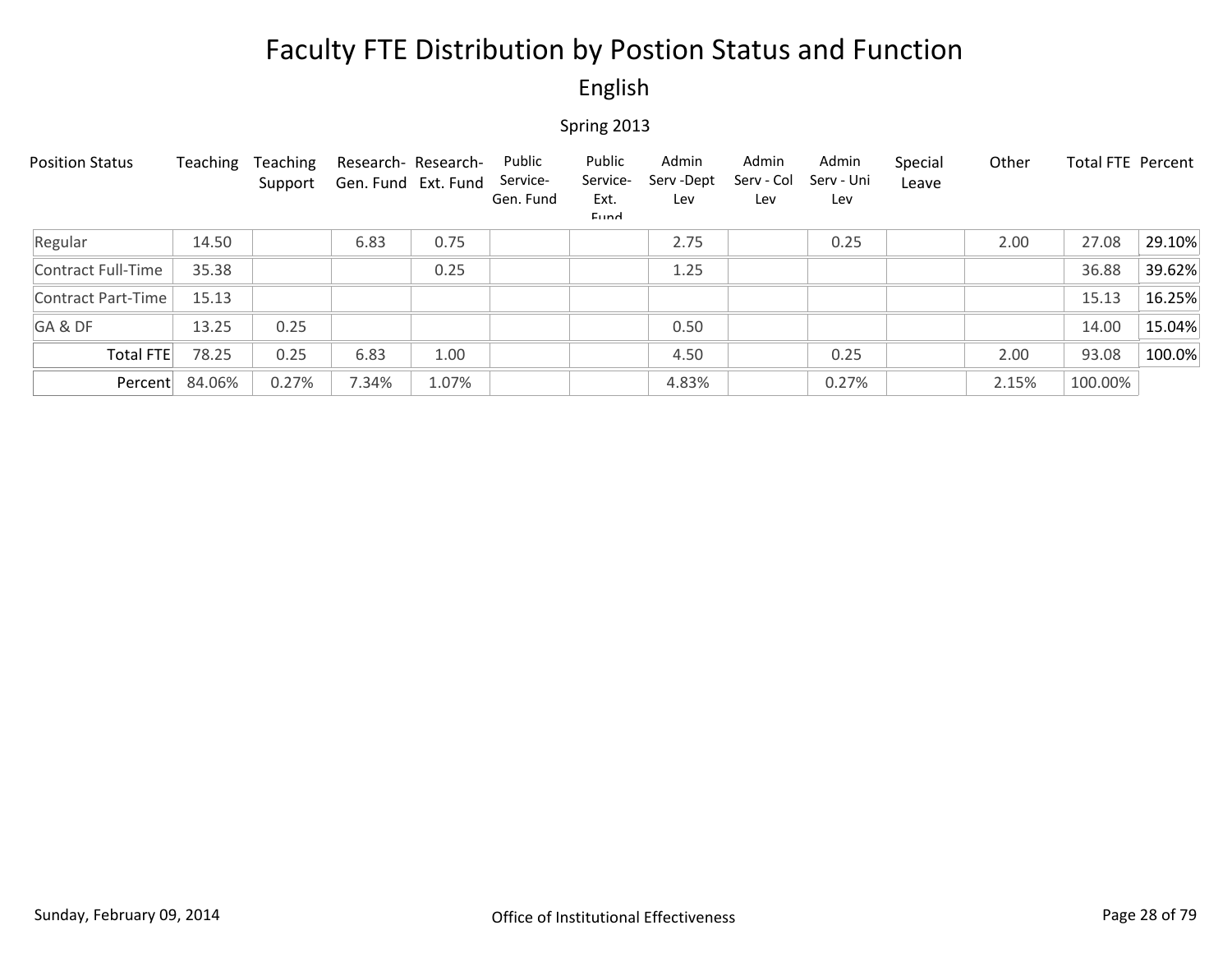### Family & Consumer Sciences

| <b>Position Status</b> | Teaching | Teaching<br>Support | Gen. Fund Ext. Fund | Research- Research- | Public<br>Service-<br>Gen. Fund | Public<br>Service-<br>Ext.<br>Eund | Admin<br>Serv - Dept<br>Lev | Admin<br>Serv - Col<br>Lev | Admin<br>Serv - Uni<br>Lev | Special<br>Leave | Other | <b>Total FTE Percent</b> |        |
|------------------------|----------|---------------------|---------------------|---------------------|---------------------------------|------------------------------------|-----------------------------|----------------------------|----------------------------|------------------|-------|--------------------------|--------|
| Regular                | 9.00     | 0.25                | 0.25                | 2.75                | 0.25                            |                                    | 0.25                        |                            |                            |                  | 1.25  | 17.33                    | 50.61% |
| Contract Full-Time     | 9.50     | 0.50                |                     |                     |                                 |                                    |                             |                            |                            |                  | 1.25  | 13.75                    | 40.15% |
| Contract Part-Time     | 3.17     |                     |                     |                     |                                 |                                    |                             |                            |                            |                  |       | 3.17                     | 9.25%  |
| Total FTE              | 21.67    | 0.75                | 0.25                | 2.75                | 0.25                            |                                    | 0.25                        |                            |                            |                  | 2.50  | 34.25                    | 100.0% |
| Percent                | 63.26%   | 2.19%               | 0.73%               | 8.03%               | 0.73%                           |                                    | 0.73%                       |                            |                            |                  | 7.30% | 100.00%                  |        |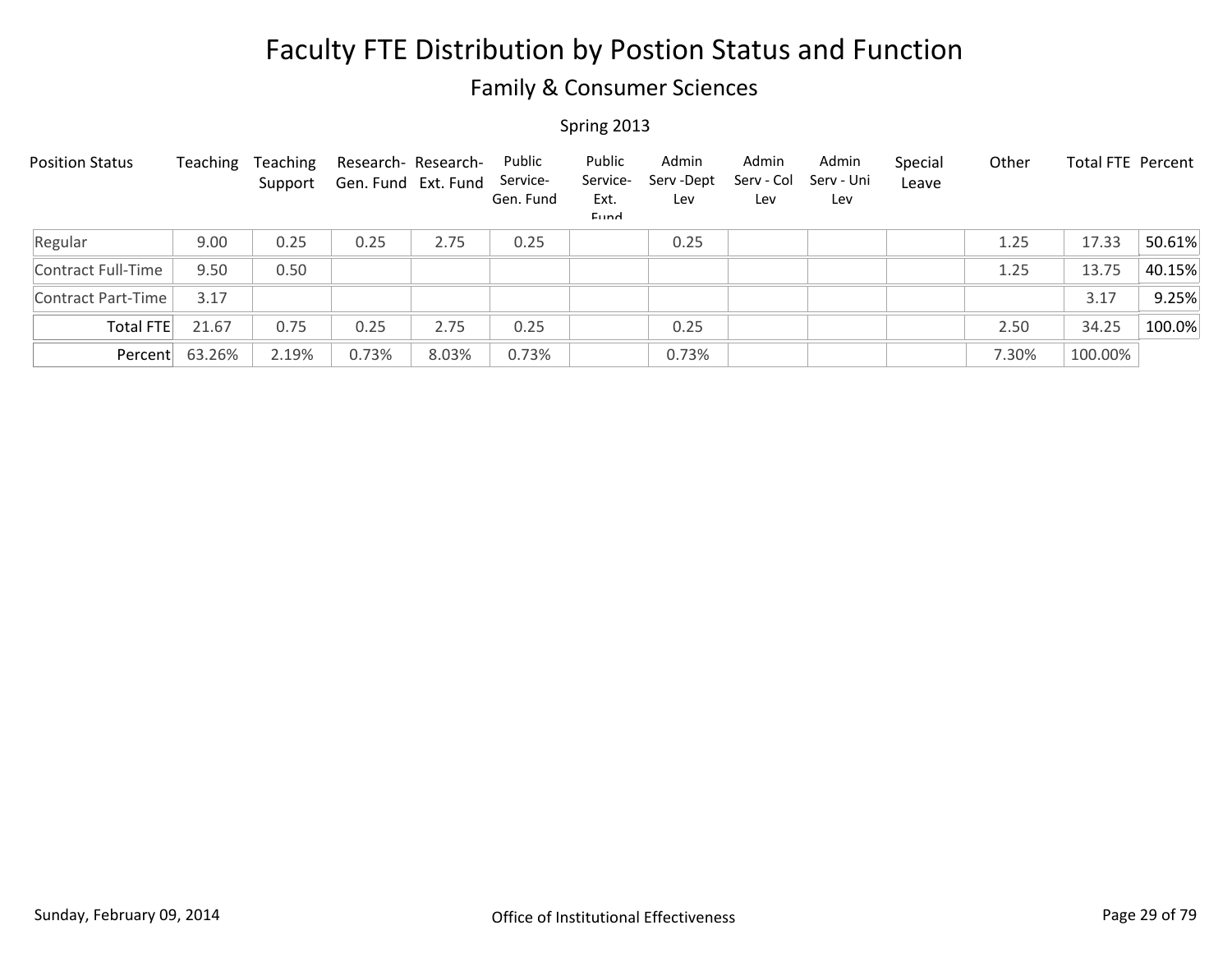### Finance & Insurance

| <b>Position Status</b> | Teaching       | Teaching | Research- Research-<br>Support Gen. Fund Ext. Fund | Public<br>Service-<br>Gen. Fund | Public<br>Service-<br>Ext.<br>Eund | Admin<br>Serv-Dept<br>Lev | Admin<br>Serv - Col<br>Lev | Admin<br>Serv - Uni<br>Lev | Special<br>Leave | Other | Total FTE Percent |        |
|------------------------|----------------|----------|----------------------------------------------------|---------------------------------|------------------------------------|---------------------------|----------------------------|----------------------------|------------------|-------|-------------------|--------|
| Regular                | 8.75           |          | 2.25                                               |                                 |                                    |                           |                            |                            | 1.00             | 0.50  | 12.50             | 86.21% |
| Contract Full-Time     | 1.00           |          |                                                    |                                 |                                    |                           |                            |                            |                  |       | 1.00              | 6.90%  |
| Contract Part-Time     | 1.00           |          |                                                    |                                 |                                    |                           |                            |                            |                  |       | 1.00              | 6.90%  |
| Total FTE              | 10.75          |          | 2.25                                               |                                 |                                    |                           |                            |                            | 1.00             | 0.50  | 14.50             | 100.0% |
|                        | Percent 74.14% |          | 15.52%                                             |                                 |                                    |                           |                            |                            | 6.90%            | 3.45% | 100.00%           |        |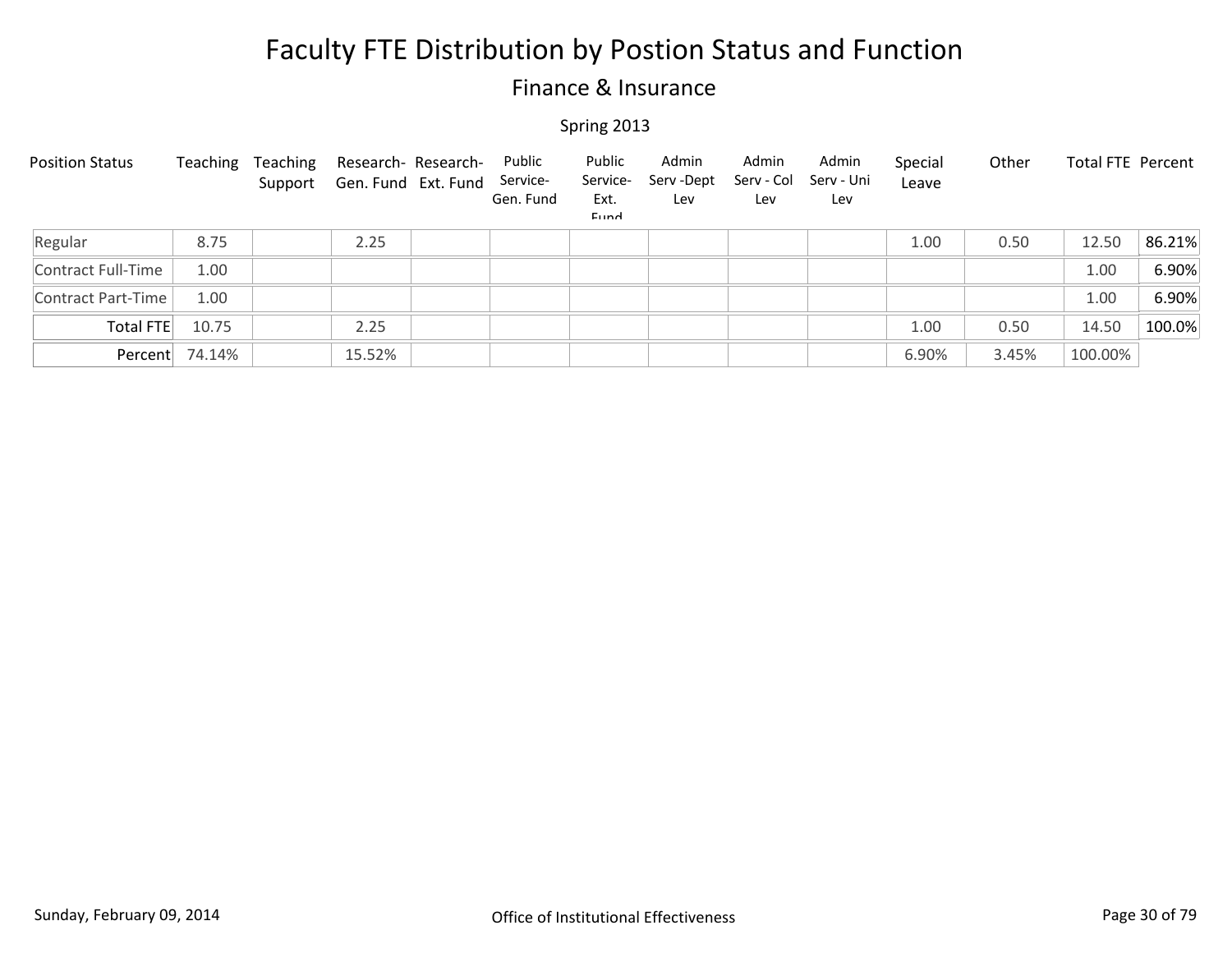### Geography

| <b>Position Status</b> | Teaching | Teaching<br>Support | Research- Research-<br>Gen. Fund Ext. Fund |       | Public<br>Service-<br>Gen. Fund | Public<br>Service-<br>Ext.<br>Eund | Admin<br>Serv-Dept<br>Lev | Admin<br>Serv - Col<br>Lev | Admin<br>Serv - Uni<br>Lev | Special<br>Leave | Other | <b>Total FTE Percent</b> |        |
|------------------------|----------|---------------------|--------------------------------------------|-------|---------------------------------|------------------------------------|---------------------------|----------------------------|----------------------------|------------------|-------|--------------------------|--------|
| Regular                | 7.76     |                     | 2.50                                       | 0.25  |                                 |                                    | 0.75                      |                            |                            |                  |       | 11.25                    | 76.28% |
| Contract Full-Time     | 2.00     |                     |                                            |       |                                 |                                    |                           |                            |                            |                  |       | 2.00                     | 13.56% |
| Contract Part-Time     | 0.50     |                     |                                            |       |                                 |                                    |                           |                            |                            |                  |       | 0.50                     | 3.39%  |
| GA&DF                  | 0.00     | 1.00                |                                            |       |                                 |                                    |                           |                            |                            |                  |       | 1.00                     | 6.78%  |
| Total FTE              | 10.26    | 1.00                | 2.50                                       | 0.25  |                                 |                                    | 0.75                      |                            |                            |                  |       | 14.75                    | 100.0% |
| Percent                | 69.53%   | 6.78%               | 16.91%                                     | 1.69% |                                 |                                    | 5.08%                     |                            |                            |                  |       | 100.00%                  |        |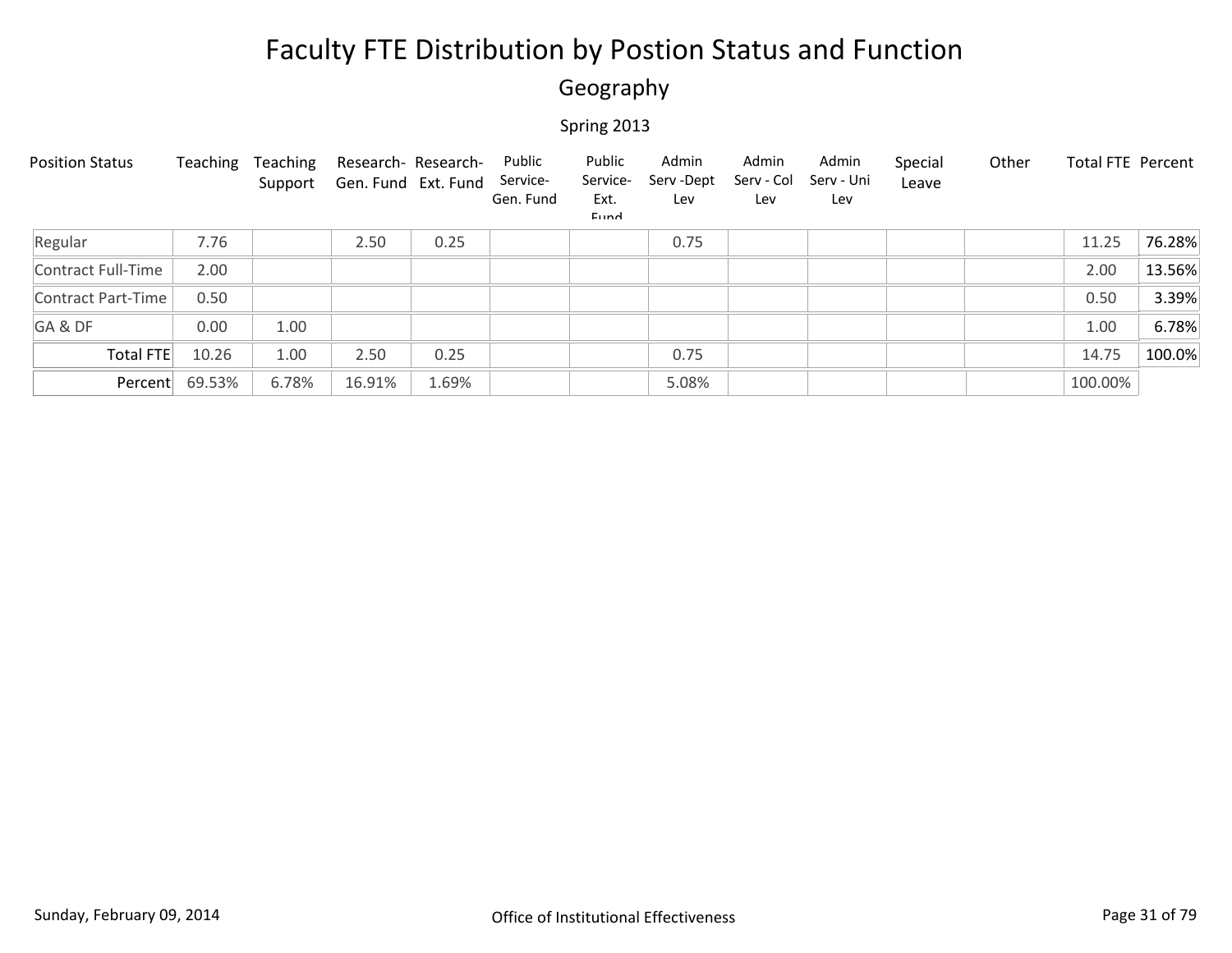### Graduate School

| <b>Position Status</b> |       | Teaching Teaching Research-Research-<br>Support Gen. Fund Ext. Fund Service- | Public<br>Gen. Fund | Public<br>Service-<br>Ext.<br>Eund | Admin<br>Serv -Dept<br>Lev | Admin<br>Serv - Col<br>Lev | Admin<br>Serv - Uni<br>Lev | Special<br>Leave | Other | Total FTE Percent |        |
|------------------------|-------|------------------------------------------------------------------------------|---------------------|------------------------------------|----------------------------|----------------------------|----------------------------|------------------|-------|-------------------|--------|
| Regular                | 0.00  |                                                                              |                     |                                    |                            |                            |                            |                  |       | 0.00              | #Num!  |
| Contract Full-Time     |       |                                                                              |                     |                                    |                            |                            |                            |                  |       |                   |        |
| Contract Part-Time     |       |                                                                              |                     |                                    |                            |                            |                            |                  |       |                   |        |
| Total FTE              | 0.00  |                                                                              |                     |                                    |                            |                            |                            |                  |       | 0.00              | 100.0% |
| Percent                | #Num! |                                                                              |                     |                                    |                            |                            |                            |                  |       | #Num!             |        |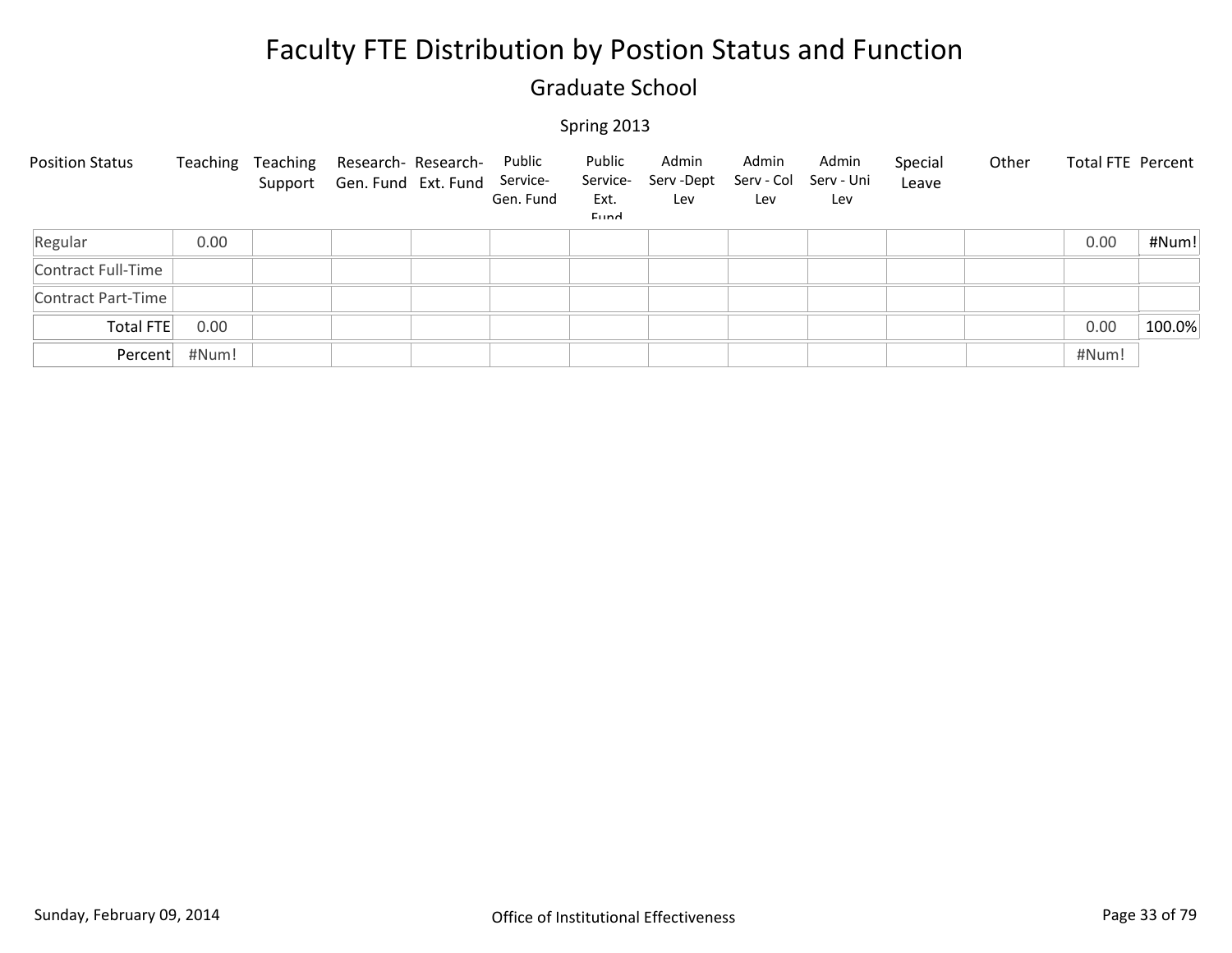### History

| <b>Position Status</b> | Teaching | Teaching<br>Support | Research- Research-<br>Gen. Fund Ext. Fund | Public<br>Service-<br>Gen. Fund | Public<br>Service-<br>Ext.<br>Eund | Admin<br>Serv -Dept<br>Lev | Admin<br>Serv - Col<br>Lev | Admin<br>Serv - Uni<br>Lev | Special<br>Leave | Other | Total FTE Percent |        |
|------------------------|----------|---------------------|--------------------------------------------|---------------------------------|------------------------------------|----------------------------|----------------------------|----------------------------|------------------|-------|-------------------|--------|
| Regular                | 12.07    |                     | 4.29                                       |                                 |                                    | 3.05                       | 0.25                       | 0.50                       |                  |       | 20.16             | 76.16% |
| Contract Full-Time     | 3.06     |                     |                                            |                                 |                                    |                            |                            |                            |                  |       | 3.06              | 11.56% |
| Contract Part-Time     | 1.75     |                     |                                            |                                 |                                    |                            |                            |                            |                  |       | 1.75              | 6.61%  |
| GA&DF                  |          | 1.50                |                                            |                                 |                                    |                            |                            |                            |                  |       | 1.50              | 5.67%  |
| <b>Total FTE</b>       | 16.88    | 1.50                | 4.29                                       |                                 |                                    | 3.05                       | 0.25                       | 0.50                       |                  |       | 26.47             | 100.0% |
| Percent                | 63.78%   | 5.67%               | 16.19%                                     |                                 |                                    | 11.52%                     | 0.94%                      | 1.89%                      |                  |       | 100.00%           |        |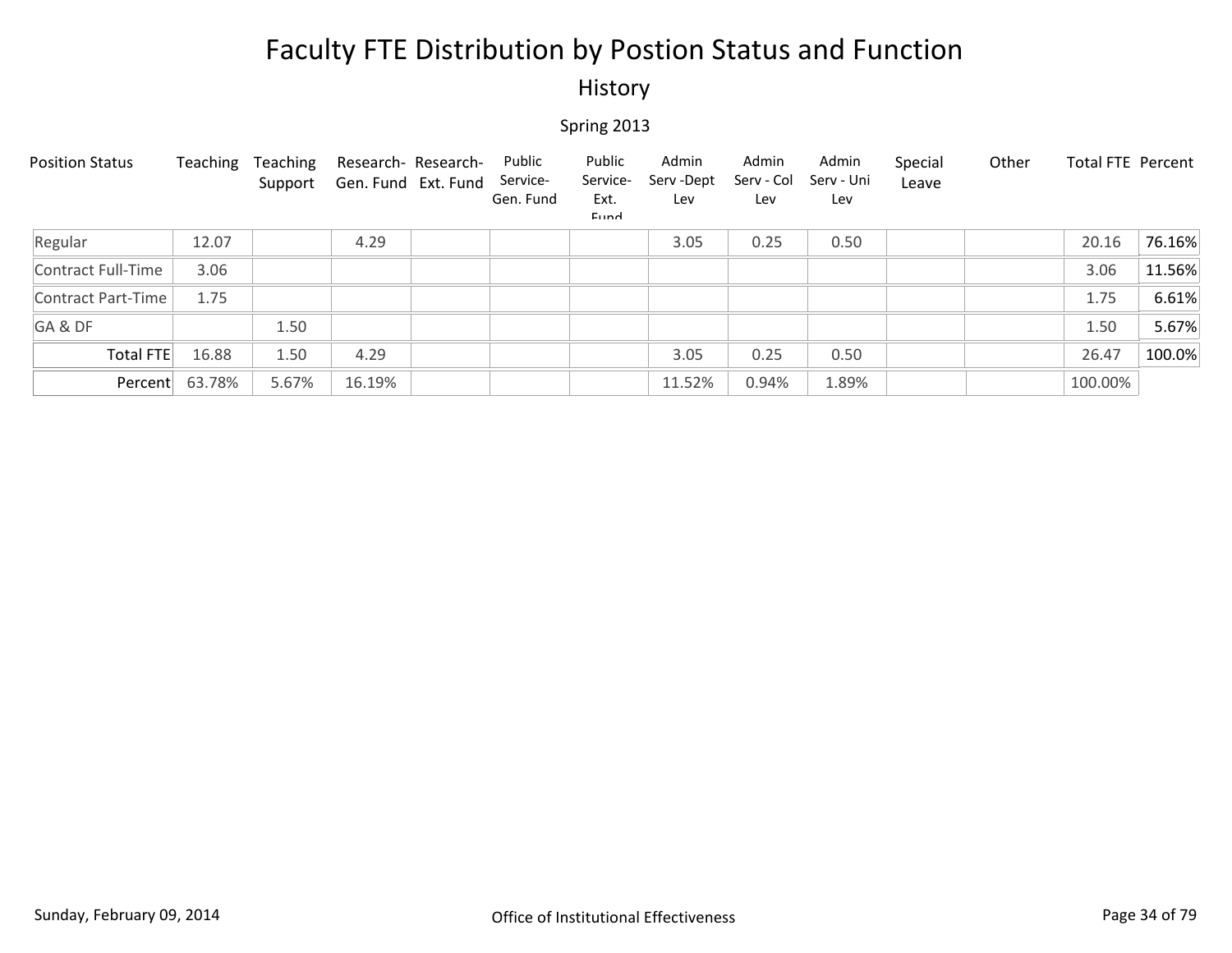### Honors College

| <b>Position Status</b> |                 | Teaching Teaching | Research- Research-<br>Support Gen. Fund Ext. Fund | Public<br>Service-<br>Gen. Fund | Public<br>Service-<br>Ext.<br>Eund | Admin<br>Serv -Dept<br>Lev | Admin<br>Serv - Col<br>Lev | Admin<br>Serv - Uni<br>Lev | Special<br>Leave | Other | Total FTE Percent |        |
|------------------------|-----------------|-------------------|----------------------------------------------------|---------------------------------|------------------------------------|----------------------------|----------------------------|----------------------------|------------------|-------|-------------------|--------|
| Regular                | 4.26            |                   |                                                    |                                 |                                    |                            |                            |                            |                  |       | 4.26              | 40.34% |
| Contract Full-Time     | 3.43            |                   |                                                    |                                 |                                    |                            |                            |                            |                  |       | 3.43              | 32.45% |
| Contract Part-Time     | 2.88            |                   |                                                    |                                 |                                    |                            |                            |                            |                  |       | 2.88              | 27.21% |
| GA&DF                  |                 |                   |                                                    |                                 |                                    |                            |                            |                            |                  |       |                   |        |
| Total FTE              | 10.57           |                   |                                                    |                                 |                                    |                            |                            |                            |                  |       | 10.57             | 100.0% |
|                        | Percent 100.00% |                   |                                                    |                                 |                                    |                            |                            |                            |                  |       | 100.00%           |        |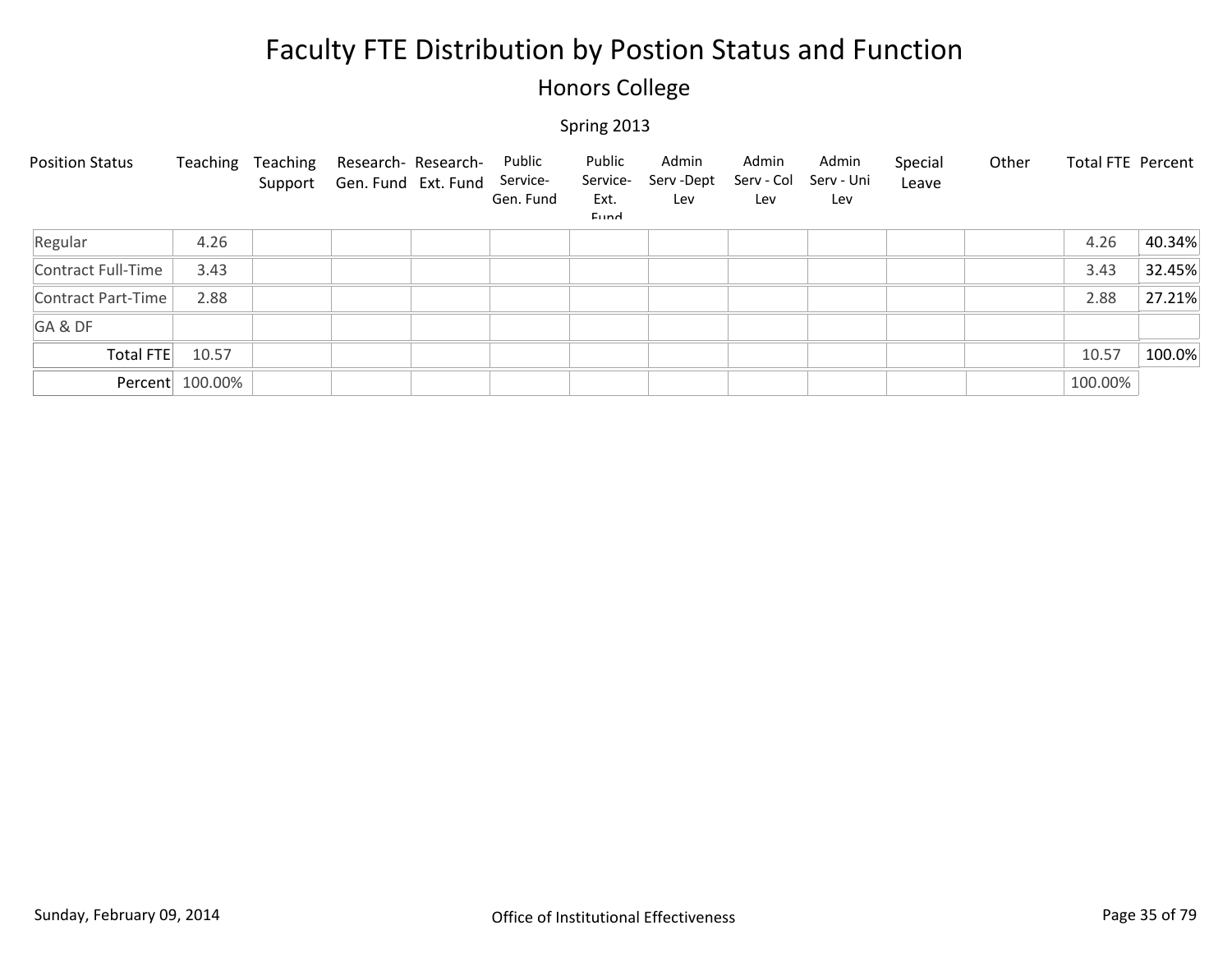### Human Performance Lab

| <b>Position Status</b> | Teaching | Teaching<br>Support | Research- Research-<br>Gen. Fund Ext. Fund Service- |        | Public<br>Gen. Fund | Public<br>Ext.<br>Eund | Admin<br>Service- Serv-Dept<br>Lev | Admin<br>Lev | Admin<br>Serv - Col Serv - Uni<br>Lev | Special<br>Leave | Other | <b>Total FTE Percent</b> |         |
|------------------------|----------|---------------------|-----------------------------------------------------|--------|---------------------|------------------------|------------------------------------|--------------|---------------------------------------|------------------|-------|--------------------------|---------|
| GA&DF                  |          | 0.42                | 0.50                                                | 6.25   |                     |                        |                                    |              |                                       |                  |       | 7.17                     | ####### |
| <b>Total FTE</b>       |          | 0.42                | 0.50                                                | 6.25   |                     |                        |                                    |              |                                       |                  |       | 7.17                     | 100.0%  |
| Percent                |          | 5.81%               | 6.98%                                               | 87.21% |                     |                        |                                    |              |                                       |                  |       | 100.00%                  |         |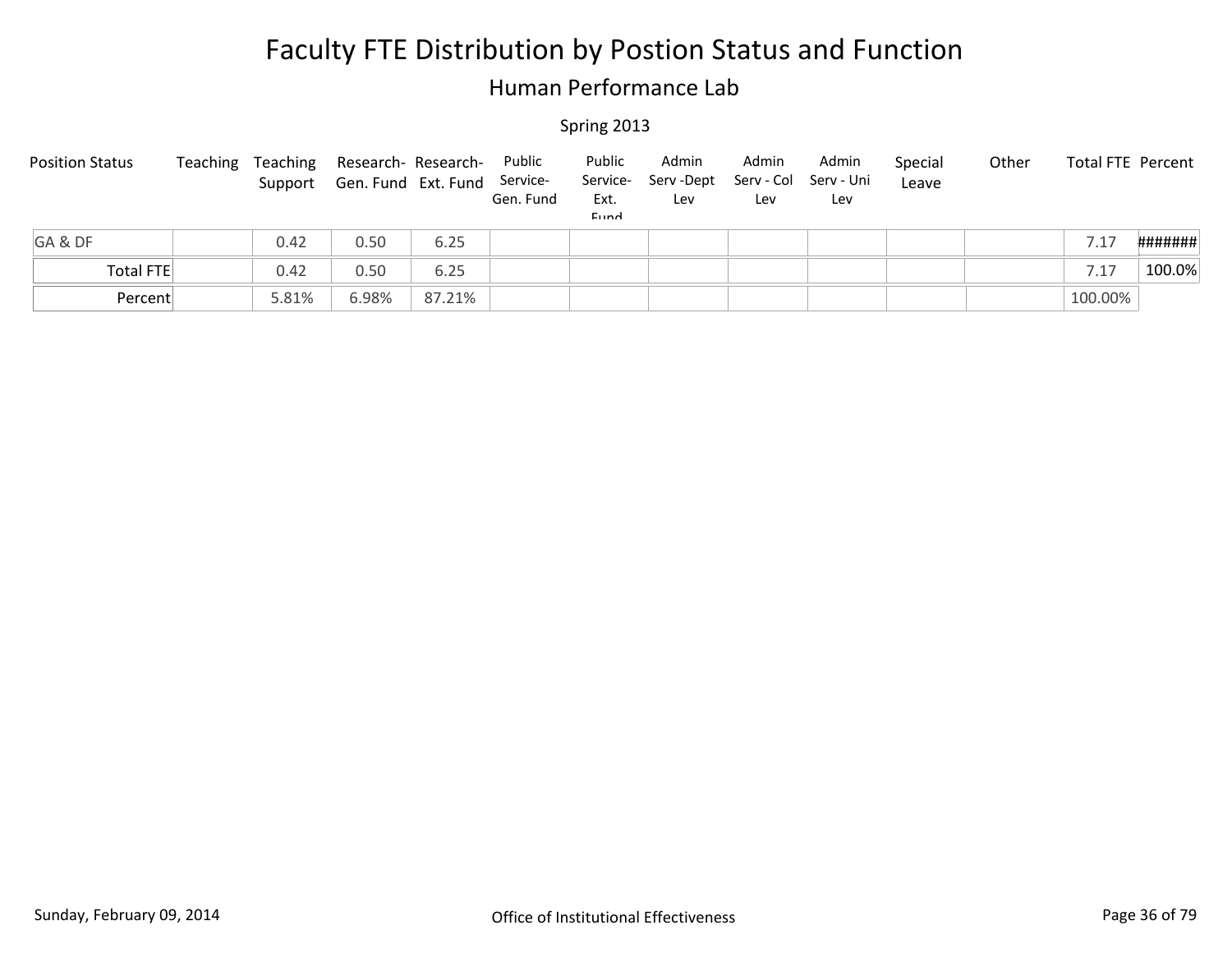### Info Systems & Operations Mgt

| <b>Position Status</b> | Teaching | Teaching<br>Support | Research- Research-<br>Gen. Fund Ext. Fund | Public<br>Service-<br>Gen. Fund | Public<br>Service-<br>Ext.<br>Eund | Admin<br>Serv-Dept<br>Lev | Admin<br>Serv - Col<br>Lev | Admin<br>Serv - Uni<br>Lev | Special<br>Leave | Other | Total FTE Percent |        |
|------------------------|----------|---------------------|--------------------------------------------|---------------------------------|------------------------------------|---------------------------|----------------------------|----------------------------|------------------|-------|-------------------|--------|
| Regular                | 7.25     |                     | 2.83                                       |                                 |                                    | 0.25                      |                            |                            | 0.25             | 0.67  | 11.50             | 64.79% |
| Contract Full-Time     | 2.25     |                     |                                            |                                 |                                    |                           |                            |                            |                  |       | 2.25              | 12.68% |
| Contract Part-Time     | 3.00     |                     |                                            |                                 |                                    |                           |                            |                            |                  |       | 3.00              | 16.90% |
| GA&DF                  |          | 1.00                |                                            |                                 |                                    |                           |                            |                            |                  |       | 1.00              | 5.63%  |
| Total FTE              | 12.50    | 1.00                | 2.83                                       |                                 |                                    | 0.25                      |                            |                            | 0.25             | 0.67  | 17.75             | 100.0% |
| Percent                | 70.42%   | 5.63%               | 15.96%                                     |                                 |                                    | 1.41%                     |                            |                            | 1.41%            | 3.76% | 100.00%           |        |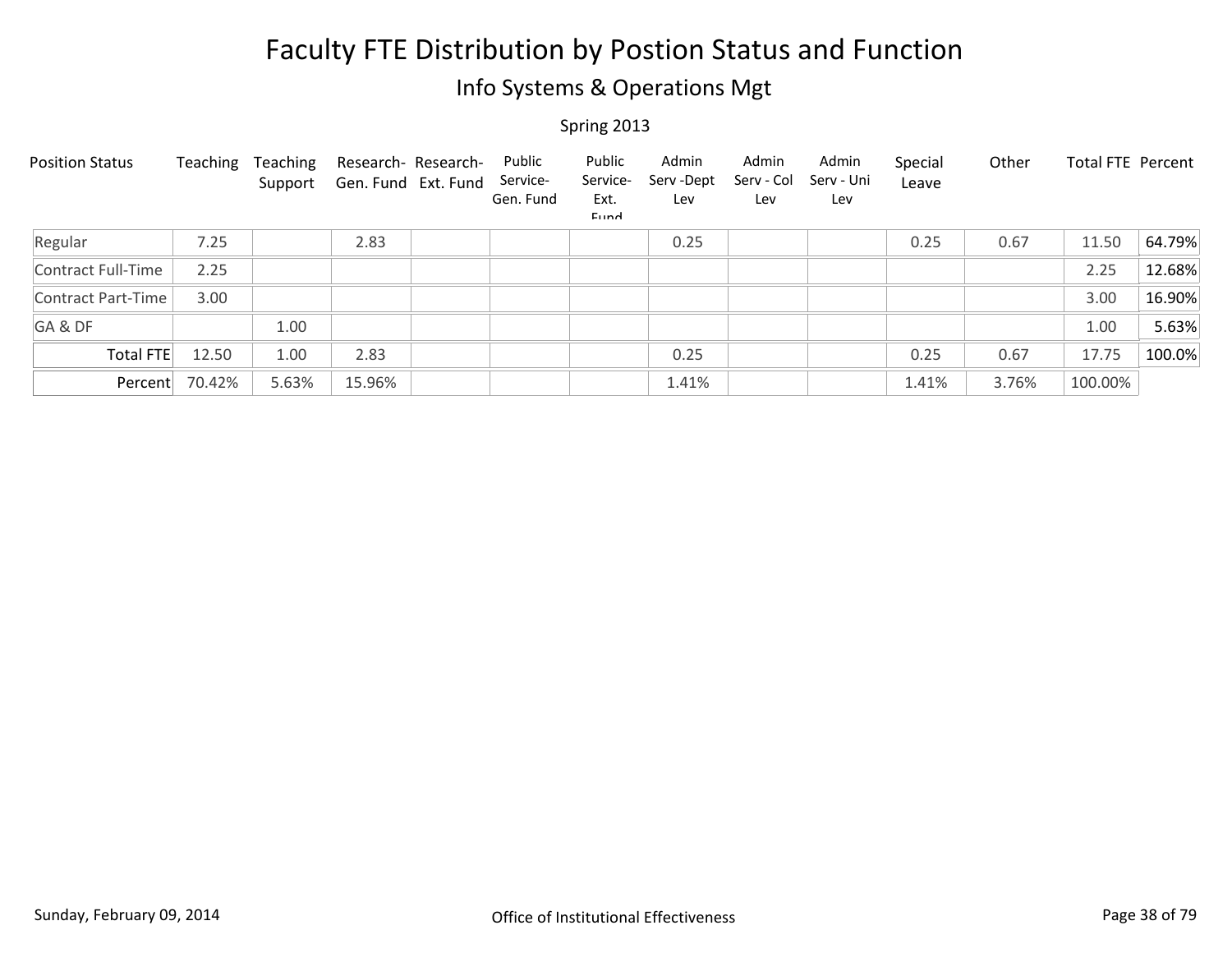### Institute for Wellness & Geron

| <b>Position Status</b> | Teaching | Teaching | Research- Research-<br>Support Gen. Fund Ext. Fund | Public<br>Service-<br>Gen. Fund | Public<br>Service-<br>Ext.<br>Eund | Admin<br>Serv-Dept<br>Lev | Admin<br>Serv - Col<br>Lev | Admin<br>Serv - Uni<br>Lev | Special<br>Leave | Other  | Total FTE Percent |        |
|------------------------|----------|----------|----------------------------------------------------|---------------------------------|------------------------------------|---------------------------|----------------------------|----------------------------|------------------|--------|-------------------|--------|
| Regular                | 0.76     |          | 0.50                                               |                                 |                                    |                           |                            |                            |                  | 0.74   | 2.04              | 72.02% |
| Contract Part-Time     | 0.75     |          |                                                    |                                 |                                    |                           |                            |                            |                  |        | 0.75              | 26.51% |
| GA&DF                  |          | 0.04     |                                                    |                                 |                                    |                           |                            |                            |                  |        | 0.04              | 1.47%  |
| <b>Total FTE</b>       | 1.51     | 0.04     | 0.50                                               |                                 |                                    |                           |                            |                            |                  | 0.74   | 2.83              | 100.0% |
| Percent                | 53.24%   | 1.47%    | 17.65%                                             |                                 |                                    |                           |                            |                            |                  | 26.23% | 100.00%           |        |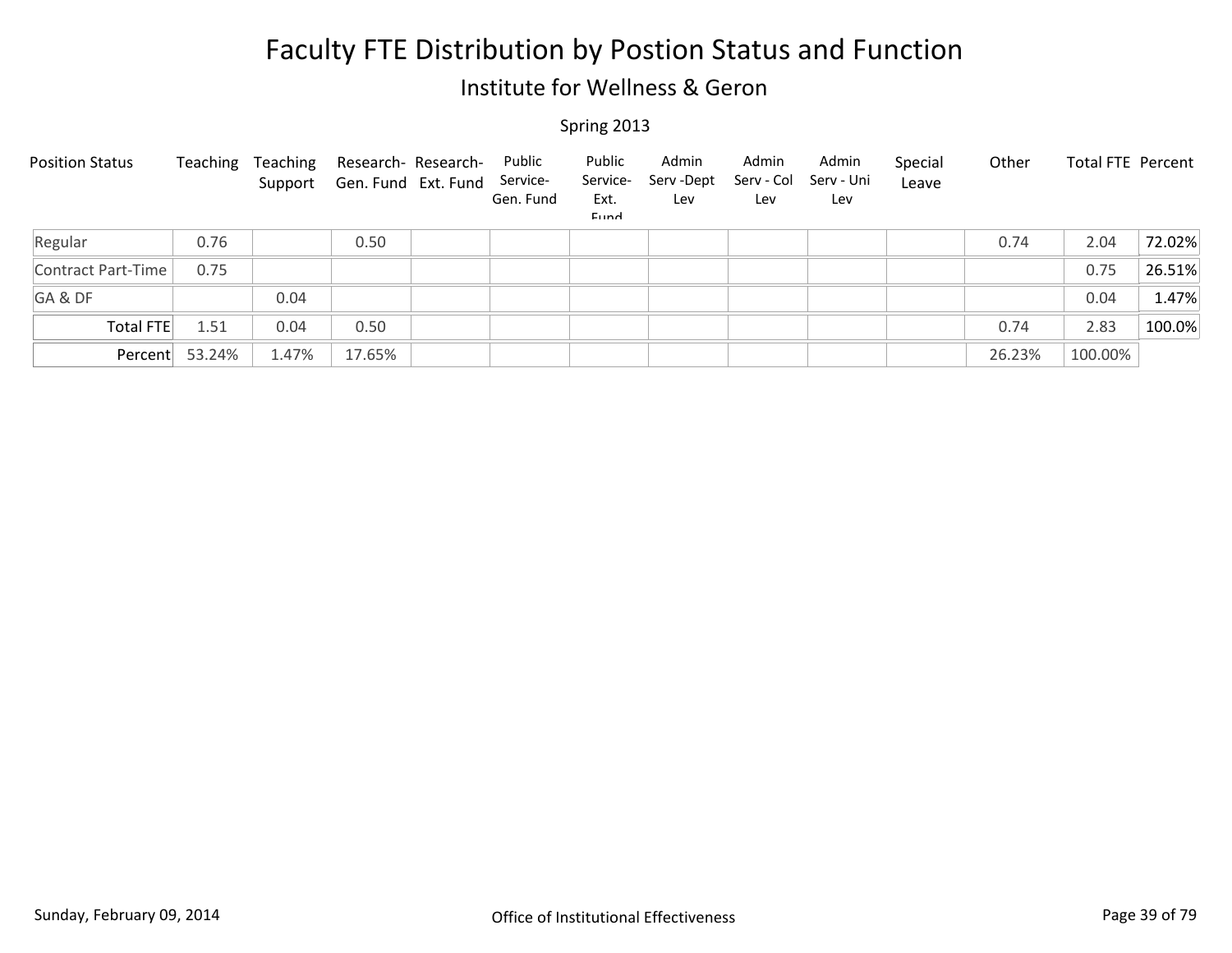### Journalism

| <b>Position Status</b> | Teaching | Teaching<br>Support | Research- Research-<br>Gen. Fund Ext. Fund | Public<br>Service-<br>Gen. Fund | Public<br>Service-<br>Ext.<br>Eund | Admin<br>Serv - Dept<br>Lev | Admin<br>Serv - Col<br>Lev | Admin<br>Serv - Uni<br>Lev | Special<br>Leave | Other | Total FTE Percent |        |
|------------------------|----------|---------------------|--------------------------------------------|---------------------------------|------------------------------------|-----------------------------|----------------------------|----------------------------|------------------|-------|-------------------|--------|
| Regular                | 8.92     |                     | 3.50                                       |                                 |                                    | 0.08                        |                            |                            |                  | 1.13  | 14.00             | 45.41% |
| Contract Full-Time     | 9.50     |                     |                                            | 0.25                            |                                    | 0.25                        |                            |                            |                  | 1.00  | 11.00             | 35.68% |
| Contract Part-Time     | 3.83     |                     |                                            |                                 |                                    |                             |                            |                            |                  |       | 3.83              | 12.43% |
| GA&DF                  |          | 2.00                |                                            |                                 |                                    |                             |                            |                            |                  |       | 2.00              | 6.49%  |
| <b>Total FTE</b>       | 22.25    | 2.00                | 3.50                                       | 0.25                            |                                    | 0.33                        |                            |                            |                  | 2.13  | 30.83             | 100.0% |
| Percent                | 72.16%   | 6.49%               | 11.35%                                     | 0.81%                           |                                    | 1.08%                       |                            |                            |                  | 6.89% | 100.00%           |        |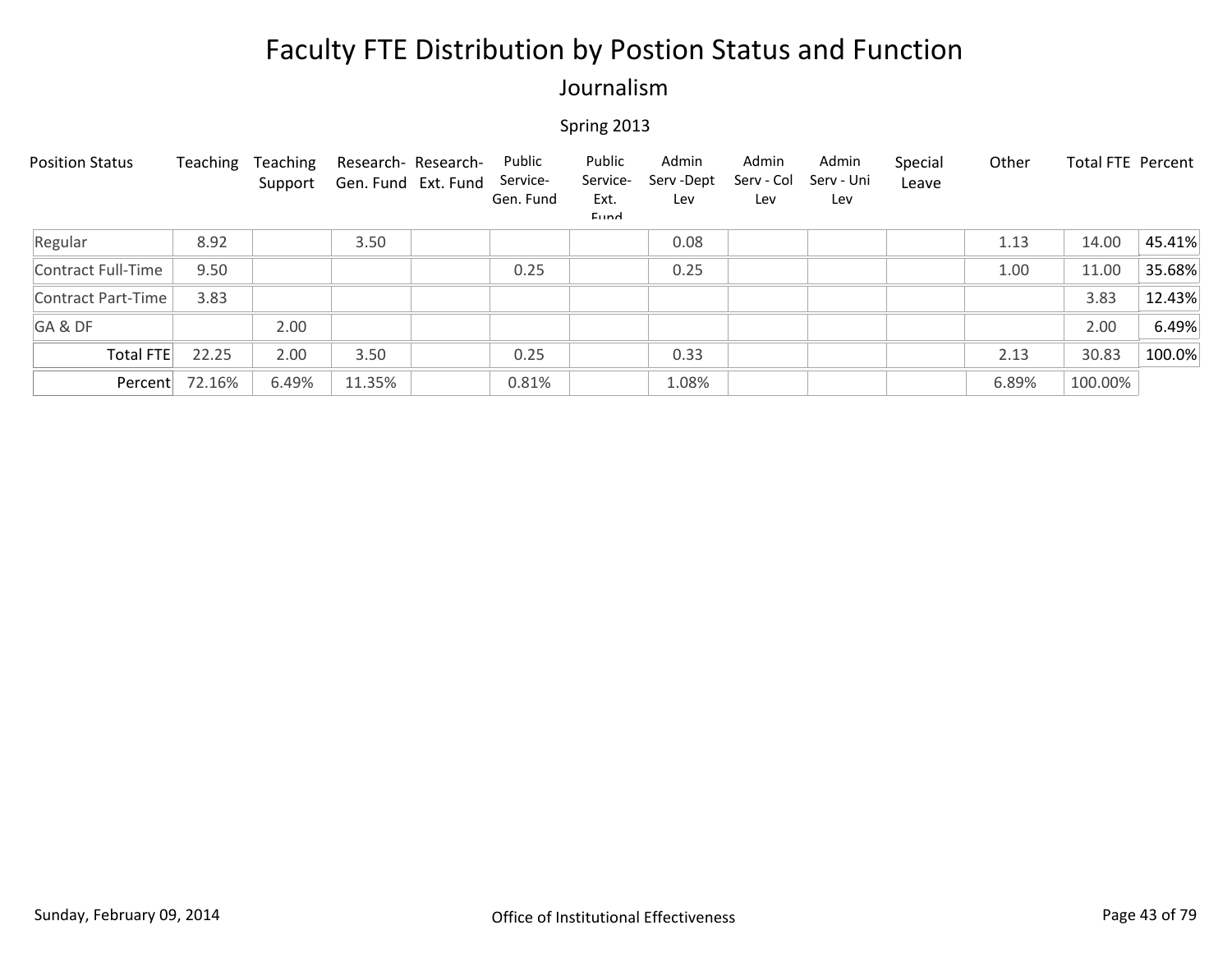### Landscape Architecture

| <b>Position Status</b>    | Teaching | Teaching<br>Support | Research- Research-<br>Gen. Fund Ext. Fund |       | Public<br>Service-<br>Gen. Fund | Public<br>Service-<br>Ext.<br>Eund | Admin<br>Serv-Dept<br>Lev | Admin<br>Serv - Col<br>Lev | Admin<br>Serv - Uni<br>Lev | Special<br>Leave | Other | <b>Total FTE Percent</b> |        |
|---------------------------|----------|---------------------|--------------------------------------------|-------|---------------------------------|------------------------------------|---------------------------|----------------------------|----------------------------|------------------|-------|--------------------------|--------|
| Regular                   | 6.92     |                     | 1.50                                       | 0.17  |                                 |                                    | 1.00                      |                            |                            | 1.00             | 0.50  | 11.08                    | 68.56% |
| Contract Full-Time        | 2.83     |                     |                                            |       |                                 |                                    |                           |                            |                            |                  |       | 2.83                     | 17.53% |
| <b>Contract Part-Time</b> | 0.25     |                     |                                            |       |                                 |                                    |                           |                            |                            |                  |       | 0.25                     | 1.55%  |
| GA&DF                     |          | 1.50                |                                            | 0.50  |                                 |                                    |                           |                            |                            |                  |       | 2.00                     | 12.37% |
| Total FTE                 | 10.00    | 1.50                | 1.50                                       | 0.67  |                                 |                                    | 1.00                      |                            |                            | 1.00             | 0.50  | 16.17                    | 100.0% |
| Percent                   | 61.86%   | 9.28%               | 9.28%                                      | 4.12% |                                 |                                    | 6.19%                     |                            |                            | 6.19%            | 3.09% | 100.00%                  |        |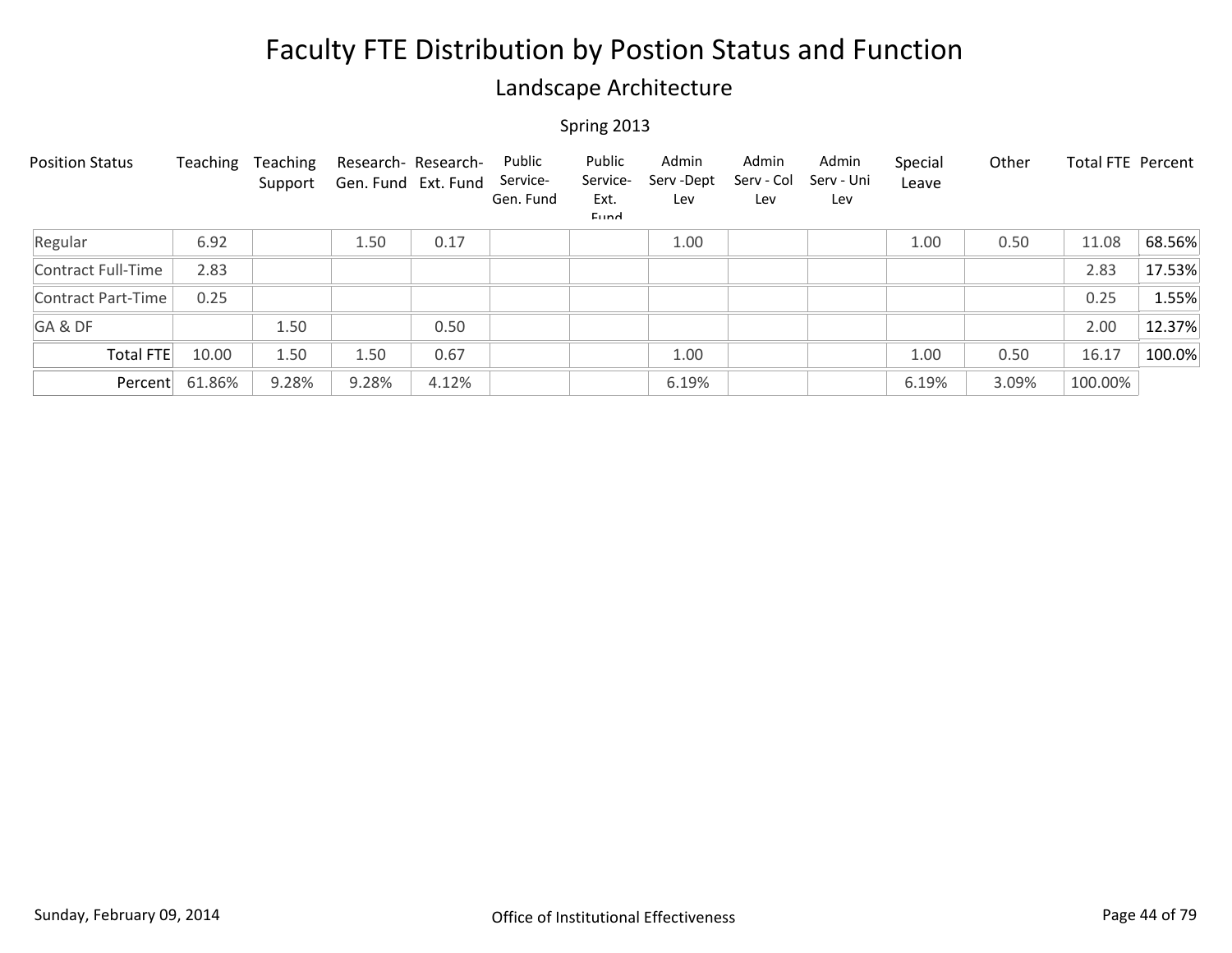### Marketing & Management

| <b>Position Status</b> | Teaching | Teaching<br>Support | Research- Research-<br>Gen. Fund Ext. Fund |       | Public<br>Service-<br>Gen. Fund | Public<br>Service-<br>Ext.<br>Eund | Admin<br>Serv-Dept<br>Lev | Admin<br>Serv - Col<br>Lev | Admin<br>Serv - Uni<br>Lev | Special<br>Leave | Other | Total FTE Percent |        |
|------------------------|----------|---------------------|--------------------------------------------|-------|---------------------------------|------------------------------------|---------------------------|----------------------------|----------------------------|------------------|-------|-------------------|--------|
| Regular                | 12.00    |                     | 4.58                                       | 0.42  |                                 |                                    | 1.00                      | 0.25                       | 0.50                       |                  | 0.25  | 19.25             | 68.81% |
| Contract Full-Time     | 4.00     |                     |                                            |       |                                 |                                    |                           |                            |                            |                  | 0.25  | 4.25              | 15.19% |
| Contract Part-Time     | 2.48     |                     |                                            |       |                                 |                                    |                           |                            |                            |                  |       | 2.48              | 8.85%  |
| GA&DF                  |          | 1.00                | 1.00                                       |       |                                 |                                    |                           |                            |                            |                  |       | 2.00              | 7.15%  |
| Total FTE              | 18.48    | 1.00                | 5.58                                       | 0.42  |                                 |                                    | 1.00                      | 0.25                       | 0.50                       |                  | 0.50  | 27.98             | 100.0% |
| Percent                | 66.04%   | 3.57%               | 19.96%                                     | 1.49% |                                 |                                    | 3.57%                     | 0.89%                      | 1.79%                      |                  | 1.79% | 100.00%           |        |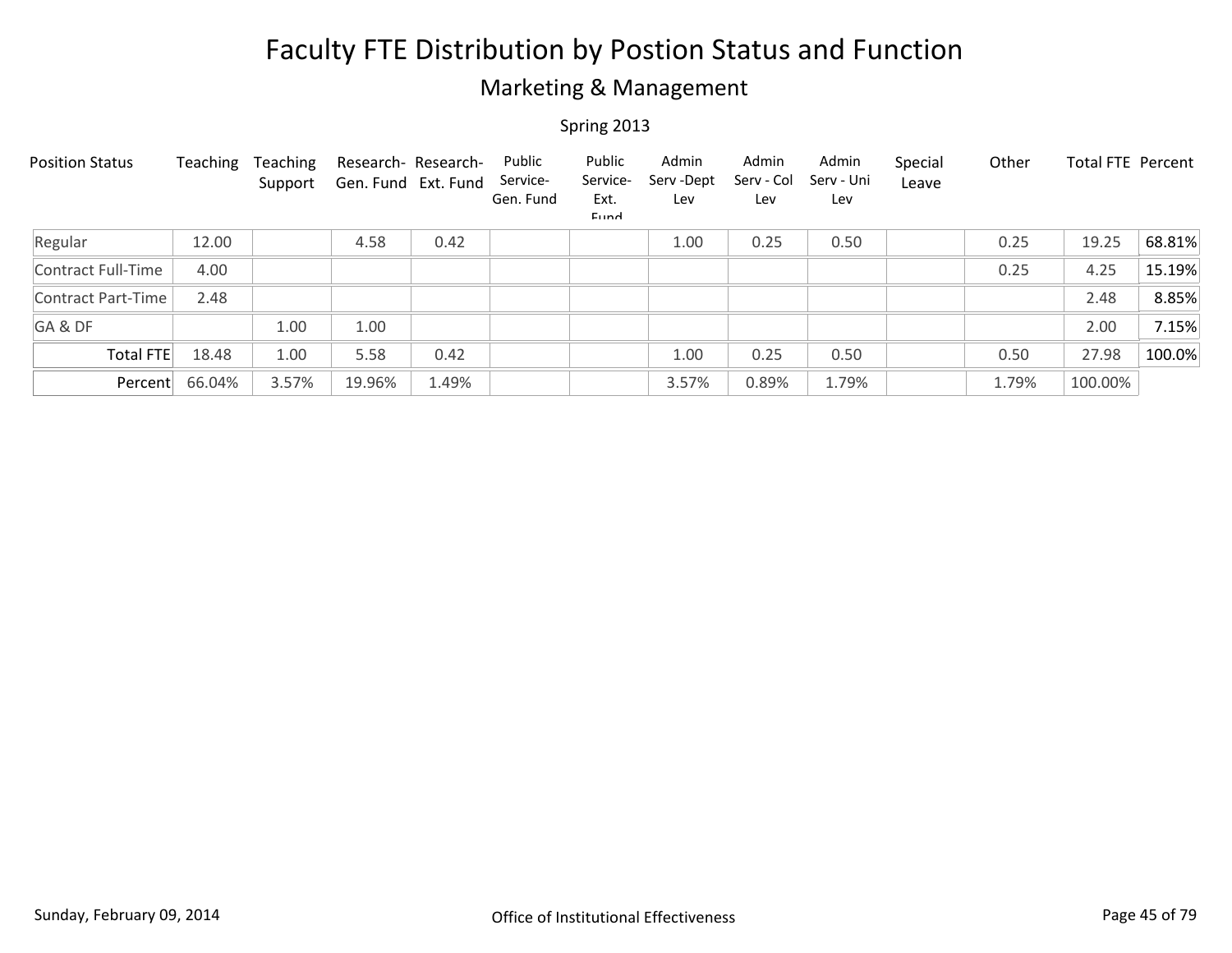### Mathematical Sciences

| <b>Position Status</b> | Teaching | Teaching<br>Support | Research- Research-<br>Gen. Fund Ext. Fund |       | Public<br>Service-<br>Gen. Fund | Public<br>Service-<br>Ext.<br>Eund | Admin<br>Serv-Dept<br>Lev | Admin<br>Serv - Col<br>Lev | Admin<br>Serv - Uni<br>Lev | Special<br>Leave | Other | Total FTE Percent |        |
|------------------------|----------|---------------------|--------------------------------------------|-------|---------------------------------|------------------------------------|---------------------------|----------------------------|----------------------------|------------------|-------|-------------------|--------|
| Regular                | 12.96    |                     | 5.74                                       | 0.50  |                                 |                                    | 1.08                      |                            |                            | 0.75             |       | 21.03             | 41.10% |
| Contract Full-Time     | 15.70    |                     |                                            |       |                                 |                                    |                           |                            |                            |                  |       | 15.70             | 30.67% |
| Contract Part-Time     | 8.45     |                     |                                            |       |                                 |                                    |                           |                            |                            |                  |       | 8.45              | 16.51% |
| GA&DF                  | 0.50     | 5.50                |                                            |       |                                 |                                    |                           |                            |                            |                  |       | 6.00              | 11.72% |
| <b>Total FTE</b>       | 37.61    | 5.50                | 5.74                                       | 0.50  |                                 |                                    | 1.08                      |                            |                            | 0.75             |       | 51.18             | 100.0% |
| Percent                | 73.48%   | 10.75%              | 11.22%                                     | 0.98% |                                 |                                    | 2.12%                     |                            |                            | 1.47%            |       | 100.00%           |        |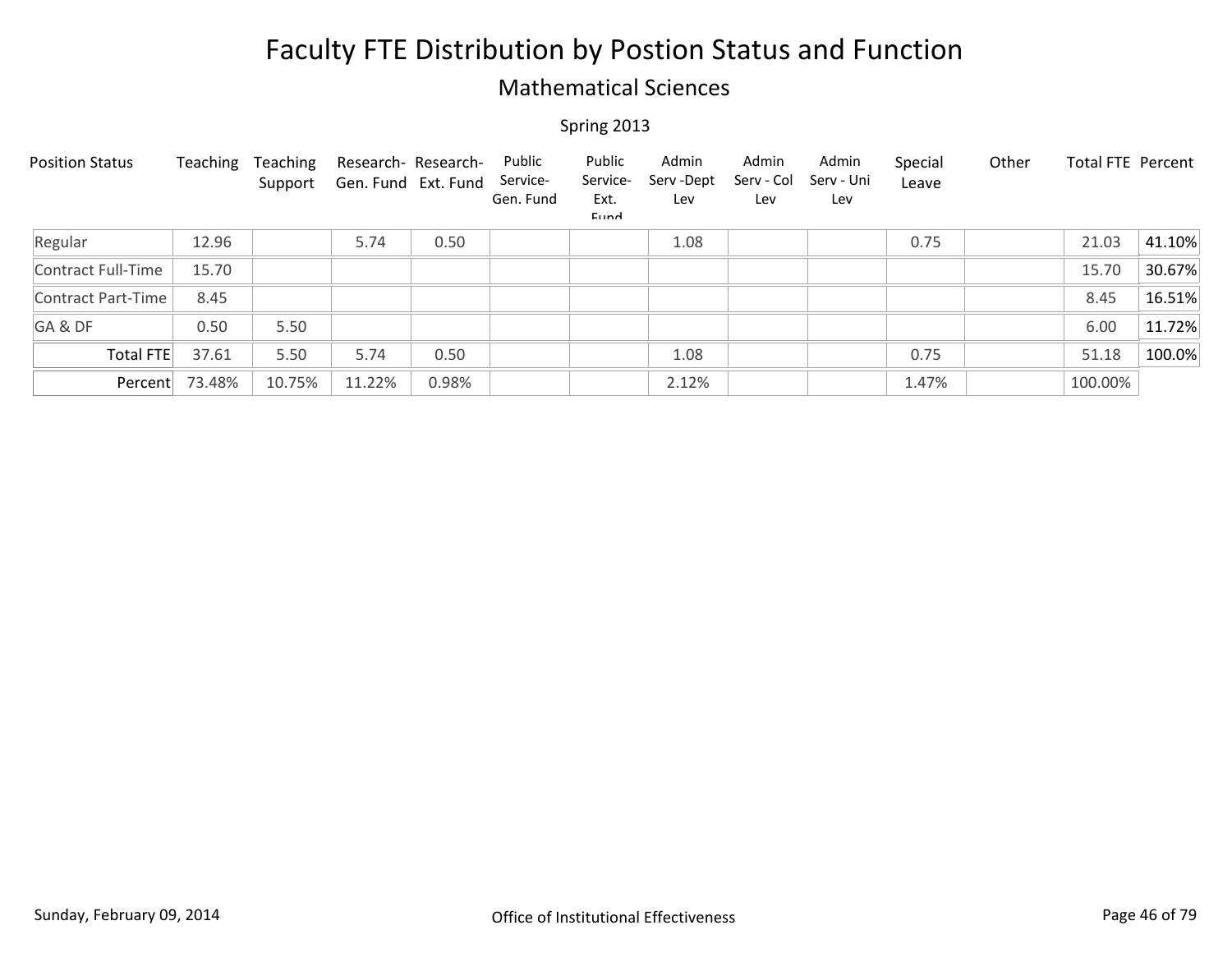### Modern Languages & Classics

| <b>Position Status</b> | Teaching       | Teaching | Research- Research-<br>Support Gen. Fund Ext. Fund | Public<br>Service-<br>Gen. Fund | Public<br>Service-<br>Ext.<br><b>Fund</b> | Admin<br>Serv-Dept<br>Lev | Admin<br>Serv - Col<br>Lev | Admin<br>Serv - Uni<br>Lev | Special<br>Leave | Other  | Total FTE Percent |        |
|------------------------|----------------|----------|----------------------------------------------------|---------------------------------|-------------------------------------------|---------------------------|----------------------------|----------------------------|------------------|--------|-------------------|--------|
| Regular                | 10.68          |          |                                                    |                                 |                                           | 0.50                      |                            |                            | 1.00             | 3.92   | 16.09             | 45.00% |
| Contract Full-Time     | 15.84          |          |                                                    |                                 |                                           |                           |                            |                            |                  |        | 15.84             | 44.28% |
| Contract Part-Time     | 3.83           |          |                                                    |                                 |                                           |                           |                            |                            |                  |        | 3.83              | 10.72% |
| Total FTE              | 30.34          |          |                                                    |                                 |                                           | 0.50                      |                            |                            | 1.00             | 3.92   | 35.76             | 100.0% |
|                        | Percent 84.85% |          |                                                    |                                 |                                           | 1.40%                     |                            |                            | 2.80%            | 10.95% | 100.00%           |        |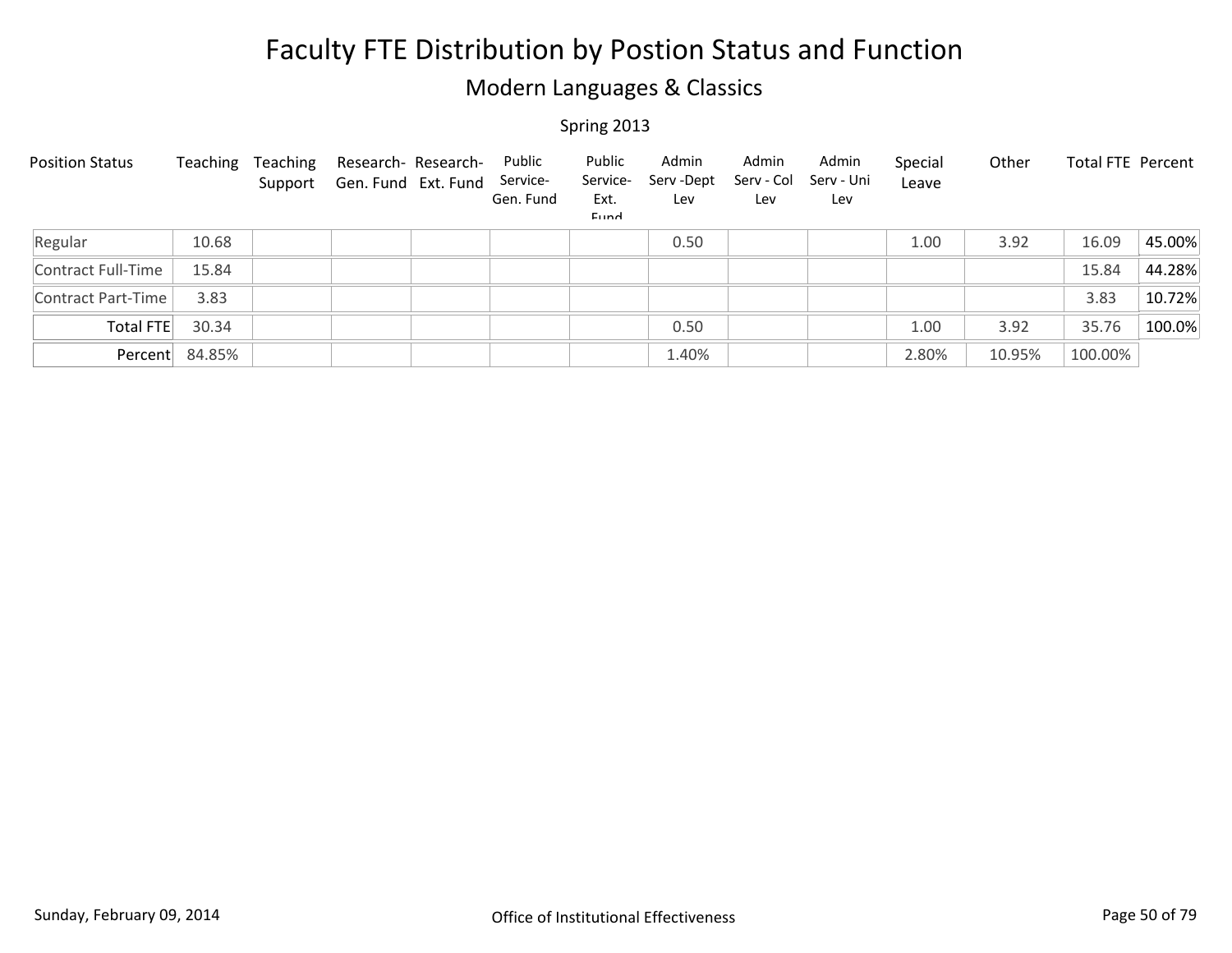### Natural Resources & Env Management

| <b>Position Status</b> | Teaching | Teaching<br>Support | Research- Research-<br>Gen. Fund Ext. Fund | Public<br>Service-<br>Gen. Fund | Public<br>Service-<br>Ext.<br>Eund | Admin<br>Serv - Dept<br>Lev | Admin<br>Serv - Col<br>Lev | Admin<br>Serv - Uni<br>Lev | Special<br>Leave | Other | Total FTE Percent |        |
|------------------------|----------|---------------------|--------------------------------------------|---------------------------------|------------------------------------|-----------------------------|----------------------------|----------------------------|------------------|-------|-------------------|--------|
| Regular                | 4.25     |                     | 0.93                                       |                                 |                                    | 0.50                        |                            |                            | 1.49             |       | 7.43              | 85.96% |
| Contract Full-Time     |          |                     |                                            |                                 |                                    |                             |                            |                            |                  |       |                   |        |
| Contract Part-Time     | 0.71     |                     |                                            |                                 |                                    |                             |                            |                            |                  |       | 0.71              | 8.25%  |
| GA&DF                  | 0.02     | 0.48                |                                            |                                 |                                    |                             |                            |                            |                  |       | 0.50              | 5.79%  |
| Total FTE              | 4.98     | 0.48                | 0.93                                       |                                 |                                    | 0.50                        |                            |                            | 1.49             |       | 8.64              | 100.0% |
| Percent                | 57.69%   | 5.55%               | 10.81%                                     |                                 |                                    | 5.79%                       |                            |                            | 17.27%           |       | 100.00%           |        |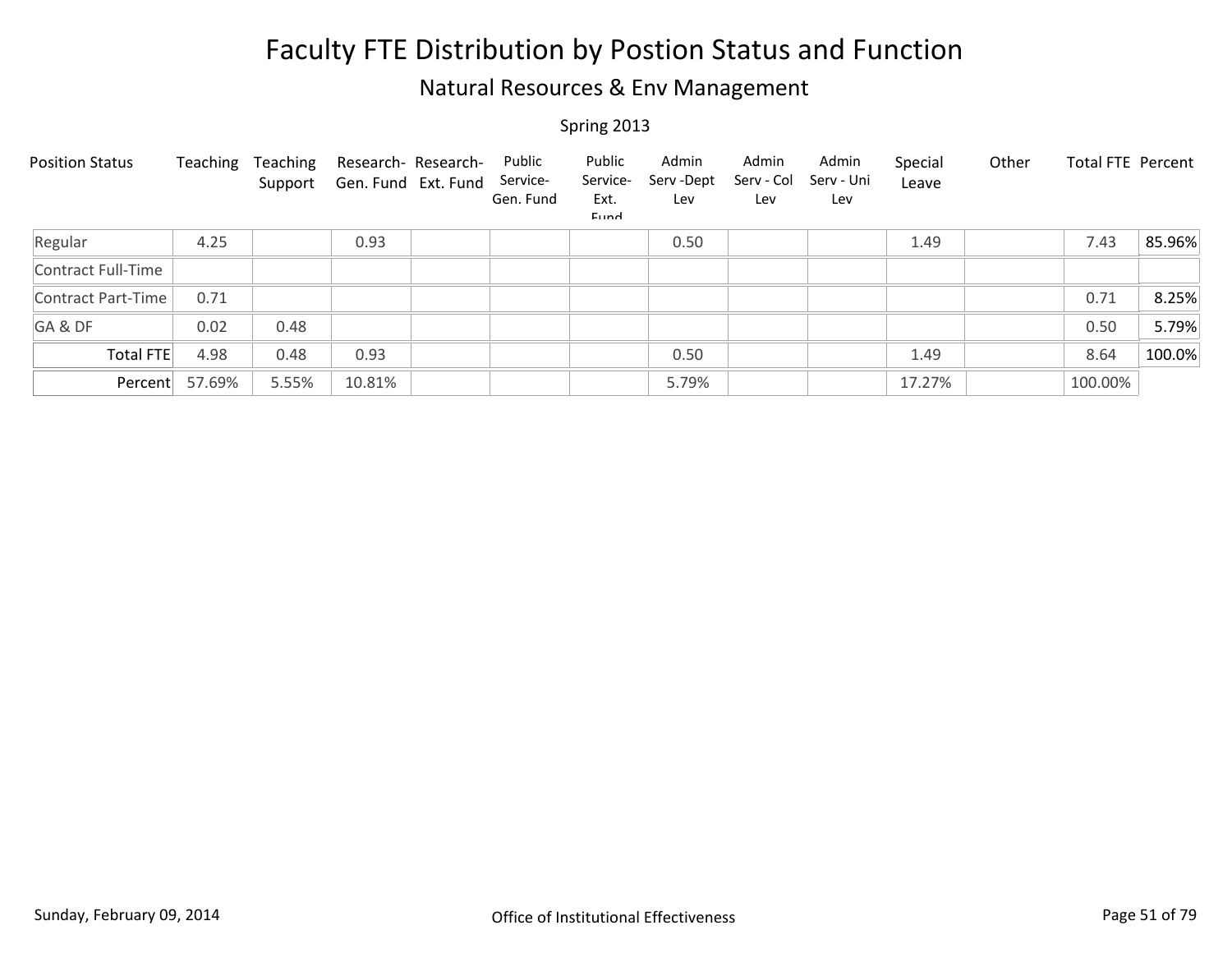### Philosophy & Religious Studies

| <b>Position Status</b> | Teaching | Teaching | Research- Research-<br>Support Gen. Fund Ext. Fund | Public<br>Service-<br>Gen. Fund | Public<br>Service-<br>Ext.<br>Eund | Admin<br>Serv-Dept<br>Lev | Admin<br>Serv - Col<br>Lev | Admin<br>Serv - Uni<br>Lev | Special<br>Leave | Other | Total FTE Percent |        |
|------------------------|----------|----------|----------------------------------------------------|---------------------------------|------------------------------------|---------------------------|----------------------------|----------------------------|------------------|-------|-------------------|--------|
| Regular                | 4.75     |          | 1.75                                               |                                 |                                    | 0.50                      |                            |                            | 1.00             |       | 8.00              | 76.19% |
| Contract Full-Time     | 2.50     |          |                                                    |                                 |                                    |                           |                            |                            |                  |       | 2.50              | 23.81% |
| Contract Part-Time     |          |          |                                                    |                                 |                                    |                           |                            |                            |                  |       |                   |        |
| Total FTE              | 7.25     |          | 1.75                                               |                                 |                                    | 0.50                      |                            |                            | 1.00             |       | 10.50             | 100.0% |
| Percent                | 69.08%   |          | 16.63%                                             |                                 |                                    | 4.76%                     |                            |                            | 9.53%            |       | 100.00%           |        |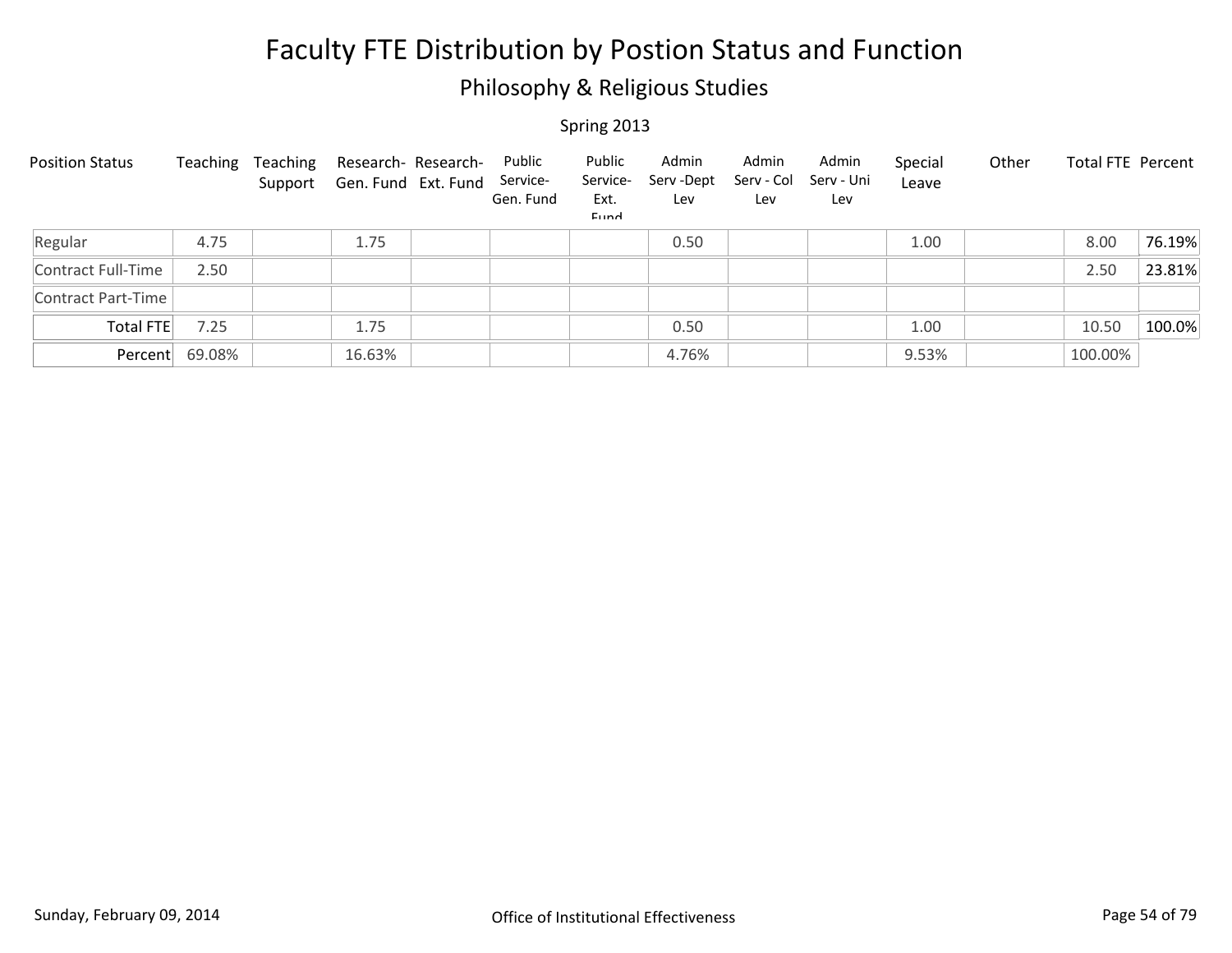### Physics & Astronomy

| <b>Position Status</b> | Teaching | Teaching<br>Support | Research- Research-<br>Gen. Fund Ext. Fund |       | Public<br>Service-<br>Gen. Fund | Public<br>Service-<br>Ext.<br>Eund | Admin<br>Serv-Dept<br>Lev | Admin<br>Serv - Col<br>Lev | Admin<br>Serv - Uni<br>Lev | Special<br>Leave | Other | <b>Total FTE Percent</b> |        |
|------------------------|----------|---------------------|--------------------------------------------|-------|---------------------------------|------------------------------------|---------------------------|----------------------------|----------------------------|------------------|-------|--------------------------|--------|
| Regular                | 7.75     |                     | 2.58                                       | 0.75  | 1.00                            |                                    | 0.25                      |                            |                            |                  | 0.75  | 13.08                    | 74.41% |
| Contract Full-Time     | 1.50     |                     |                                            |       |                                 |                                    |                           |                            |                            |                  |       | 1.50                     | 8.53%  |
| Contract Part-Time     | 0.75     |                     |                                            |       |                                 |                                    |                           |                            |                            |                  |       | 0.75                     | 4.27%  |
| GA&DF                  |          | 1.25                |                                            | 1.00  |                                 |                                    |                           |                            |                            |                  |       | 2.25                     | 12.80% |
| Total FTE              | 10.00    | 1.25                | 2.58                                       | 1.75  | 1.00                            |                                    | 0.25                      |                            |                            |                  | 0.75  | 17.58                    | 100.0% |
| Percent                | 56.87%   | 7.11%               | 14.69%                                     | 9.95% | 5.69%                           |                                    | 1.42%                     |                            |                            |                  | 4.27% | 100.00%                  |        |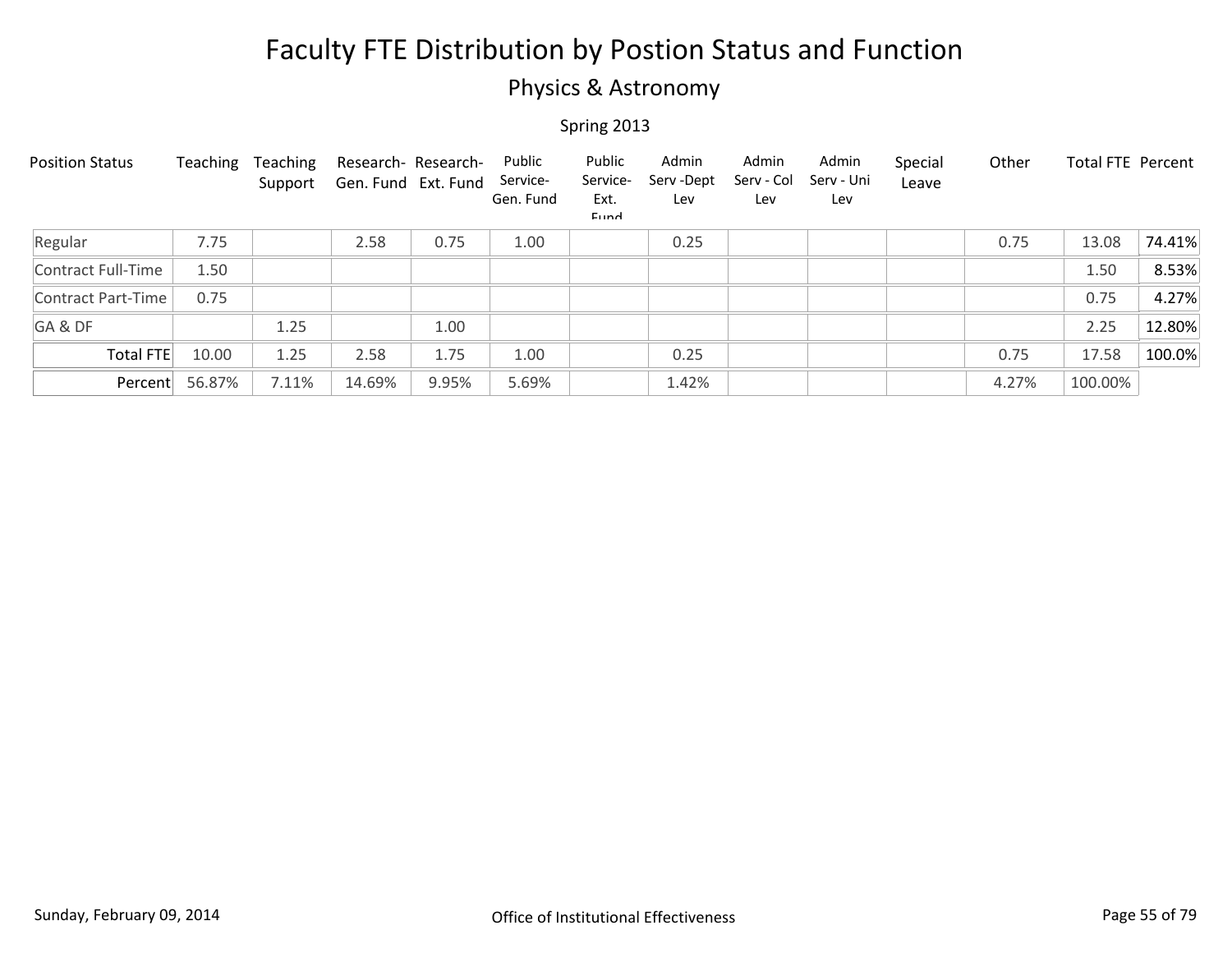### Physiology & Health Science

| <b>Position Status</b> | Teaching | Teaching<br>Support | Research- Research-<br>Gen. Fund Ext. Fund | Public<br>Service-<br>Gen. Fund | Public<br>Service-<br>Ext.<br>Eund | Admin<br>Serv-Dept<br>Lev | Admin<br>Serv - Col<br>Lev | Admin<br>Serv - Uni<br>Lev | Special<br>Leave | Other | Total FTE Percent |        |
|------------------------|----------|---------------------|--------------------------------------------|---------------------------------|------------------------------------|---------------------------|----------------------------|----------------------------|------------------|-------|-------------------|--------|
| Regular                | 5.92     |                     |                                            |                                 |                                    | 0.67                      |                            |                            |                  |       | 9.00              | 51.70% |
| Contract Full-Time     | 6.23     |                     |                                            |                                 |                                    |                           |                            |                            |                  | 0.09  | 6.66              | 38.25% |
| Contract Part-Time     | 0.25     |                     |                                            |                                 |                                    |                           |                            |                            |                  |       | 0.25              | 1.44%  |
| GA&DF                  |          | 1.50                |                                            |                                 |                                    |                           |                            |                            |                  |       | 1.50              | 8.61%  |
| Total FTE              | 12.40    | 1.50                |                                            |                                 |                                    | 0.67                      |                            |                            |                  | 0.09  | 17.41             | 100.0% |
| Percent                | 71.24%   | 8.61%               |                                            |                                 |                                    | 3.83%                     |                            |                            |                  | 0.53% | 100.00%           |        |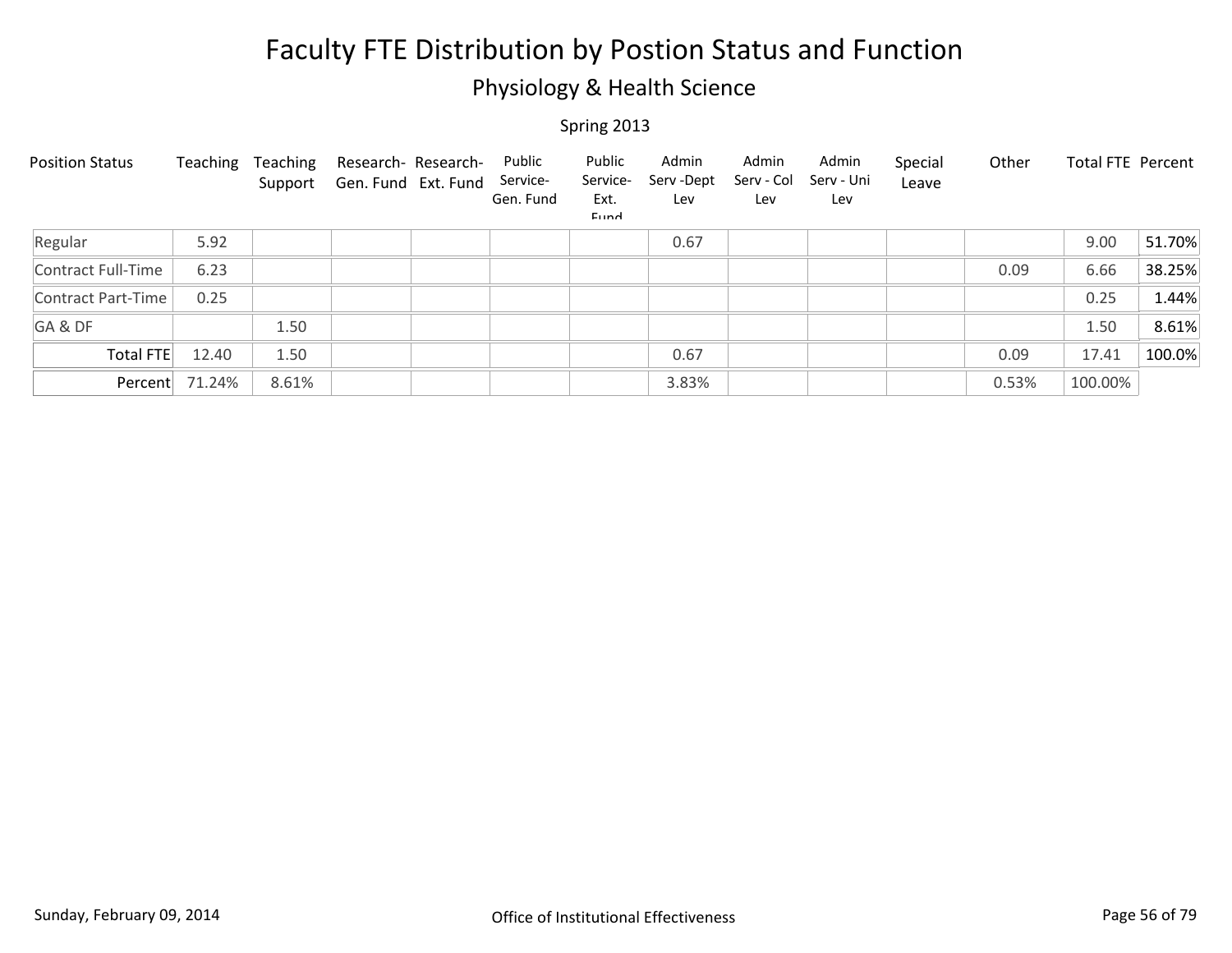### Political Science

| <b>Position Status</b> | Teaching | Teaching<br>Support | Research- Research-<br>Gen. Fund Ext. Fund | Public<br>Service-<br>Gen. Fund | Public<br>Service-<br>Ext.<br>Eund | Admin<br>Serv-Dept<br>Lev | Admin<br>Serv - Col<br>Lev | Admin<br>Serv - Uni<br>Lev | Special<br>Leave | Other  | Total FTE Percent |        |
|------------------------|----------|---------------------|--------------------------------------------|---------------------------------|------------------------------------|---------------------------|----------------------------|----------------------------|------------------|--------|-------------------|--------|
| Regular                | 8.08     |                     |                                            |                                 |                                    |                           |                            |                            |                  | 0.59   | 8.67              | 76.59% |
| Contract Full-Time     | 1.25     |                     |                                            |                                 |                                    |                           |                            |                            |                  | 0.31   | 1.57              | 13.84% |
| Contract Part-Time     | 0.25     |                     |                                            |                                 |                                    |                           |                            |                            |                  |        | 0.25              | 2.21%  |
| GA&DF                  |          |                     |                                            |                                 |                                    |                           |                            |                            |                  | 0.83   | 0.83              | 7.36%  |
| Total FTE              | 9.58     |                     |                                            |                                 |                                    |                           |                            |                            |                  | 1.74   | 11.32             | 100.0% |
| Percent                | 84.66%   |                     |                                            |                                 |                                    |                           |                            |                            |                  | 15.34% | 100.00%           |        |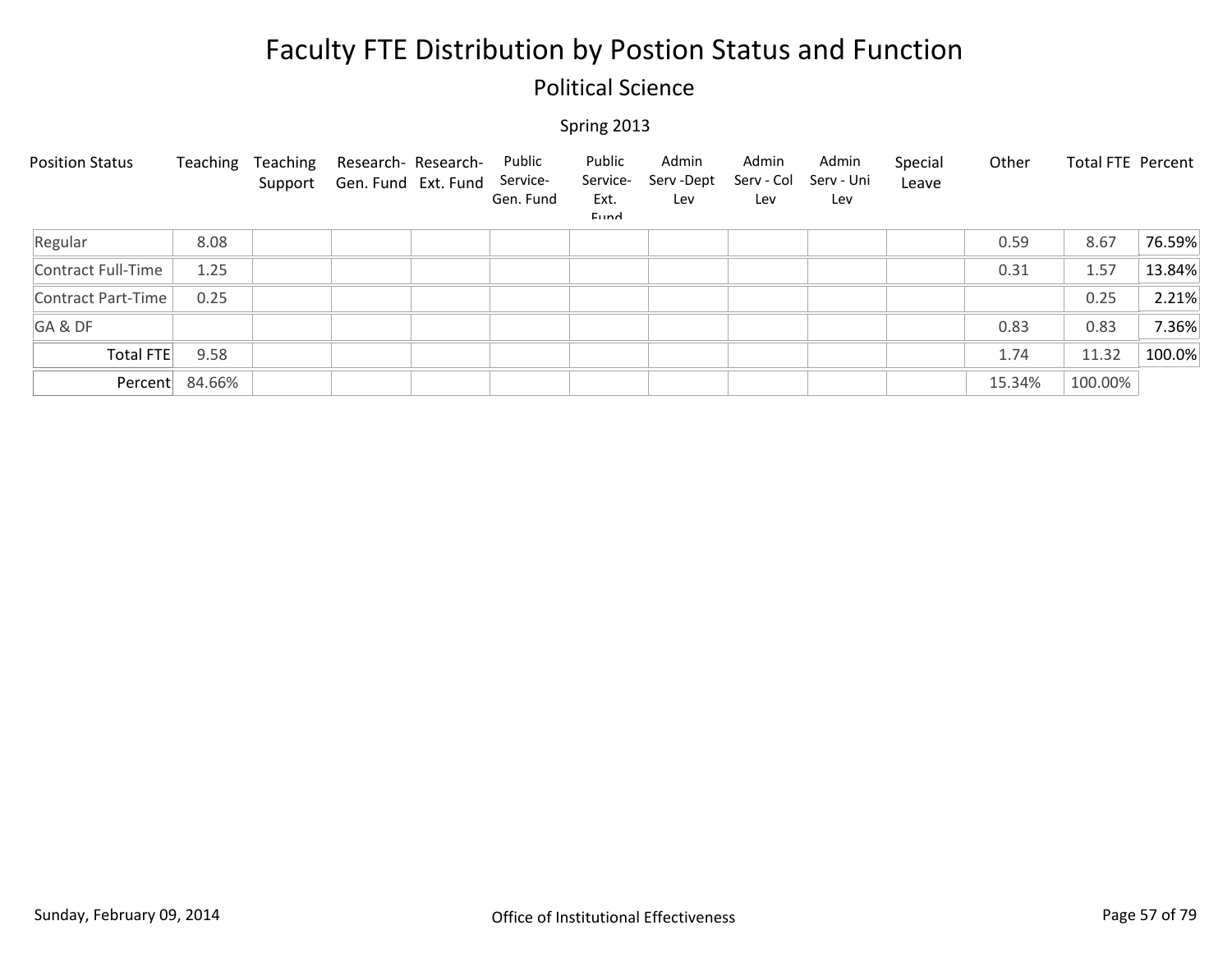### Psychological Science

| <b>Position Status</b> | Teaching | Teaching<br>Support | Research- Research-<br>Gen. Fund Ext. Fund |       | Public<br>Service-<br>Gen. Fund | Public<br>Service-<br>Ext.<br>Eund | Admin<br>Serv-Dept<br>Lev | Admin<br>Serv - Col<br>Lev | Admin<br>Serv - Uni<br>Lev | Special<br>Leave | Other | Total FTE Percent |        |
|------------------------|----------|---------------------|--------------------------------------------|-------|---------------------------------|------------------------------------|---------------------------|----------------------------|----------------------------|------------------|-------|-------------------|--------|
| Regular                | 12.72    |                     | 2.28                                       | 0.25  |                                 |                                    | 0.75                      |                            | 0.25                       |                  | 0.14  | 16.38             | 59.29% |
| Contract Full-Time     | 5.25     |                     |                                            |       |                                 |                                    | 0.50                      |                            |                            |                  |       | 5.75              | 20.81% |
| Contract Part-Time     | 0.50     |                     |                                            |       |                                 |                                    |                           |                            |                            |                  |       | 0.50              | 1.81%  |
| GA&DF                  |          |                     | 5.00                                       |       |                                 |                                    |                           |                            |                            |                  |       | 5.00              | 18.09% |
| Total FTE              | 18.47    |                     | 7.28                                       | 0.25  |                                 |                                    | 1.25                      |                            | 0.25                       |                  | 0.14  | 27.63             | 100.0% |
| Percent                | 66.83%   |                     | 26.33%                                     | 0.90% |                                 |                                    | 4.52%                     |                            | 0.90%                      |                  | 0.51% | 100.00%           |        |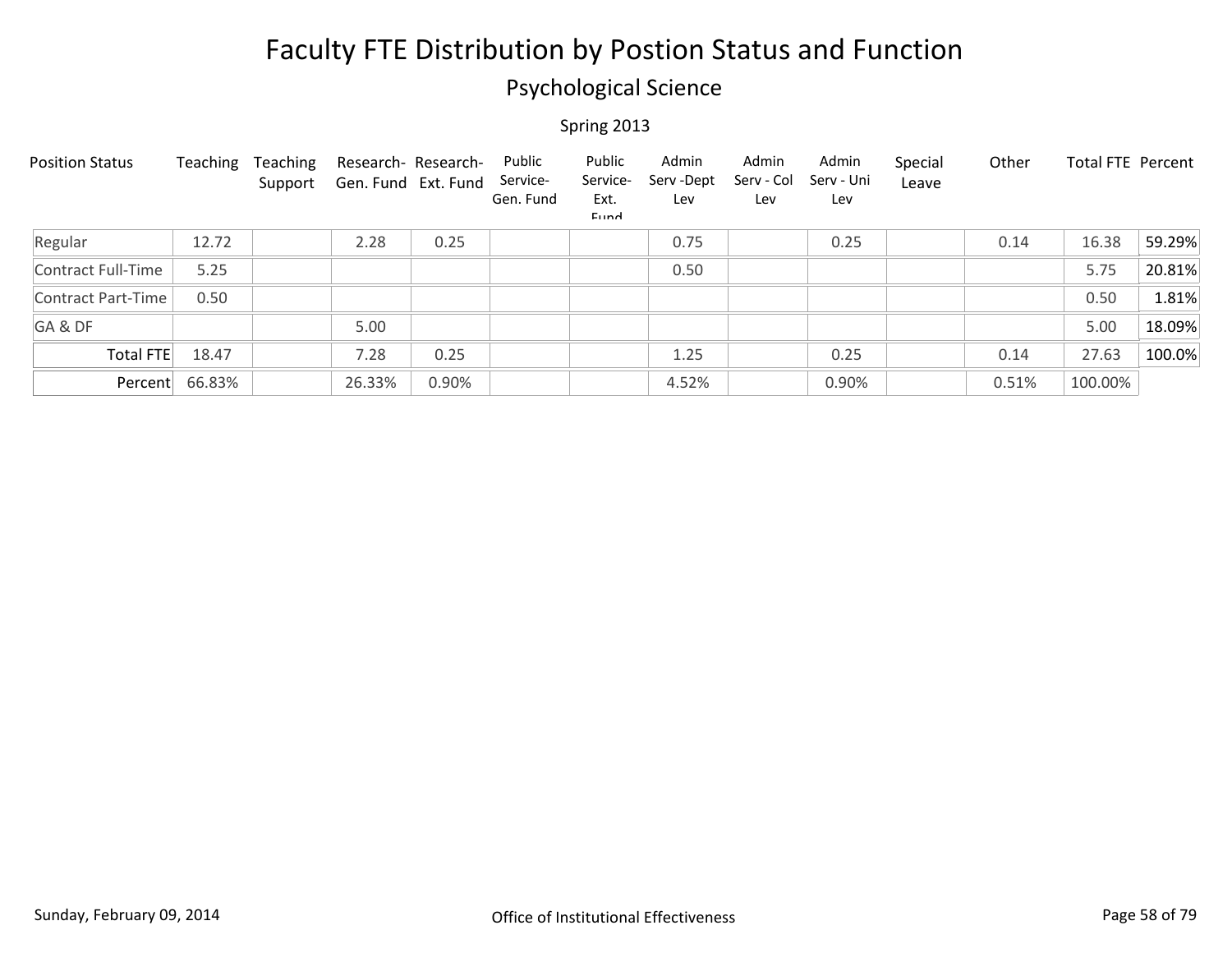### School of Art

| <b>Position Status</b> | Teaching | Teaching | Research- Research-<br>Support Gen. Fund Ext. Fund | Public<br>Service-<br>Gen. Fund | Public<br>Service-<br>Ext.<br>Eund | Admin<br>Serv-Dept<br>Lev | Admin<br>Serv - Col<br>Lev | Admin<br>Serv - Uni<br>Lev | Special<br>Leave | Other  | Total FTE Percent |        |
|------------------------|----------|----------|----------------------------------------------------|---------------------------------|------------------------------------|---------------------------|----------------------------|----------------------------|------------------|--------|-------------------|--------|
| Regular                | 0.67     |          |                                                    |                                 |                                    | 1.33                      |                            |                            |                  |        | 2.00              | 48.00% |
| Contract Full-Time     |          |          |                                                    |                                 |                                    |                           |                            |                            |                  | 0.67   | 0.67              | 16.00% |
| GA&DF                  |          | 1.50     |                                                    |                                 |                                    |                           |                            |                            |                  |        | 1.50              | 36.00% |
| <b>Total FTE</b>       | 0.67     | 1.50     |                                                    |                                 |                                    | 1.33                      |                            |                            |                  | 0.67   | 4.17              | 100.0% |
| Percent                | 16.00%   | 36.00%   |                                                    |                                 |                                    | 32.00%                    |                            |                            |                  | 16.00% | 100.00%           |        |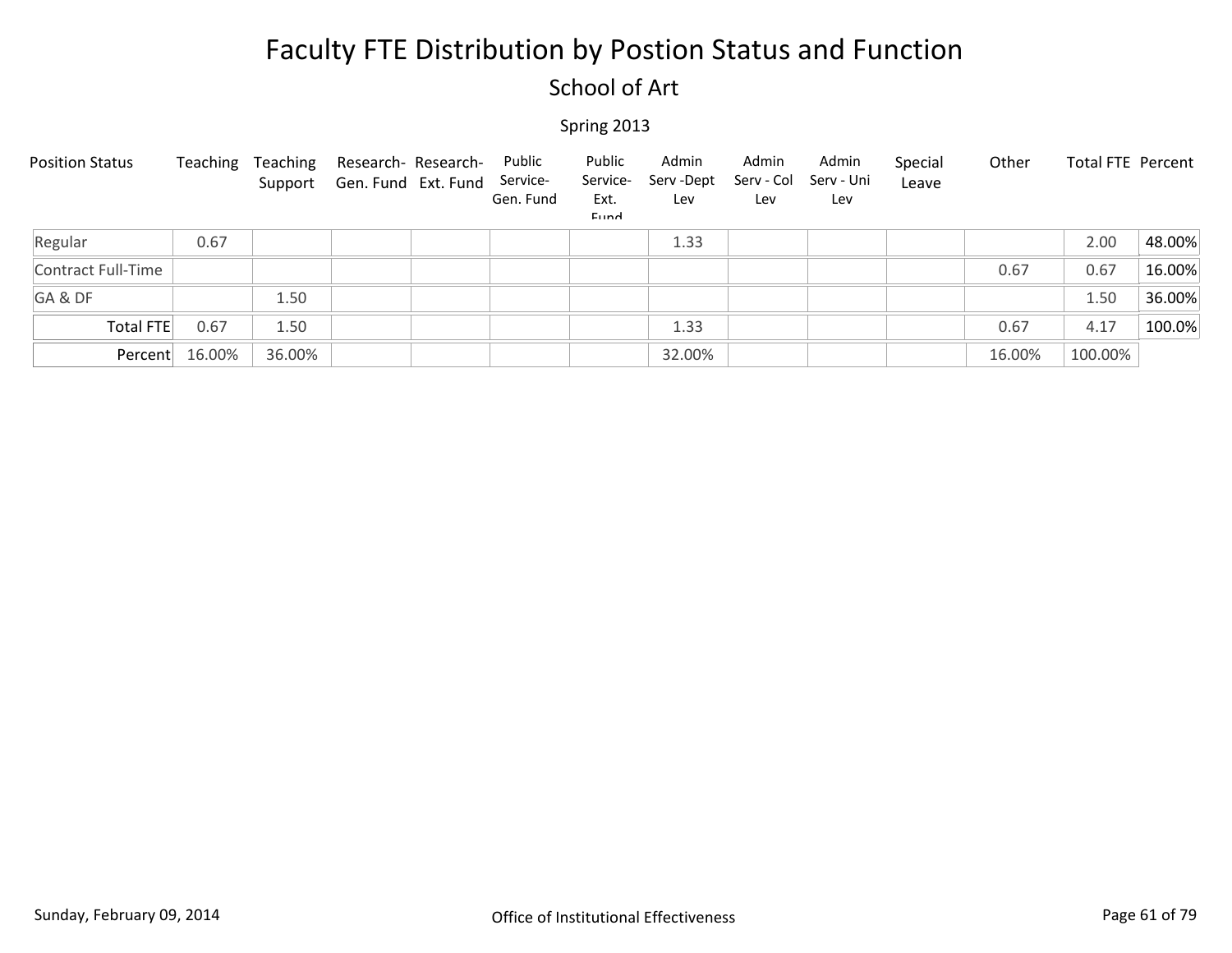### School of Music

| <b>Position Status</b> | Teaching       | Teaching<br>Support | Research- Research-<br>Gen. Fund Ext. Fund | Public<br>Service-<br>Gen. Fund | Public<br>Service-<br>Ext.<br>Eund | Admin<br>Serv-Dept<br>Lev | Admin<br>Serv - Col<br>Lev | Admin<br>Serv - Uni<br>Lev | Special<br>Leave | Other | Total FTE Percent |        |
|------------------------|----------------|---------------------|--------------------------------------------|---------------------------------|------------------------------------|---------------------------|----------------------------|----------------------------|------------------|-------|-------------------|--------|
| Regular                | 35.43          | 1.92                |                                            |                                 |                                    | 1.25                      |                            |                            |                  | 0.67  | 39.34             | 83.69% |
| Contract Full-Time     | 3.00           |                     |                                            |                                 |                                    |                           |                            |                            |                  |       | 3.00              | 6.38%  |
| Contract Part-Time     | 4.67           |                     |                                            |                                 |                                    |                           |                            |                            |                  |       | 4.67              | 9.93%  |
| GA&DF                  |                |                     |                                            |                                 |                                    |                           |                            |                            |                  |       |                   |        |
| Total FTE              | 43.09          | 1.92                |                                            |                                 |                                    | 1.25                      |                            |                            |                  | 0.67  | 47.01             | 100.0% |
|                        | Percent 91.67% | 4.08%               |                                            |                                 |                                    | 2.66%                     |                            |                            |                  | 1.42% | 100.00%           |        |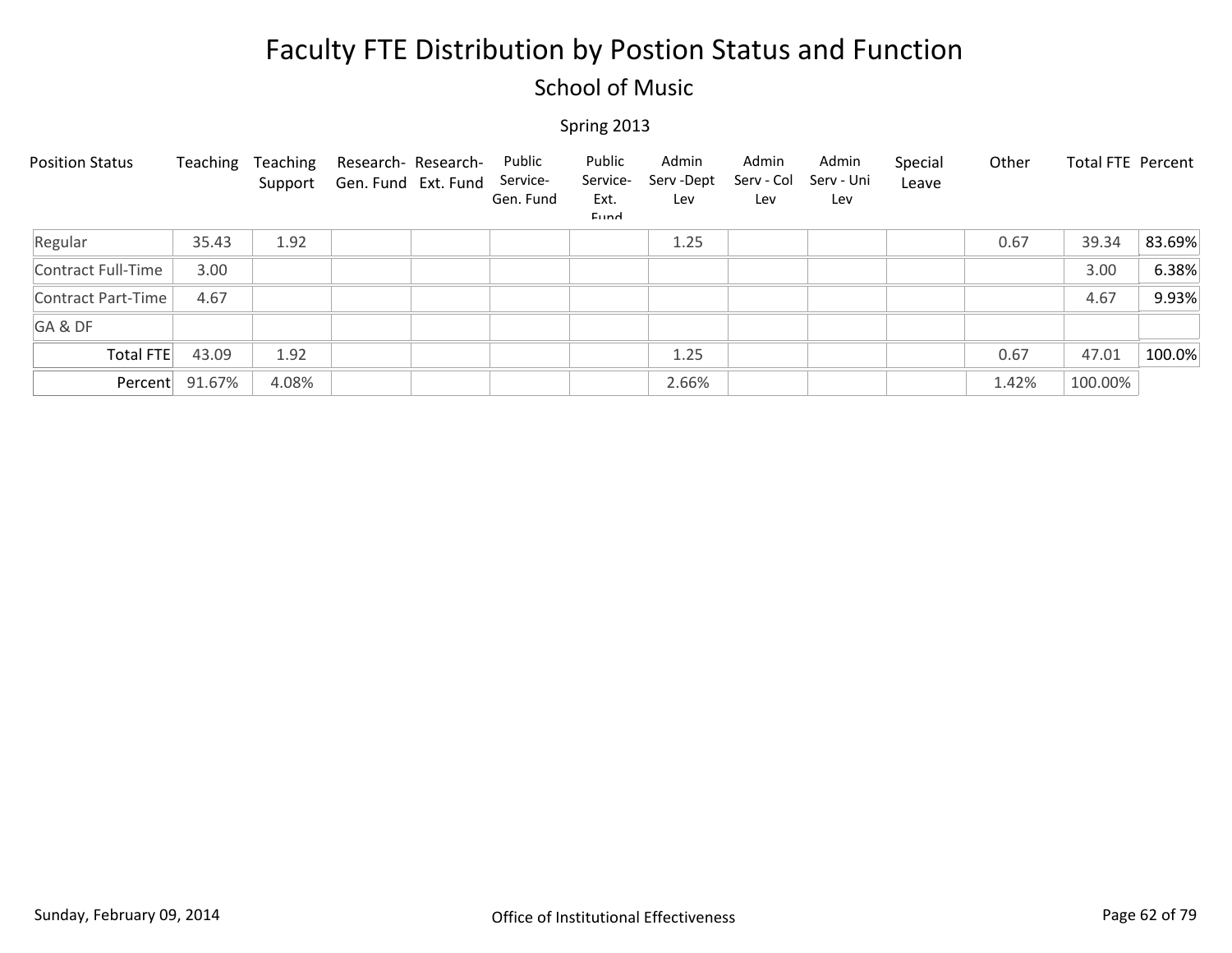### School of Nursing

| <b>Position Status</b> | Teaching       | Teaching<br>Support | Research- Research-<br>Gen. Fund Ext. Fund | Public<br>Service-<br>Gen. Fund | Public<br>Service-<br>Ext.<br>Eund | Admin<br>Serv -Dept<br>Lev | Admin<br>Serv - Col<br>Lev | Admin<br>Serv - Uni<br>Lev | Special<br>Leave | Other | Total FTE Percent |        |
|------------------------|----------------|---------------------|--------------------------------------------|---------------------------------|------------------------------------|----------------------------|----------------------------|----------------------------|------------------|-------|-------------------|--------|
| Regular                | 7.17           |                     |                                            |                                 |                                    |                            |                            |                            |                  | 2.92  | 10.08             | 20.13% |
| Contract Full-Time     | 27.58          |                     |                                            |                                 |                                    |                            |                            |                            |                  | 1.58  | 29.17             | 58.23% |
| Contract Part-Time     | 10.58          |                     |                                            |                                 |                                    |                            |                            |                            |                  |       | 10.58             | 21.13% |
| GA&DF                  |                | 0.25                |                                            |                                 |                                    |                            |                            |                            |                  |       | 0.25              | 0.50%  |
| <b>Total FTE</b>       | 45.33          | 0.25                |                                            |                                 |                                    |                            |                            |                            |                  | 4.50  | 50.08             | 100.0% |
|                        | Percent 90.52% | 0.50%               |                                            |                                 |                                    |                            |                            |                            |                  | 8.99% | 100.00%           |        |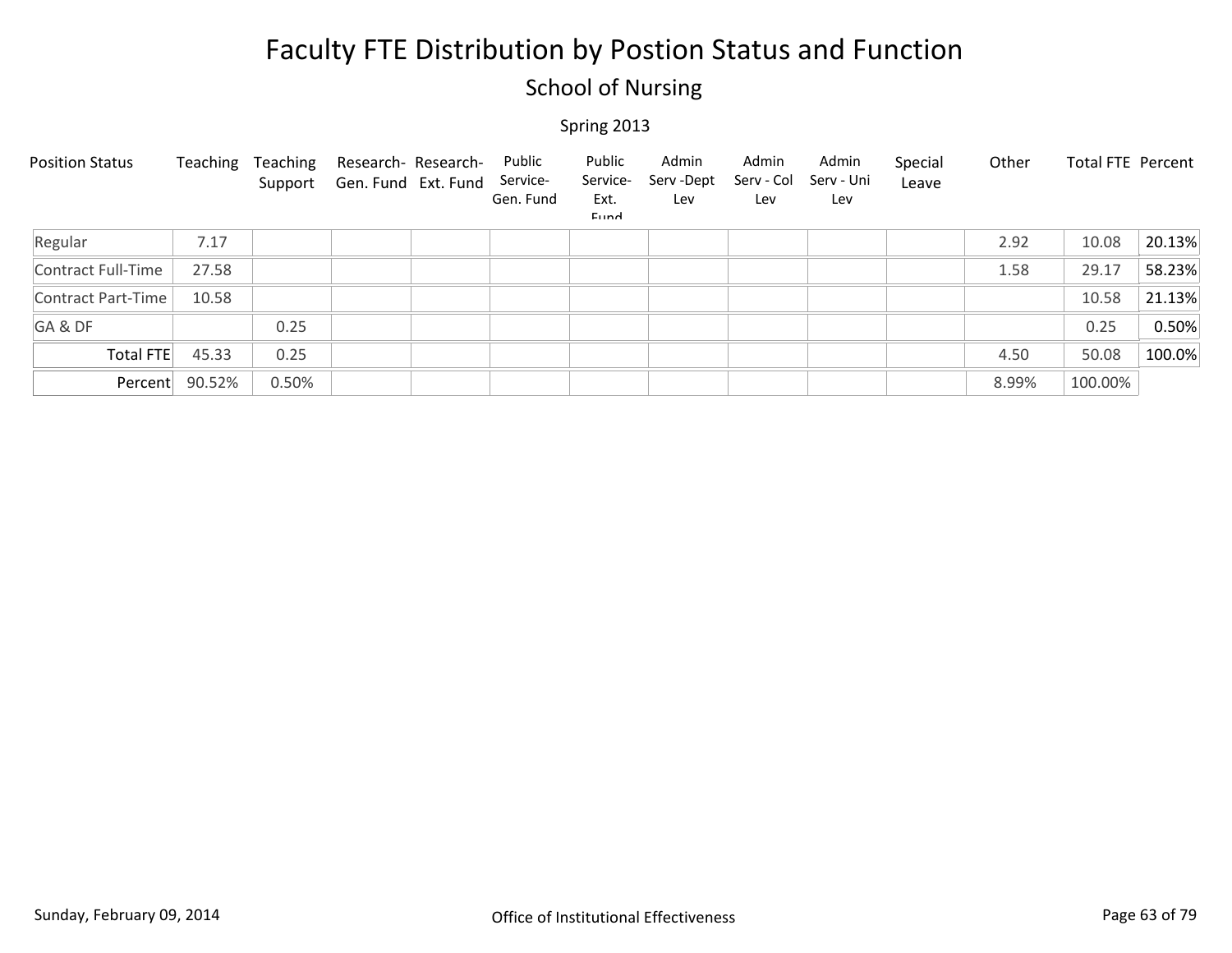School of PE Sport & Exercise Sci

| <b>Position Status</b> | Teaching | Teaching<br>Support | Research- Research-<br>Gen. Fund Ext. Fund |       | Public<br>Service-<br>Gen. Fund | Public<br>Service-<br>Ext.<br>Eund | Admin<br>Serv-Dept<br>Lev | Admin<br>Serv - Col<br>Lev | Admin<br>Serv - Uni<br>Lev | Special<br>Leave | Other | <b>Total FTE Percent</b> |        |
|------------------------|----------|---------------------|--------------------------------------------|-------|---------------------------------|------------------------------------|---------------------------|----------------------------|----------------------------|------------------|-------|--------------------------|--------|
| Regular                | 10.63    | 0.17                | 6.00                                       |       |                                 |                                    | 4.00                      |                            | 0.63                       | 1.00             | 0.25  | 22.67                    | 43.92% |
| Contract Full-Time     | 15.77    |                     | 0.75                                       |       |                                 |                                    | 1.58                      |                            |                            |                  |       | 18.19                    | 35.25% |
| Contract Part-Time     | 6.00     |                     |                                            |       |                                 |                                    | 0.24                      |                            |                            |                  |       | 6.24                     | 12.08% |
| GA&DF                  | 1.55     | 1.97                |                                            | 1.00  |                                 |                                    |                           |                            |                            |                  |       | 4.52                     | 8.75%  |
| Total FTE              | 33.94    | 2.13                | 6.75                                       | 1.00  |                                 |                                    | 5.83                      |                            | 0.63                       | 1.00             | 0.25  | 51.61                    | 100.0% |
| Percent                | 65.77%   | 4.13%               | 13.08%                                     | 1.94% |                                 |                                    | 11.29%                    |                            | 1.21%                      | 1.94%            | 0.48% | 100.00%                  |        |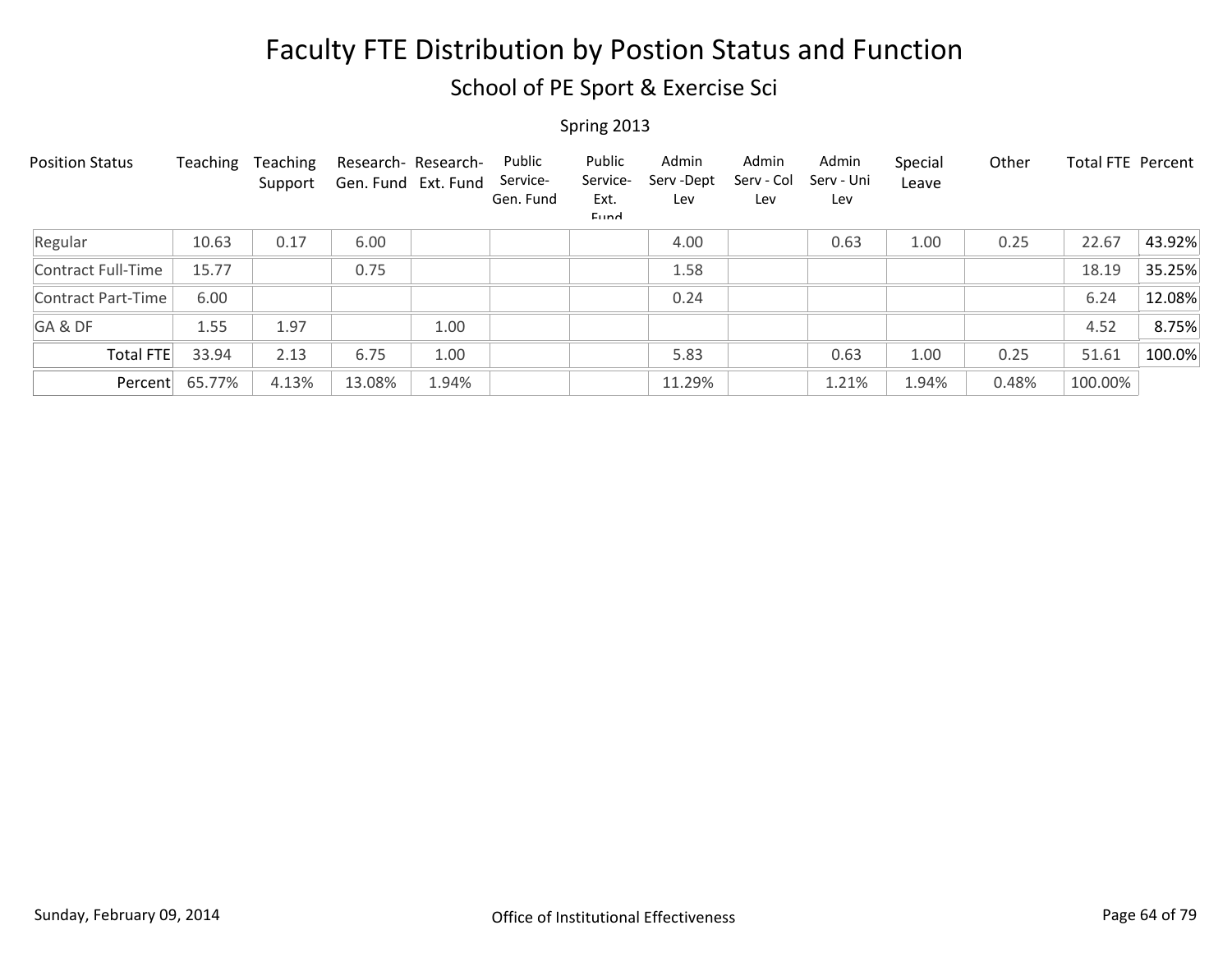### Social Work

| <b>Position Status</b> | Teaching | Teaching | Research- Research-<br>Support Gen. Fund Ext. Fund | Public<br>Service-<br>Gen. Fund | Public<br>Service-<br>Ext.<br>Eund | Admin<br>Serv -Dept<br>Lev | Admin<br>Serv - Col<br>Lev | Admin<br>Serv - Uni<br>Lev | Special<br>Leave | Other  | Total FTE Percent |        |
|------------------------|----------|----------|----------------------------------------------------|---------------------------------|------------------------------------|----------------------------|----------------------------|----------------------------|------------------|--------|-------------------|--------|
| Regular                | 3.36     |          |                                                    |                                 |                                    |                            |                            |                            |                  | 4.08   | 7.45              | 67.77% |
| Contract Full-Time     | 2.04     |          |                                                    |                                 |                                    |                            |                            |                            |                  | 0.50   | 2.54              | 23.13% |
| Contract Part-Time     | 1.00     |          |                                                    |                                 |                                    |                            |                            |                            |                  |        | 1.00              | 9.10%  |
| Total FTE              | 6.40     |          |                                                    |                                 |                                    |                            |                            |                            |                  | 4.58   | 10.99             | 100.0% |
| Percent                | 58.29%   |          |                                                    |                                 |                                    |                            |                            |                            |                  | 41.71% | 100.00%           |        |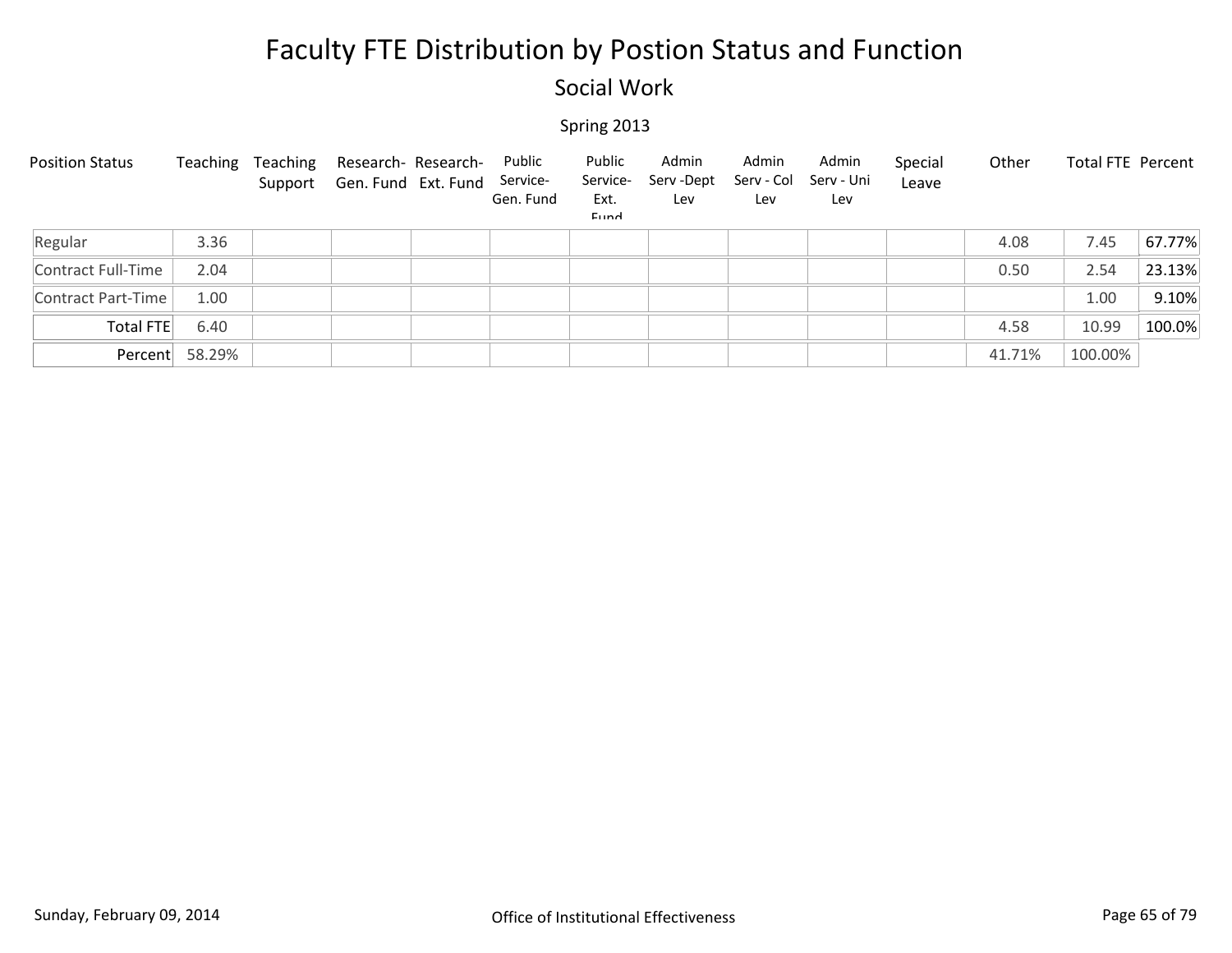### Sociology

| <b>Position Status</b> | Teaching       | Teaching<br>Support | Research- Research-<br>Gen. Fund Ext. Fund | Public<br>Service-<br>Gen. Fund | Public<br>Service-<br>Ext.<br>Eund | Admin<br>Serv -Dept<br>Lev | Admin<br>Serv - Col<br>Lev | Admin<br>Serv - Uni<br>Lev | Special<br>Leave | Other  | Total FTE Percent |        |
|------------------------|----------------|---------------------|--------------------------------------------|---------------------------------|------------------------------------|----------------------------|----------------------------|----------------------------|------------------|--------|-------------------|--------|
| Regular                | 4.83           |                     |                                            |                                 |                                    |                            |                            |                            |                  | 3.68   | 8.50              | 88.70% |
| Contract Full-Time     | 0.50           |                     |                                            |                                 |                                    |                            |                            |                            |                  |        | 0.50              | 5.22%  |
| Contract Part-Time     | 0.50           |                     |                                            |                                 |                                    |                            |                            |                            |                  |        | 0.50              | 5.22%  |
| GA&DF                  |                |                     |                                            |                                 |                                    |                            |                            |                            |                  | 0.08   | 0.08              | 0.87%  |
| Total FTE              | 5.83           |                     |                                            |                                 |                                    |                            |                            |                            |                  | 3.76   | 9.58              | 100.0% |
|                        | Percent 60.78% |                     |                                            |                                 |                                    |                            |                            |                            |                  | 39.22% | 100.00%           |        |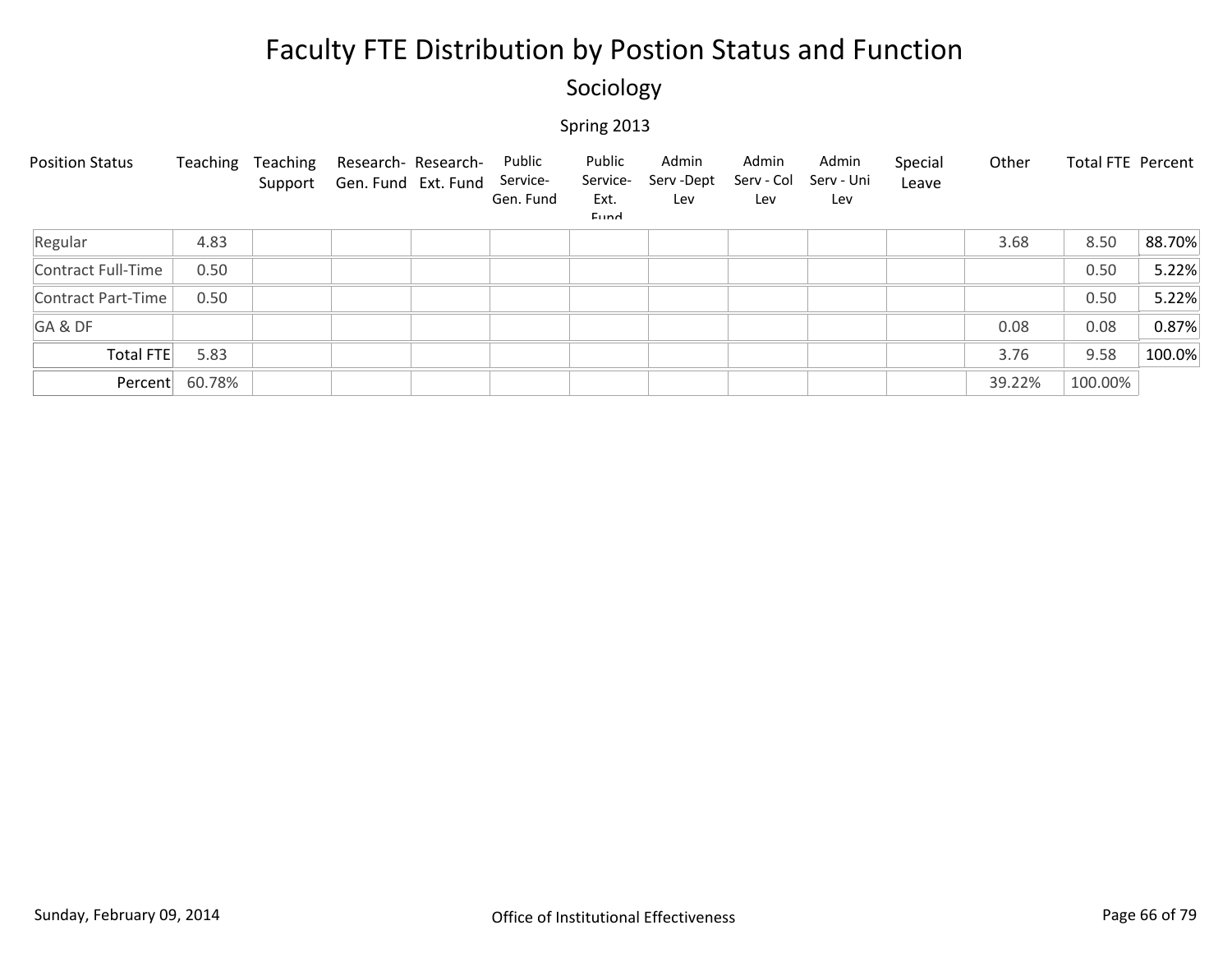### Special Education

| <b>Position Status</b> | Teaching       | Teaching<br>Support | Research- Research-<br>Gen. Fund Ext. Fund | Public<br>Service-<br>Gen. Fund | Public<br>Service-<br>Ext.<br>Eund | Admin<br>Serv - Dept<br>Lev | Admin<br>Serv - Col<br>Lev | Admin<br>Serv - Uni<br>Lev | Special<br>Leave | Other | <b>Total FTE Percent</b> |        |
|------------------------|----------------|---------------------|--------------------------------------------|---------------------------------|------------------------------------|-----------------------------|----------------------------|----------------------------|------------------|-------|--------------------------|--------|
| Regular                | 7.62           |                     | 3.25                                       |                                 |                                    | 0.75                        |                            |                            |                  | 0.75  | 12.37                    | 36.13% |
| Contract Full-Time     | 5.12           |                     |                                            |                                 |                                    |                             |                            |                            |                  | 0.33  | 5.45                     | 15.93% |
| Contract Part-Time     | 16.17          |                     |                                            |                                 |                                    |                             |                            |                            |                  |       | 16.17                    | 47.22% |
| GA&DF                  | 0.25           |                     |                                            |                                 |                                    |                             |                            |                            |                  |       | 0.25                     | 0.73%  |
| Total FTE              | 29.15          |                     | 3.25                                       |                                 |                                    | 0.75                        |                            |                            |                  | 1.08  | 34.24                    | 100.0% |
|                        | Percent 85.15% |                     | 9.49%                                      |                                 |                                    | 2.19%                       |                            |                            |                  | 3.16% | 100.00%                  |        |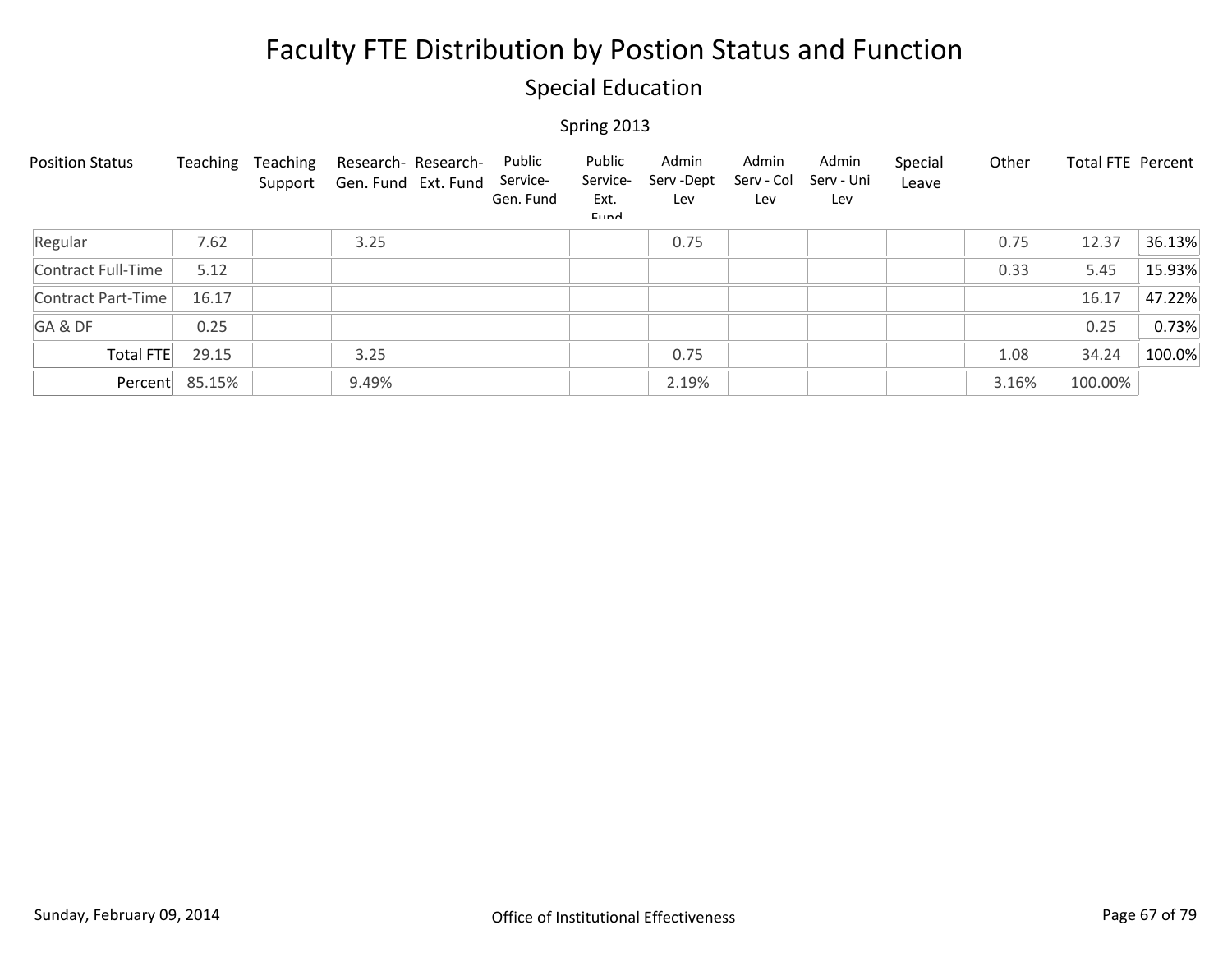### Speech Pathology & Audiology

| <b>Position Status</b> | Teaching       | Teaching | Research- Research-<br>Support Gen. Fund Ext. Fund | Public<br>Service-<br>Gen. Fund | Public<br>Service-<br>Ext.<br>Eund | Admin<br>Serv -Dept<br>Lev | Admin<br>Serv - Col<br>Lev | Admin<br>Serv - Uni<br>Lev | Special<br>Leave | Other | <b>Total FTE Percent</b> |        |
|------------------------|----------------|----------|----------------------------------------------------|---------------------------------|------------------------------------|----------------------------|----------------------------|----------------------------|------------------|-------|--------------------------|--------|
| Regular                | 4.17           |          | 1.00                                               |                                 |                                    | 1.00                       |                            |                            |                  |       | 6.16                     | 31.35% |
| Contract Full-Time     | 8.75           |          |                                                    |                                 |                                    | 0.25                       |                            |                            |                  |       | 9.00                     | 45.77% |
| Contract Part-Time     | 2.25           |          |                                                    |                                 |                                    | 0.25                       |                            |                            |                  |       | 2.50                     | 12.71% |
| GA&DF                  |                |          |                                                    |                                 |                                    |                            |                            |                            |                  |       | 2.00                     | 10.17% |
| Total FTE              | 15.17          |          | 1.00                                               |                                 |                                    | 1.50                       |                            |                            |                  |       | 19.66                    | 100.0% |
|                        | Percent 77.14% |          | 5.09%                                              |                                 |                                    | 7.61%                      |                            |                            |                  |       | 100.00%                  |        |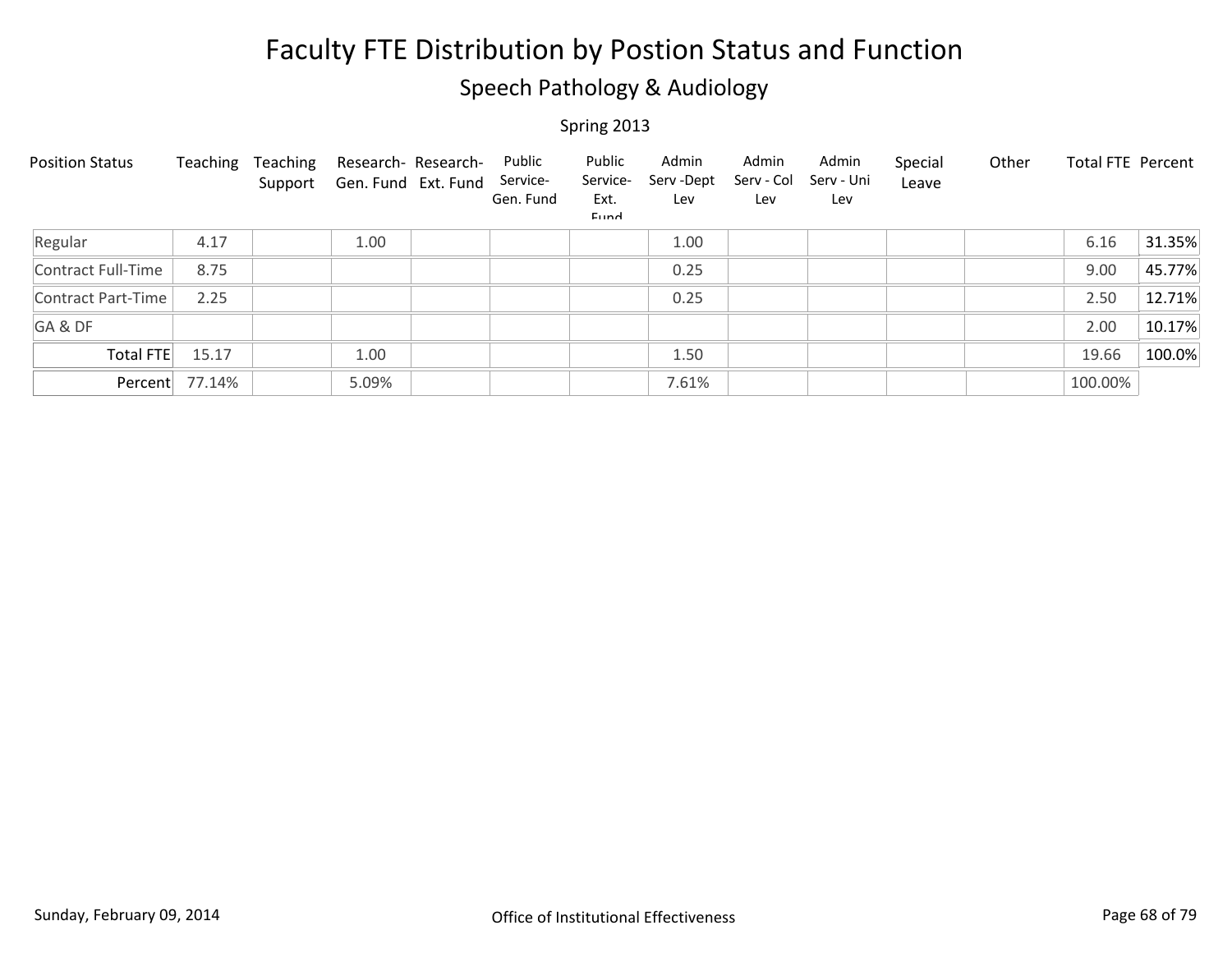### Technology

| <b>Position Status</b> | Teaching | Teaching<br>Support | Research- Research-<br>Gen. Fund Ext. Fund | Public<br>Service-<br>Gen. Fund | Public<br>Service-<br>Ext.<br>Eund | Admin<br>Serv-Dept<br>Lev | Admin<br>Serv - Col<br>Lev | Admin<br>Serv - Uni<br>Lev | Special<br>Leave | Other | Total FTE Percent |        |
|------------------------|----------|---------------------|--------------------------------------------|---------------------------------|------------------------------------|---------------------------|----------------------------|----------------------------|------------------|-------|-------------------|--------|
| Regular                | 12.40    |                     | 2.25                                       |                                 |                                    | 2.00                      |                            |                            | 0.25             |       | 16.90             | 58.47% |
| Contract Full-Time     | 6.50     | 0.25                |                                            |                                 |                                    | 0.25                      |                            |                            |                  | 0.50  | 7.50              | 25.96% |
| Contract Part-Time     | 2.00     |                     |                                            |                                 |                                    |                           |                            |                            |                  |       | 2.00              | 6.92%  |
| GA&DF                  |          | 2.50                |                                            |                                 |                                    |                           |                            |                            |                  |       | 2.50              | 8.65%  |
| <b>Total FTE</b>       | 20.90    | 2.75                | 2.25                                       |                                 |                                    | 2.25                      |                            |                            | 0.25             | 0.50  | 28.90             | 100.0% |
| Percent                | 72.31%   | 9.52%               | 7.79%                                      |                                 |                                    | 7.79%                     |                            |                            | 0.87%            | 1.73% | 100.00%           |        |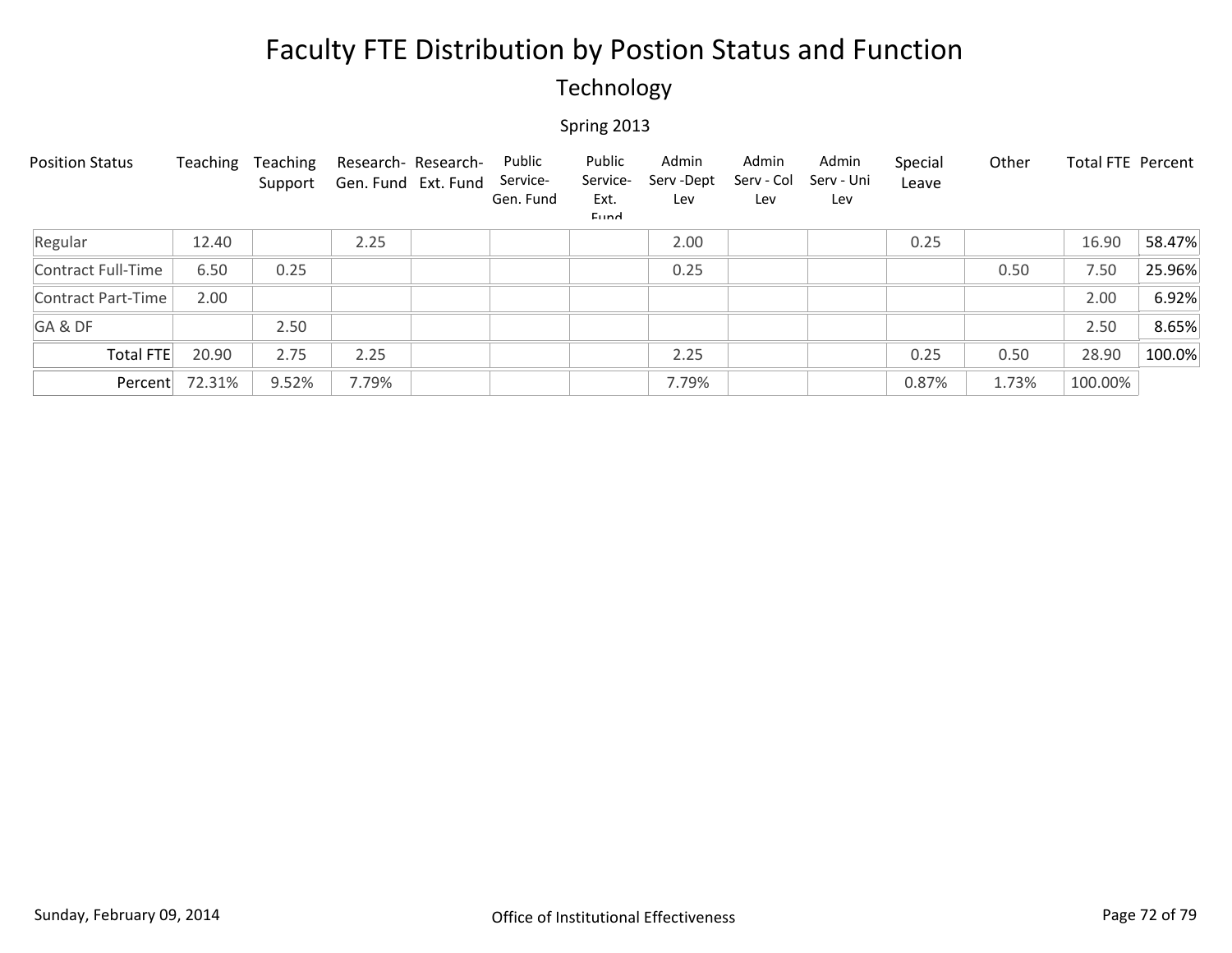### Telecommunications

| <b>Position Status</b> | Teaching | Teaching<br>Support | Gen. Fund Ext. Fund | Research- Research- | Public<br>Service-<br>Gen. Fund | Public<br>Service-<br>Ext.<br>Eund | Admin<br>Serv-Dept<br>Lev | Admin<br>Serv - Col<br>Lev | Admin<br>Serv - Uni<br>Lev | Special<br>Leave | Other | <b>Total FTE Percent</b> |        |
|------------------------|----------|---------------------|---------------------|---------------------|---------------------------------|------------------------------------|---------------------------|----------------------------|----------------------------|------------------|-------|--------------------------|--------|
| Regular                | 7.05     |                     | 1.75                |                     |                                 |                                    | 0.50                      |                            |                            |                  | 0.50  | 9.80                     | 41.91% |
| Contract Full-Time     | 8.42     |                     |                     |                     |                                 |                                    | 1.00                      |                            |                            |                  | 1.33  | 11.00                    | 47.04% |
| Contract Part-Time     | 2.08     |                     |                     |                     |                                 |                                    |                           |                            |                            |                  |       | 2.08                     | 8.91%  |
| GA&DF                  |          | 0.50                |                     |                     |                                 |                                    |                           |                            |                            |                  |       | 0.50                     | 2.14%  |
| Total FTE              | 17.55    | 0.50                | 1.75                |                     |                                 |                                    | 1.50                      |                            |                            |                  | 1.83  | 23.38                    | 100.0% |
| Percent                | 75.05%   | 2.14%               | 7.48%               |                     |                                 |                                    | 6.41%                     |                            |                            |                  | 7.84% | 100.00%                  |        |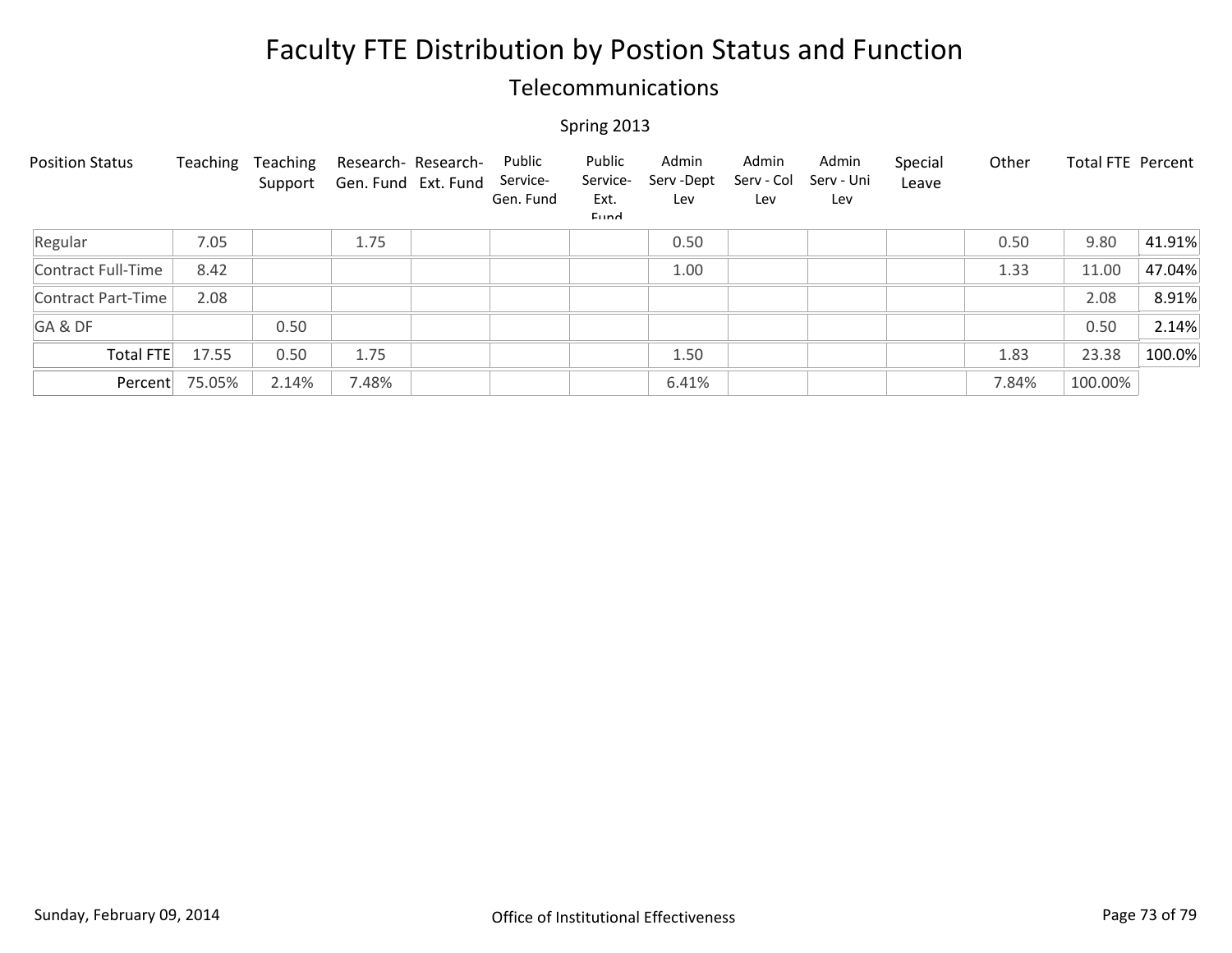### Theatre & Dance

| <b>Position Status</b> | Teaching       | Teaching | Research- Research-<br>Support Gen. Fund Ext. Fund | Public<br>Service-<br>Gen. Fund | Public<br>Service-<br>Ext.<br><b>Fund</b> | Admin<br>Serv -Dept<br>Lev | Admin<br>Serv - Col<br>Lev | Admin<br>Serv - Uni<br>Lev | Special<br>Leave | Other | <b>Total FTE Percent</b> |        |
|------------------------|----------------|----------|----------------------------------------------------|---------------------------------|-------------------------------------------|----------------------------|----------------------------|----------------------------|------------------|-------|--------------------------|--------|
| Regular                | 17.17          |          |                                                    |                                 |                                           | 1.25                       |                            |                            |                  | 1.25  | 20.58                    | 52.56% |
| Contract Full-Time     | 10.46          |          |                                                    |                                 |                                           |                            |                            |                            |                  | 0.50  | 11.21                    | 28.61% |
| Contract Part-Time     | 6.63           |          |                                                    |                                 |                                           |                            |                            |                            |                  | 0.75  | 7.38                     | 18.83% |
| Total FTE              | 34.25          |          |                                                    |                                 |                                           | 1.25                       |                            |                            |                  | 2.50  | 39.16                    | 100.0% |
|                        | Percent 87.45% |          |                                                    |                                 |                                           | 3.19%                      |                            |                            |                  | 6.38% | 100.00%                  |        |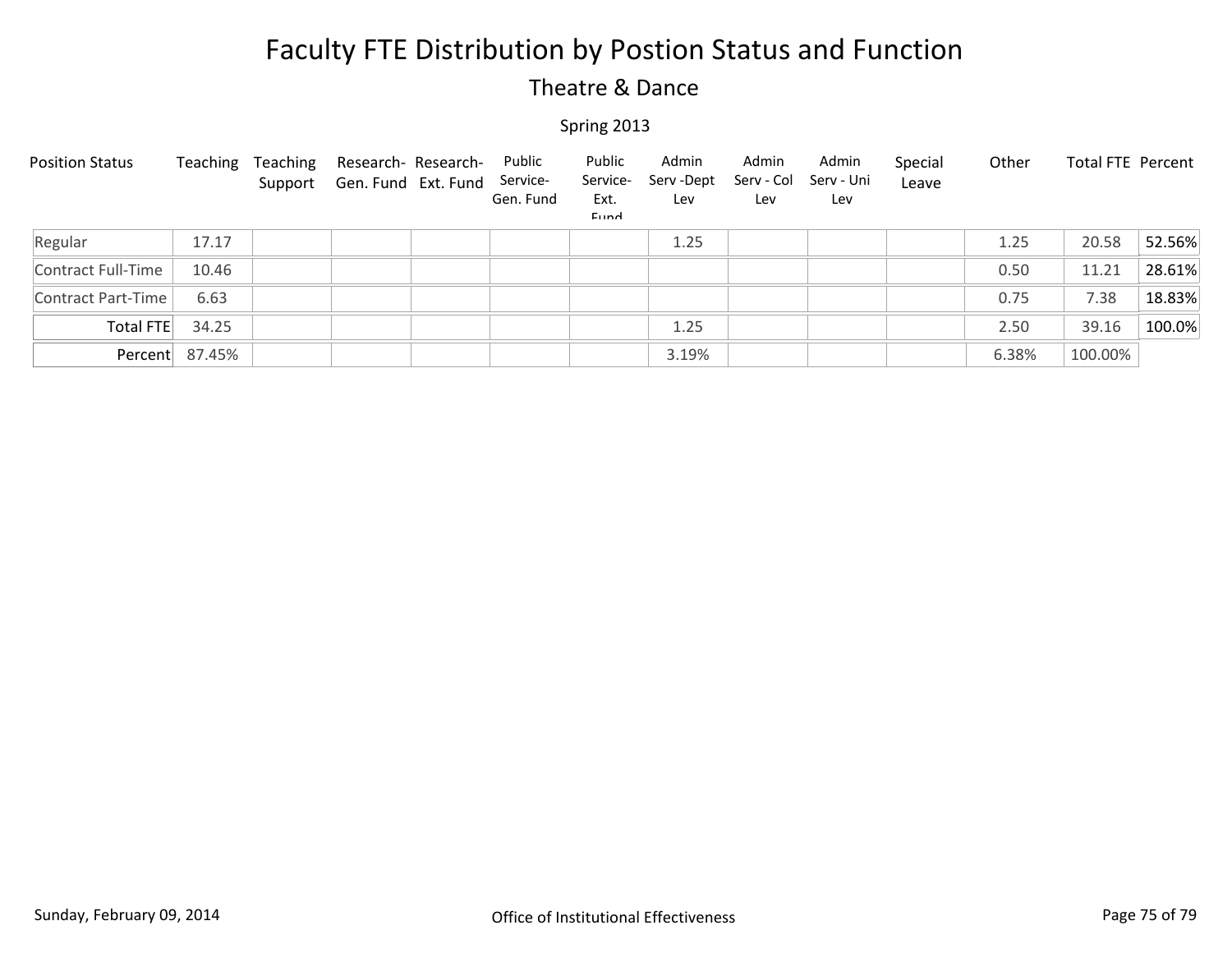### Urban Planning

| <b>Position Status</b> | Teaching | Teaching<br>Support | Research- Research-<br>Gen. Fund Ext. Fund | Public<br>Service-<br>Gen. Fund | Public<br>Service-<br>Ext.<br>Eund | Admin<br>Serv -Dept<br>Lev | Admin<br>Serv - Col<br>Lev | Admin<br>Serv - Uni<br>Lev | Special<br>Leave | Other  | Total FTE Percent |        |
|------------------------|----------|---------------------|--------------------------------------------|---------------------------------|------------------------------------|----------------------------|----------------------------|----------------------------|------------------|--------|-------------------|--------|
| Regular                | 8.50     |                     | 0.63                                       |                                 |                                    |                            | 0.50                       |                            | 0.25             | 2.38   | 12.25             | 66.22% |
| Contract Full-Time     | 4.00     |                     |                                            |                                 |                                    |                            |                            |                            |                  |        | 4.25              | 22.97% |
| Contract Part-Time     | 1.25     |                     |                                            |                                 |                                    |                            |                            |                            |                  |        | 1.25              | 6.76%  |
| GA&DF                  |          | 0.25                |                                            |                                 |                                    |                            |                            |                            |                  |        | 0.75              | 4.05%  |
| Total FTE              | 13.75    | 0.25                | 0.63                                       |                                 |                                    |                            | 0.50                       |                            | 0.25             | 2.38   | 18.50             | 100.0% |
| Percent                | 74.32%   | 1.35%               | 3.38%                                      |                                 |                                    |                            | 2.70%                      |                            | 1.35%            | 12.84% | 100.00%           |        |